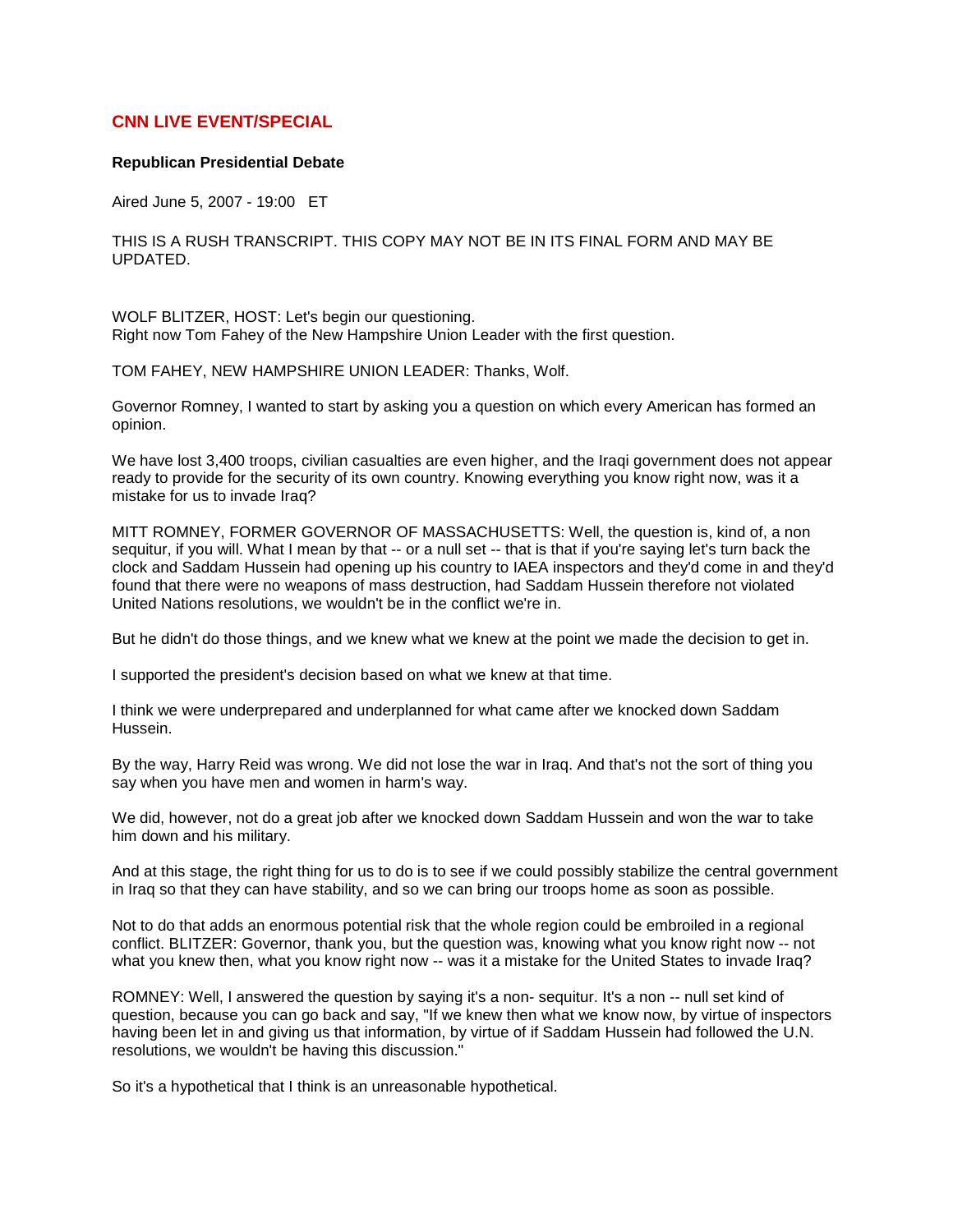And the answer is: We did what we did. We did the right thing based on what we knew at that time. I think we made mistakes following the conduct or the collapse of Saddam's government.

FAHEY: Mayor Giuliani, same question to you. Knowing what you know right now, was it a good decision?

RUDY GIULIANI, FORMER MAYOR OF NEW YORK CITY: Absolutely the right thing to do. It's unthinkable that you would leave Saddam Hussein in charge of Iraq and be able to fight the war on terror.

And the problem is that we see Iraq in a vacuum. Iraq should not be seen in a vacuum. Iraq is part of the overall terrorist war against the United States.

The problem the Democrats make is they're in denial. That's why you hear things like you heard in the debate the other night, that, you know, Iran really isn't dangerous; it's 10 years away from nuclear weapons.

Iran is not 10 years away from nuclear weapons. And the danger to us is not just missiles. The danger to us is a state like Iran handing nuclear weapons over to terrorists.

So it has to be seen in that light. And we have to be successful in Iraq.

BLITZER: Senator McCain, arguably going to war is the most important decision a member of the Senate can make.

Did you read the national intelligence estimate, which included all the caveats on whether or not there were weapons of mass destruction in Iraq?

SEN. JOHN MCCAIN (R), ARIZONA: I did not read that particular document. I received hundreds of briefing, tens and hundreds of hours of study and background and information on it. And the fact is that the sanctions were breaking down. The sanctions were not going to hold. We had a multi-billion dollar scandal in the form of oil for food.

The fact is that Saddam Hussein had used weapons of mass destruction before on his own people and on his enemies. And if he'd gotten them again, he'd have used them again. That was his commitment and his belief, that he was going to. And we did the right thing.

The problem was the mismanagement of the conflict.

BLITZER: Thank you, Senator.

Senator Brownback, you're also a member of the United States Senate. Did you read that classified national intelligence estimate?

SEN. SAM BROWNBACK (R), KANSAS: I don't remember that report. I had a number of briefings and I held a number of committee hearings. At that time, I was chairing the Middle East Subcommittee on Foreign Relations. And we held hearings on this topic and what was taking place and what Saddam was doing.

But the issue is that we've got to put forward, now, a political plan. And that's something I'm going to introduce tomorrow, a political plan to create a three-state solution in Iraq: a Kurdish state, a Sunni state, a Shia state. Because Iraq is more three groups held together by exterior forces. And that's what we've lacked is a political plan to get us moving forward in success.

BLITZER: Thank you, Senator.

Governor Gilmore, let me go to you. You chaired this commission. Do you think it was appropriate that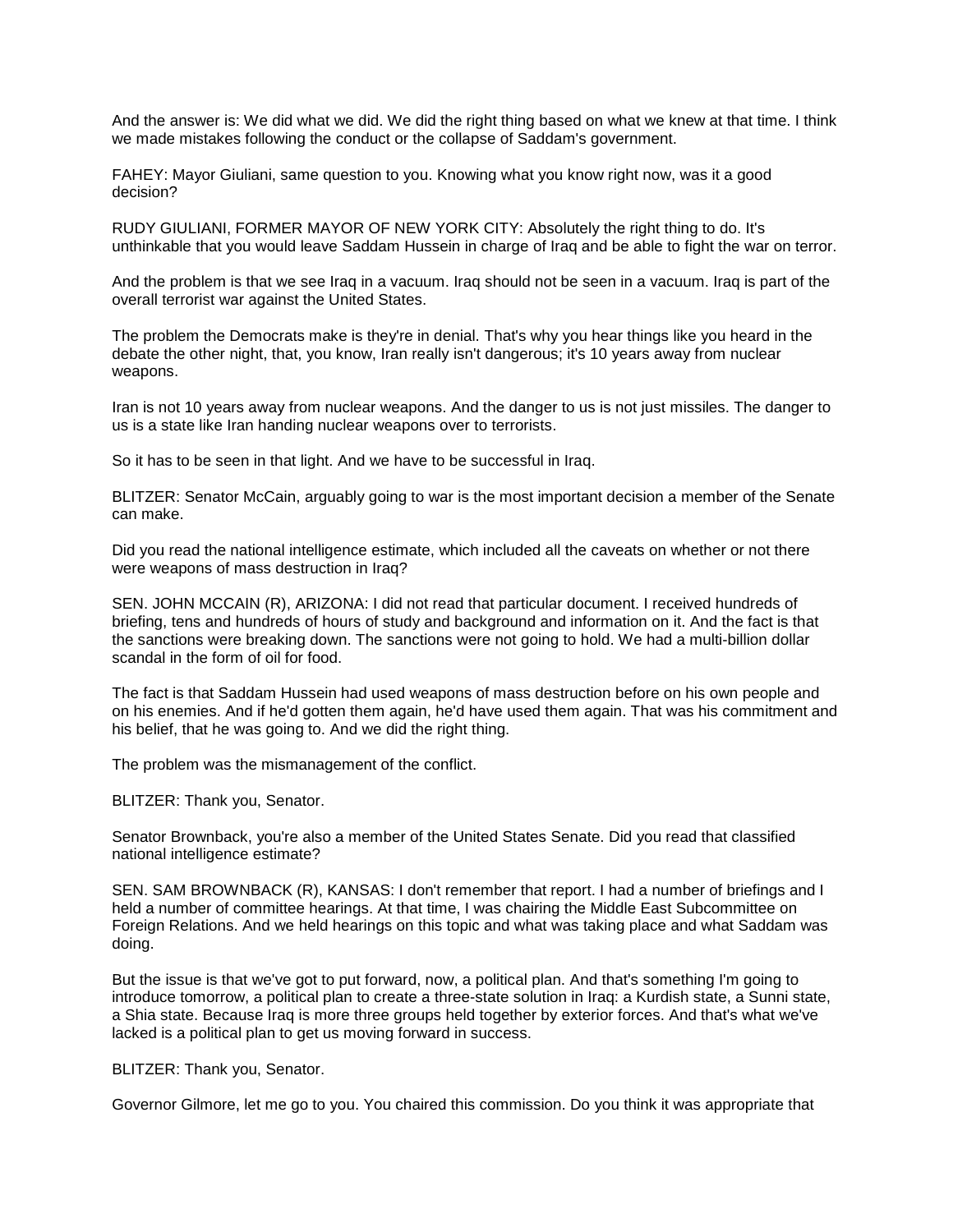members of Congress would authorize the president to go to war without reading that national intelligence estimate?

JIM GILMORE, FORMER GOVERNOR OF VIRGINIA: You know, I think the people who are in Congress who are responsible for sending this country to war, with the enormous dangers that it has geopolitically and strategically, ought to read at least that kind of material. I know they get a lot of stuff and they can't read everything.

But you know what, Wolf? I think the true business is this: The interests of the United States is in creating as much stability as possible in the Middle East. There is a very great danger to this country: our interests in Israel, our interests in energy and in other ways. There is a giant danger of the Middle East becoming an unstable place.

Saddam Hussein was unstable, and so taking him out was good there. But we certainly didn't anticipate the further instability that was to come after.

BLITZER: We're going to bring all of you in, but I want to go to Scott Spradling of WMUR for the next question.

SCOTT SPRADLING, WMUR-TV: Thanks, Wolf.

Senator McCain, we've just spent a few minutes looking back. I'd ask you to look forward now, if you will.

Since June 1st there have been at least 17 confirmed deaths of American soldiers in Iraq. Approximately 100 U.S. troops are dying there every month. If our top military commander in Iraq, General Petraeus, reports back to Congress this September that the surge hasn't significantly improved the situation on the ground, what then?

MCCAIN: Well, let me say, first of all, I know how frustrated and saddened all Americans are. This morning I was with the family of Matthew Stanley of Wolfeboro, who sacrificed his life. And our hearts and our sympathy goes out to all those who have sacrificed their lives in this conflict.

I (inaudible) think this strategy needs to be given a chance to succeed. We haven't barely gotten the fifth brigade over there, which is part of this strategy.

I am convinced that if we fail and we have to withdraw, they will follow us home. It will be a base for Al Qaida. And we will be facing greater challenges and greater sacrifices than that already made by Matthew Stanley and his family.

There is no doubt in my mind that this will become a base for terrorism, there will be chaos in the region. And when Senator Clinton says this is Mr. Bush's war, that this is President Bush's war -- when President Clinton was in power, I didn't say that Bosnia, our intervention there was President Clinton's war. When we intervened in Kosovo, I didn't say it was President Clinton's war.

What Senator Clinton doesn't understand that presidents don't lose wars. Political parties don't lose wars.

Nations lose wars, and nations lose the -- have the consequences of failure.

BLITZER: Senator

MCCAIN: We must succeed in this conflict.

BLITZER: ... the question was, if General Petraeus says...

(APPLAUSE)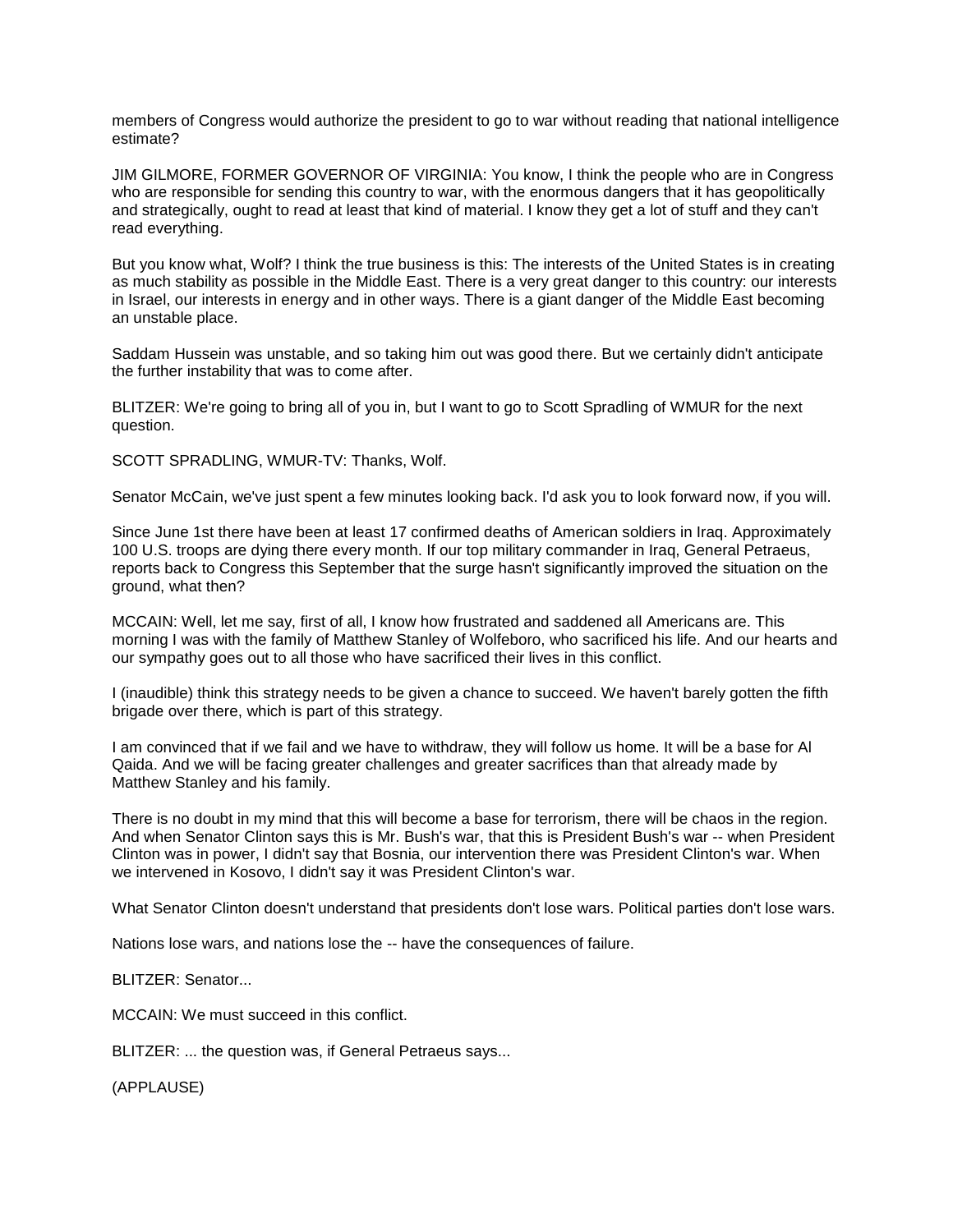... it's not working so far in September, what do you do then?

MCCAIN: Then you have to examine the options.

And I'll tell you the options: One is the division that Sam described. You would have to divide bedrooms in Baghdad because Sunni and Shia are married to each other. You have 2 million Sunni and 4 million Shia living in Baghdad together.

You would have to -- you withdraw to the borders and watch genocide take place inside Baghdad. You watch the destabilization of Jordan. You see further jeopardy of Israel because of the threats of Hezbollah and Iranian hegemony in the region.

All of the options I could run through with you. My friend, none of them are good. That's why we must succeed and give it a chance to succeed.

BLITZER: All right.

Now, let me bring in Governor Thompson.

Go ahead, same question to you: If General Petraeus says it's not working in September, what should the U.S. do then?

TOMMY THOMPSON, FORMER HHS SECRETARY: The first thing the president should do is demand the al-Maliki government to vote as to whether or not they want the United States to stay in Iraq. We've been there four years. Give the government the responsibility of voting.

If they vote "yes," how are they going to help us win this war? If they vote "no," we should redeploy our forces outside.

Secondly, there are 18 territories in Iraq, geographically defined. Those 18 territories, just like 50 states in America, should elect their state leaders. And if they do so, the Shiites will elect Shiites, Sunnis will elect Sunnis, Kurds will elect Kurds. And you know something? People will go to those particular territories, and you get rid of this civil war internecine.

Number three...

BLITZER: All right...

THOMPSON: ... I would like to have the oil revenue proceeds -- very quickly -- oil revenue proceeds split: one-third to the federal government, one-third to the states, and one-third to every man, woman and child. And that will get everybody a stake in their country.

BLITZER: Let me bring in Congressman Duncan Hunter.

Congressman, if it's not working at that point, how much longer should the United States stay?

REP. DUNCAN HUNTER (R), CALIFORNIA: Well, Wolf, you know, I read that NIE report, and I held briefings before we made the vote to go in and invited everybody, Democrat and Republican, to get the classified information.

And this depends -- the turnover of the security apparatus depends on one thing: reliable Iraqi forces.

You've got 129 Iraqi battalions. We've trained them up. We've got a lot of them in the fight. Over the next three to four months, we need to get them all in the fight, get them that combat capability. When they're combat-hardened, we rotate them in, we displace American heavy combat forces off that battlefield, and Americans come home. And, Wolf...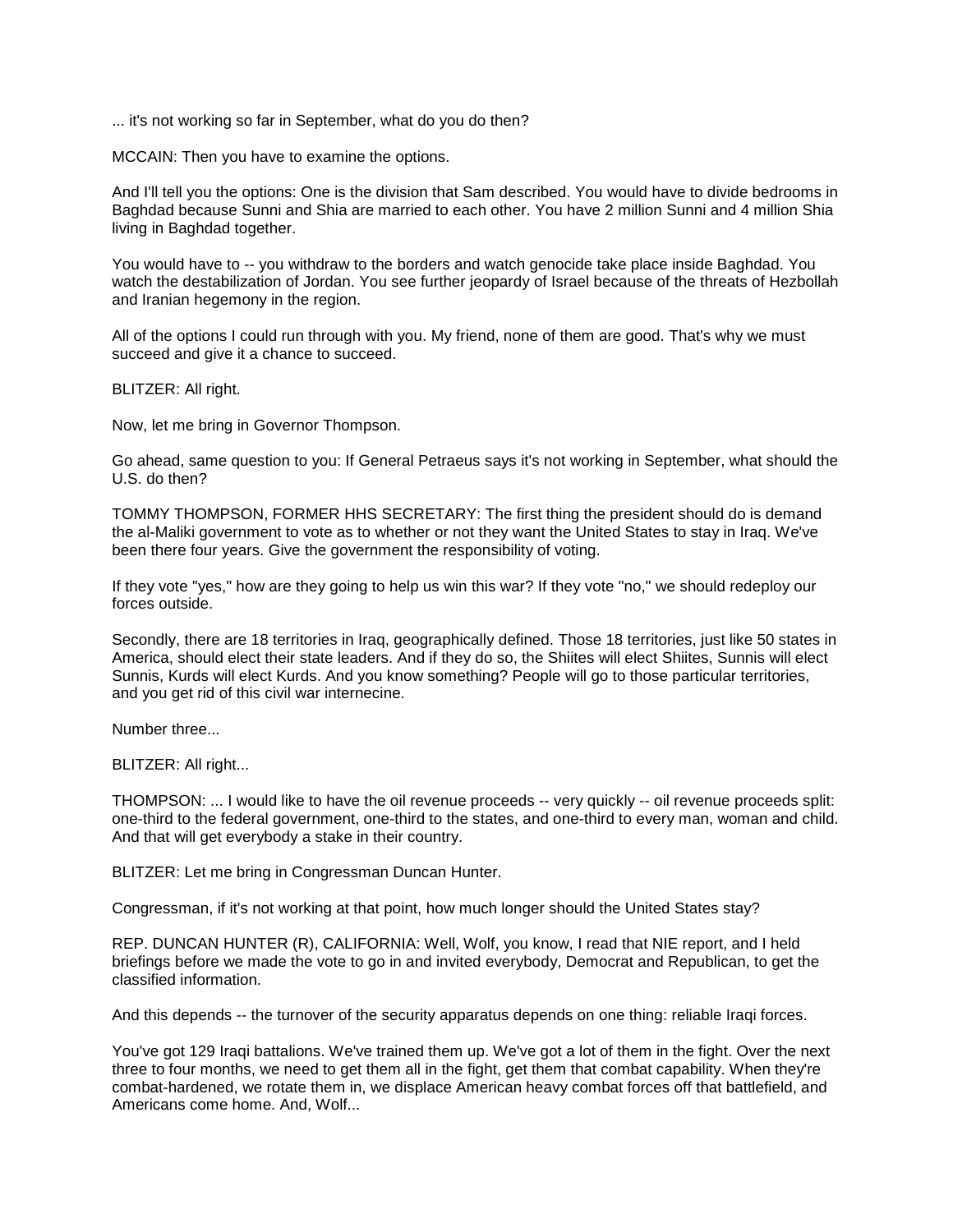BLITZER: Thank you.

HUNTER: ... I can tell you, as the chairman of the Armed Services Committee for the last four years, I have the credentials to leave Iraq the right way.

BLITZER: Congressman Ron Paul, how much longer should the United States stay in Iraq?

REP. RON PAUL (R), TEXAS: The sooner we come home, the better. If they declare there's no progress in September, we should come home. It was a mistake to go, so it's a mistake to stay.

If we made the wrong diagnosis, we should change the treatment. So we're not making progress there and we should come home.

The weapons weren't there and we went in under U.N. resolutions. And our national security was not threatened. We're more threatened now by staying.

BLITZER: Governor Huckabee, do you have confidence in the government of Iraq...

### (APPLAUSE)

... the government of Prime Minister Nouri al-Maliki, that he's going to do what needs to be done?

MIKE HUCKABEE, FORMER GOVERNOR OF ARKANSAS: I think there's some real doubt about that, Wolf.

But I want to remind all of us on this stage and the people in the audience that there's a reason that this is such a struggle. And I think we miss it over here in the West.

Today's the birthday of Ronald Reagan. We all would believe that Ronald Reagan is the one who ended the Cold War and Ronald Reagan is the one who helped bring about the collapse of the Soviet Union.

But there's a group of people who don't believe that, and that's the Taliban. They believe they brought about the demise of the Soviet Union because of the way they fought in Afghanistan.

And what I want to just mention is that it is not the size of the dog in the fight, it is the size of the fight in the dog. And we underestimate -- grossly underestimate how fierce this dog is and how determined they are to destroy every last one of us.

### BLITZER: All right.

Congressman Tom Tancredo, what do you say?

REP. TOM TANCREDO (R), COLORADO: I'll tell you this, that if it comes to that point in that time that you described, that the surge is apparent that it is not working, I did support it. I hope to God it does work. I hope I'm wrong. I hope we pacify Iraq.

However, if it is apparent that we cannot, then we have to do and tell the Iraqis the exact same thing that Benjamin Franklin said when he came out of the convention in 1787 and somebody said to him, "Dr. Franklin, what have you given us?" And he said, "A republic, if you can keep it."

It is exactly that time and it is exactly that thing that we have to say to the Iraqi government: "We have given you this. We bought it with our blood and sweat. It is now up to you to keep it."

And I want the Iraqis to be in fact patrolling Baghdad. If they need vehicles, you let them have the vehicles. But I want them patrolling their city and putting their lives at risk.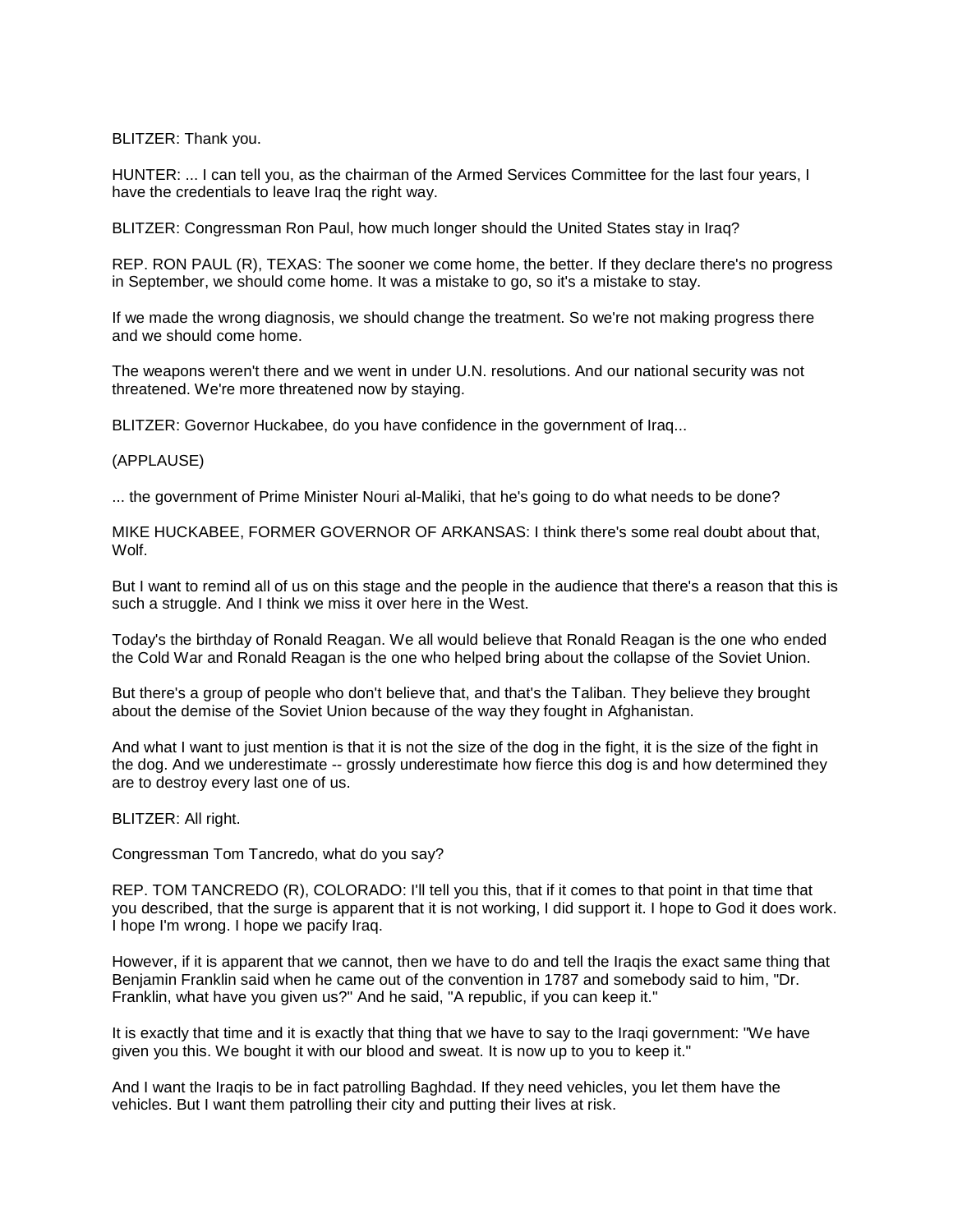Then we move out.

BLITZER: Thank you, Congressman.

# (APPLAUSE)

I want to go to the next question. I want to go back to Tom.

Tom, go ahead.

FAHEY: Senator Brownback, President Bush has stated that states that sponsor terrorism are no different than terrorists themselves. Yet Secretary of State Condoleezza Rice recently met with Iranian officials to discuss security in Iraq. Iran is a known support of Hezbollah, Hamas.

Did President Bush make the right call in opening a dialogue with Iran?

BROWNBACK: I think he made a right call on saying that about terrorist states, particularly Iran. But I think we have to at times talk with them in different situations.

Like, before we went into Afghanistan, we talked with Iran. It wasn't we were negotiating. We didn't open up formal diplomatic relations and we shouldn't.

Iran is the lead sponsor of terrorism. Ahmadinejad just this past week called for the destruction of Israel, continues to call for attacking of the United States.

On Iraq, I think we need to talk with them. I think we have to confront them aggressively for what they are, which is the lead sponsor of terrorism in the world. I think we need to push the sanctions forward more aggressively. I think we need to work with the labor union movement that's developing inside of Iran. You had a bus driver strike that recently took place.

And I think we have to show that purpose and resolve, that we're going to confront these guys and we're going to stand with our allies like Israel, we're going to stand against them oppressing and pushing us, and trying to fund terrorists against us.

BLITZER: Thank you, Congressman.

Congressman Hunter, let me bring...

BROWNBACK: Senator, if you don't mind.

BLITZER: Excuse me, Senator.

BROWNBACK: That's OK.

BLITZER: Congressman Hunter, let me bring you back in. Do you agree with Senator Brownback that President Bush made the right decision in opening a direct dialogue with Iran?

HUNTER: With two conditions. And I think that you do have a dialogue with everybody, whether they're adversaries or friends.

The two conditions are: Number one, they are moving deadly equipment across the border that is killing Americans in Iraq.

We have license to utilize anything that we want to use: special operations, intelligence, whatever it takes to stop that deadly equipment from moving across the border and hitting Americans in Iraq. And we don't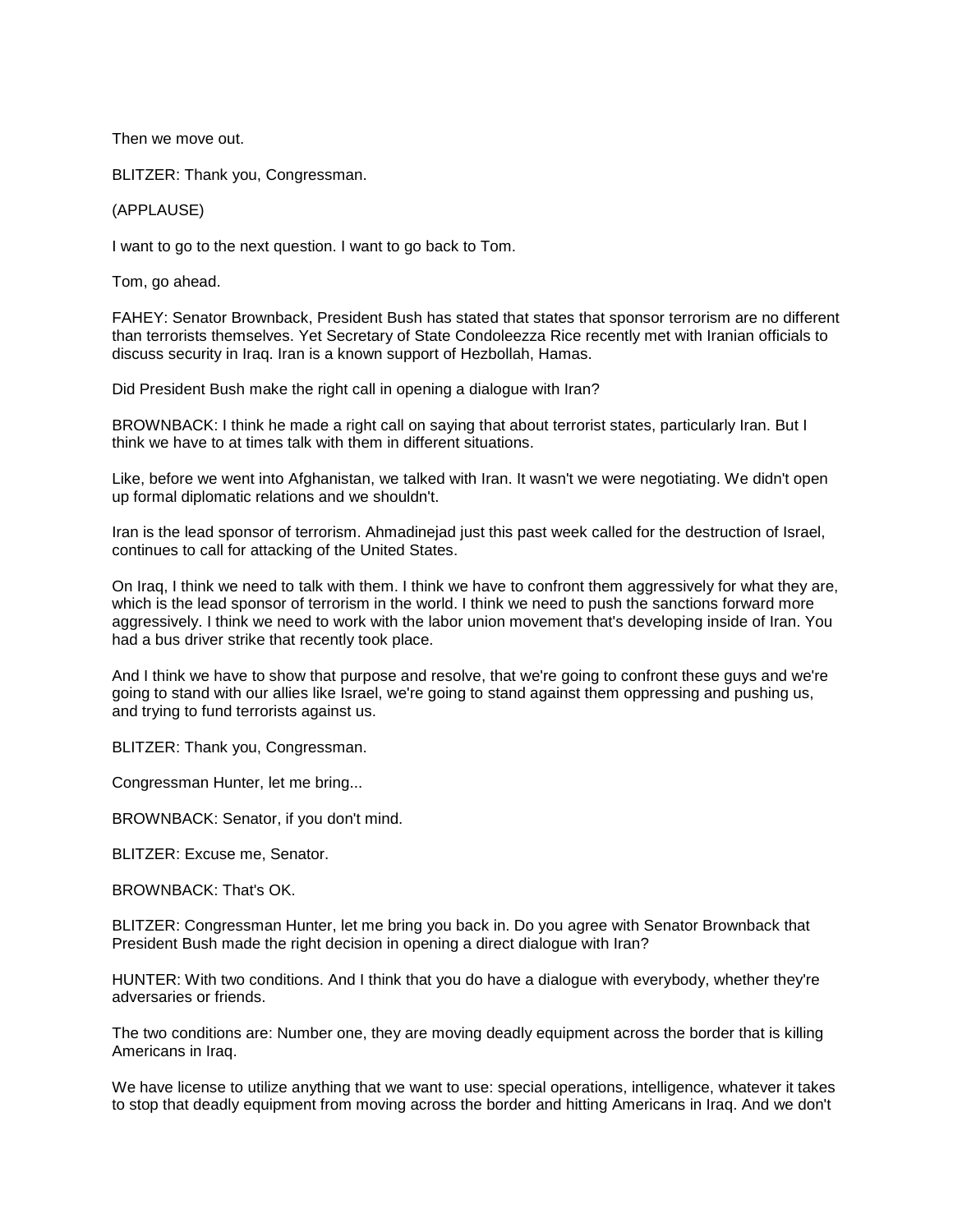give that up with these talks.

Secondly, they've got about 1,000 centrifuges now working, enriching the material that can make, at some point, a nuclear device. The United States reserves the right to preempt, and we may have to preempt that nuclear weapons program. We cannot allow them to have a nuclear device.

With those two caveats, talk to your enemies.

BLITZER: If it came down to a preemptive U.S. strike against Iran's nuclear facility if necessary, would you authorize as president the use of tactical nuclear weapons?

HUNTER: I would authorize the use of tactical nuclear weapons if there was no other way to preempt those particular centrifuges.

When the Osirak reactor was hit in '86, when the six F-18s came over the horizon and knocked that out, they didn't need anything but conventional weapons.

Probably it's going to take a little more than that. I don't think it's going to take tactical nukes.

BLITZER: What do you think, Mayor? Do you think, if you were president of the United States and it came down to Iran having a nuclear bomb, which you say is unacceptable, you would authorize the use of tactical nuclear weapons?

GIULIANI: Part of the premise of talking to Iran has to be that they have to know very clearly that it is unacceptable to the United States that they have nuclear power. I think it could be done with conventional weapons, but you can't rule out anything and you shouldn't take any option off the table.

And during the debate the other night, the Democrats seemed to be back in the 1990s. They don't seem to have gotten beyond the Cold War. Iran is a threat, a nuclear threat, not just because they can deliver a nuclear warhead with missiles. They're a nuclear threat because they are the biggest state sponsor of terrorism and they can hand nuclear materials to terrorists.

And we just saw it just last week in New York, an attempt by Islamist terrorists to attack JFK airport; three weeks ago, an attempt to attack Fort Dix.

These are real problems. This war is not a bumper sticker. This war is a real war.

BLITZER: Thank you, Mayor.

(APPLAUSE)

BLITZER: Let me bring Governor Gilmore in.

What do you say about the potential use of tactical nuclear weapons if that's what it takes to go deep underground and destroy those Iraqi facilities?

GILMORE: One of the central problems of the Middle East is the desire for Iran to dominate that portion of the world, because of what they are doing. And that is why I believe that they are seeking this kind of nuclear capacity. That is one of the reasons why we are, in fact, in Iraq.

And that's why our soldiers, when they fight and die there, are in fact serving the interests of the United States. Nobody ought to have any doubt about that.

With respect to Iran, the policy I would follow would be dual.

Number one, we need to work with our European allies in order to put in appropriate sanctions. We need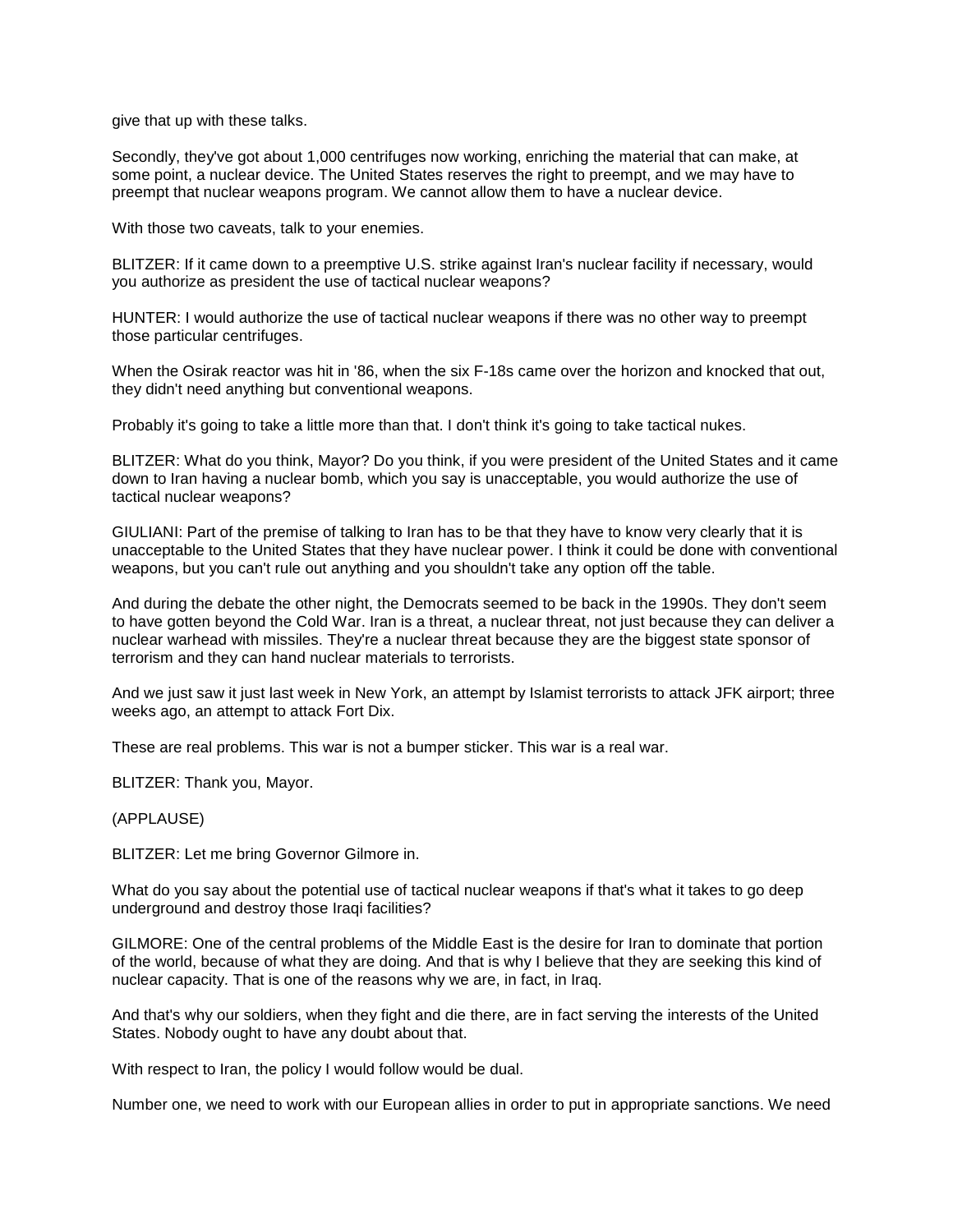to communicate directly with the Iranians that we are going to offer them an opportunity to work with us.

But we are also going to say that having a nuclear weapon is unacceptable; they need to understand it. And all options are on the table by the United States in that instance.

BLITZER: All right. Thank you, Governor.

Governor Romney, I want to get you on the record. Do you agree with the mayor, the governor, others here, that the use of tactical nuclear weapons, potentially, would be possible if that were the only way to stop Iran from developing a nuclear bomb?

ROMNEY: You don't take options off the table, but what you do is stand back and say, "What's going on here?" You see what's happening in Sudan and Afghanistan, in Iraq and Iran. All over the world, we're seeing the same thing happening, and that is people are testing the United States of America. And we have to make sure they understand that we're not arrogant; we have resolve. And we have the strength to protect our interests and to protect people who love liberty.

For that to happen, we're going to have to not just attack each one of these problems one by one, but say, how do we help move the world of Islam so that the moderate Muslims can reject the extreme?

And for that to happen, we're going to have to have a strong military and an effort to combine with our allies in such a way, we combine for an effort to help move Islam toward modernity.

That's what we're going to have to do, instead of looking at each theater one by one and saying, "We'll bomb here, we'll attack here, we'll go to Sudan."

I watched the Democrats...

BLITZER: Thank you.

ROMNEY: ... they don't think there's a war on terror.

BLITZER: Thank you.

ROMNEY: There's a war going on, and we need a broad response to make sure that these people have a different vision.

(APPLAUSE)

BLITZER: Thank you, Governor.

All of you are going to have an opportunity to weigh on all of these questions as well.

If you're hearing some sounds out there, it's lightning here in Manchester, New Hampshire. Those are the crackling sounds that you're hearing.

Let's go back to Scott.

SPRADLING: Thanks, Wolf.

Congressman Tancredo, let's talk immigration.

TANCREDO: OK.

SPRADLING: You oppose the immigration reform compromise, calling it, quote, "the worst piece of legislation to come down the pike in a long time." Just this morning in Manchester, you vowed to oust any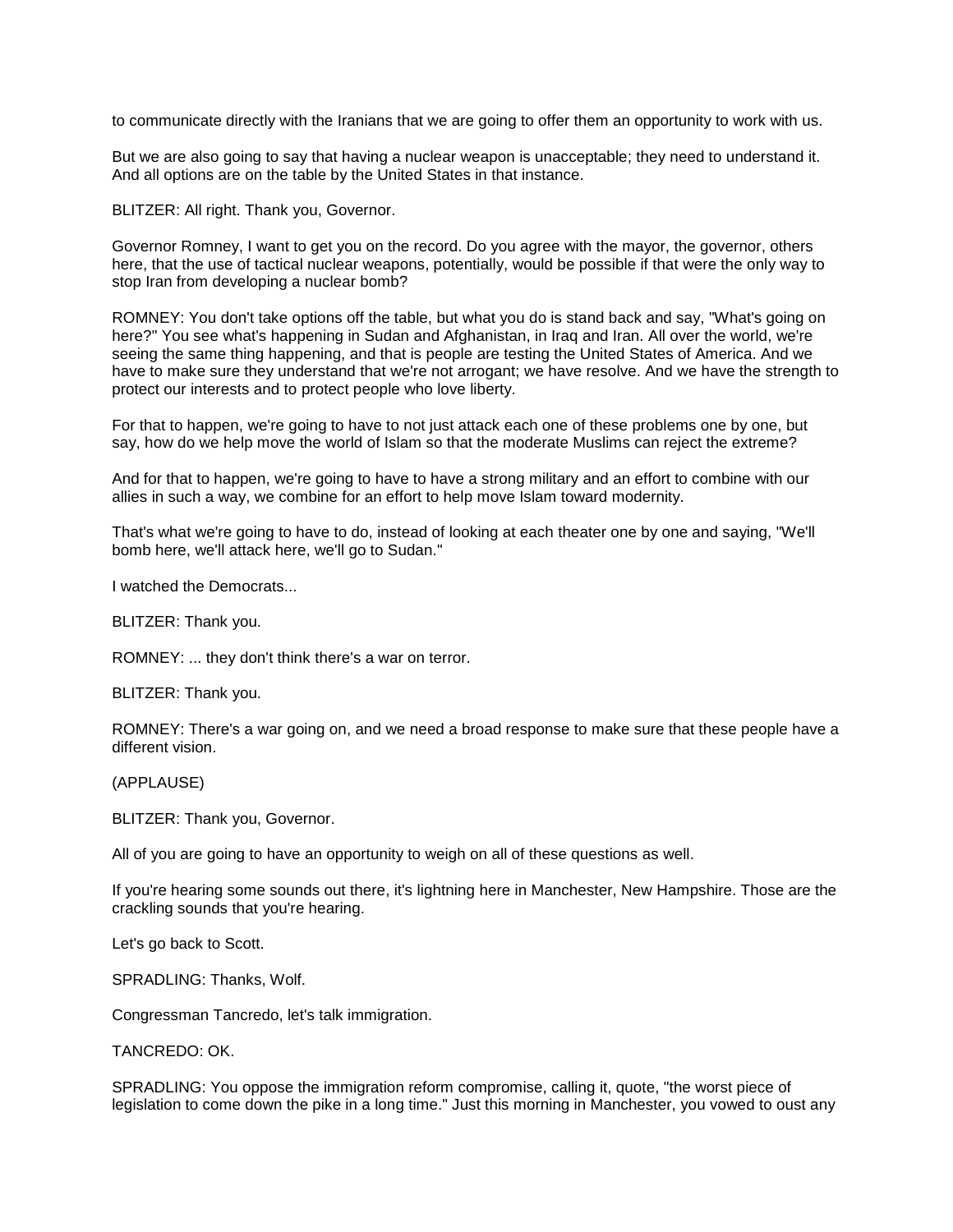senator who supports the bill, including possibly New Hampshire's senior Senator Judd Gregg, who's undecided, and says to your comments that you are part of the know-nothing wing of the political spectrum.

In the meantime, the president says his plan is the last best chance for serious immigration reform.

He's criticized conservatives for being obstructionists.

With that tension at stake, if this becomes law, what are the consequences for the country?

TANCREDO: They are incredible, and they are disastrous.

And that is exactly why I have said what I've said, and that is why I have consistently tried to impress upon the American public the seriousness of this issue.

We're not just talking about the number of jobs that we may be losing or the number of kids that are in our schools and impacting our school system or the number of people that are abusing our hospital system and taking advantage of the welfare system in this country. We're not just talking about that.

We're talking about something that goes to the very heart of this nation: whether or not we will actually survive as a nation.

And here's what I mean by that.

What we're doing here in this immigration battle is testing our willingness to actually hold together as a nation or split apart into a lot of balkanized pieces.

We are testing our willingness to actually hold on to something called the English language, something that is the glue that is supposed to hold us together as a nation.

We are becoming a bilingual nation. And that is not good.

And that is the fearful part of this. The ramifications are much, much more significant than any that we've been discussing so far.

And so, yes, I have said dramatic things. And, yes, I am willing to do whatever is necessary to try to stop this piece of legislation. And that includes go after any Republican that votes for it, because the Republicans can stop this.

BLITZER: Thank you. Thank you, Congressman.

(APPLAUSE)

Mayor Giuliani, what do you think the consequences for the nation are if this immigration plan proposed by President Bush goes through?

GIULIANI: The problem with this immigration plan is it has no real unifying purpose. It's a typical Washington mess. It's everybody compromises -- four or five compromises.

And the compromises leave you with the following conclusion: The litmus test you should have for legislation is, is it going to make things better? And when you look at these compromises, it is quite possible it will make things worse. The organizing purpose should be that our immigration laws should allow us to identify everyone who is in this country that comes here from a foreign country.

They should have a tamper-proof I.D. card. It should be in a database that allows you to figure out who they are, why they're here, make sure they're not illegal immigrants coming here for a bad purpose, and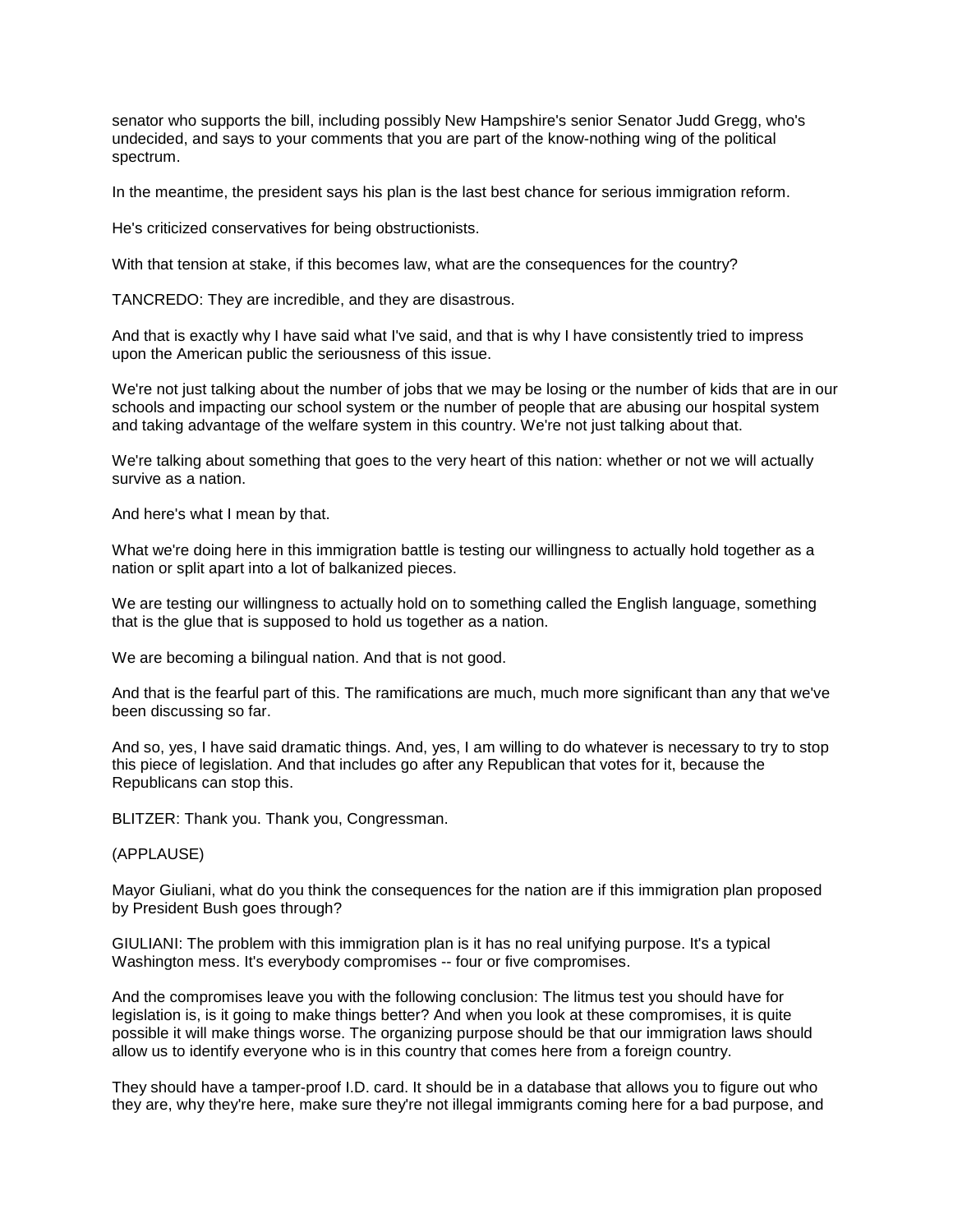then to be able to throw out the ones who are not in that database.

We can do that. Credit card companies...

BLITZER: Thank you.

GIULIANI: ... take care of data that is greater than that.

BLITZER: Thank you, Mayor.

I want to get to Senator McCain in a moment, but first, Governor Romney, Senator McCain has accused you of flip-flopping on this issue, in effect.

Yesterday in Miami, he said the following: "Pandering for votes on this issue while offering no solution to the problem amounts to doing nothing. And doing nothing is silent amnesty."

What do you say to Senator McCain?

ROMNEY: Well, he's my friend. He campaigned for me two times. I consider him a friend. I'm not going to make this a matter of personal politics. It's an issue that's way too important for that.

My view is that we should enforce our immigration laws.

And this bill, unfortunately, has at least one provision that's a real problem. It's the Z visa.

And what it allows is people who have come here illegally to stay here for the rest of their lives -- not necessarily as citizens; they have to wait 13 years to become citizens. That's not the point.

The point is: Every illegal alien, almost every one, under this bill, gets to stay here. That's not fair to the millions and millions of people around the world that would love to come here, join with family members, bring skill and education that we need.

It's simply not fair to say those people get put ahead in the line of all the people who've been waiting legally to come to this country.

### (APPLAUSE)

BLITZER: All right, Senator McCain, this is your chance. I'd like you to respond as someone who is the co-author of this legislation.

MCCAIN: Well, first of all, I agree with Judd Gregg. He's a great senator.

### (APPLAUSE)

Second of all, Rudy, you just described our legislation, so I'd be glad to have further conversation with you, because it does account for people who are here illegally.

It does have an employment verification system. And it weeds out those who shouldn't be here, and it gives others a chance to remain in this country.

Look, this is a national security issue, first and foremost. Ever since 9/11, it's a national security issue.

People came to Fort Dix, New Jersey, from across our southern border and tried to kill our soldiers.

For us to do nothing is silent and de facto amnesty.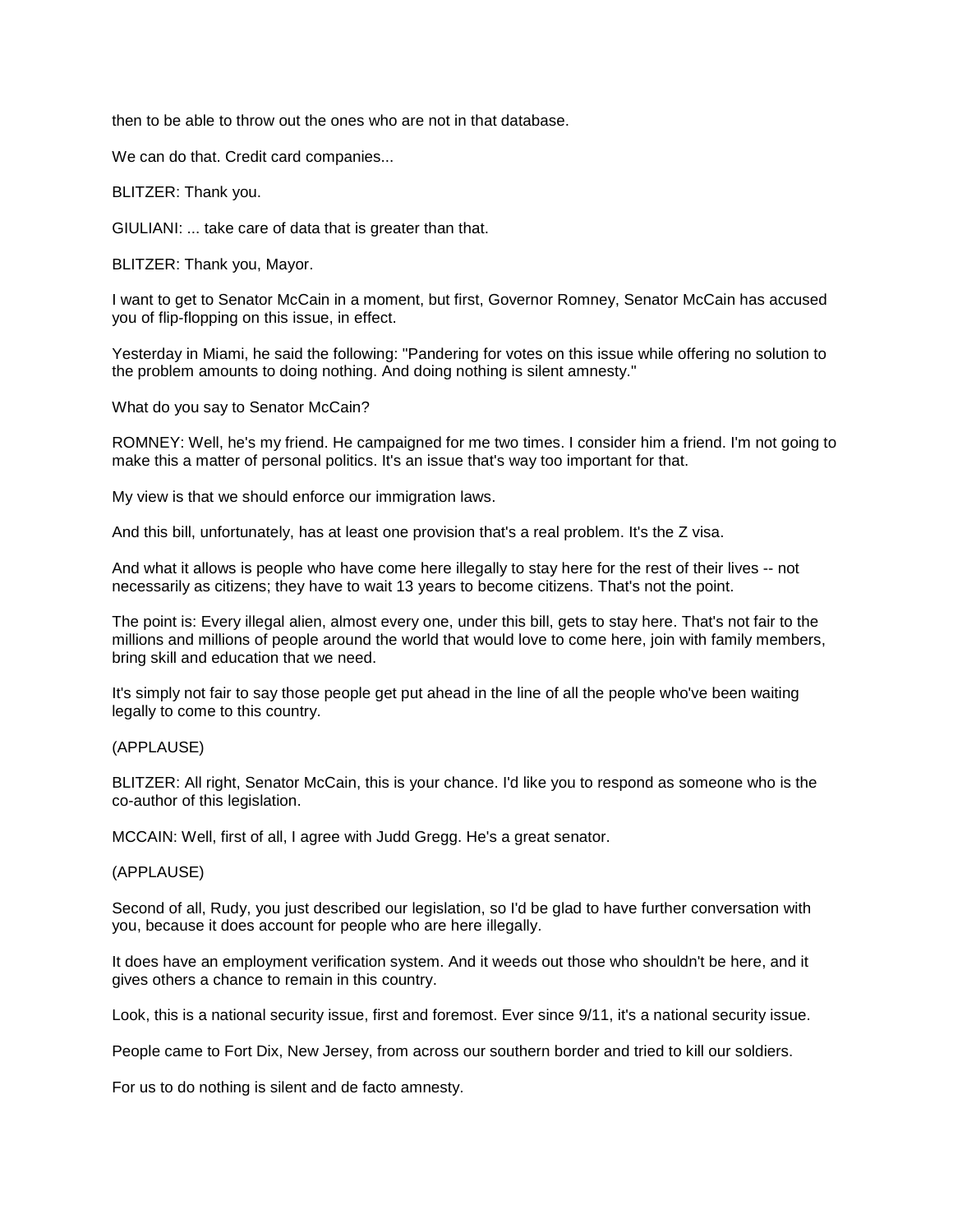What we have done is what you expect us to do, my friends, and that's come together with the president of the United States, the leader of our party, Democrat and Republican, conservative Republicans like Jon Kyl, Johnny Isakson, Saxby Chambliss and Trent Lott, and sit down and figure out an approach to this problem.

And it is a serious national security problem.

We need to act, my friends. And if someone else has a better idea, I'd love to have them pursue -- give it to us.

BLITZER: Thank you, Senator.

(LAUGHTER)

(APPLAUSE)

Hold on.

MCCAIN: That can get...

BLITZER: Senator...

(CROSSTALK)

AUDIENCE MEMBER: ... a better idea!

MCCAIN: That will get the support of enough people so that we can pass legislation.

This isn't the bill that I would have written, but it does...

BLITZER: All right. Thank you.

MCCAIN: ... it does satisfy our national security challenges, which are severe and intense. And we cannot 12 million people washing around America illegally, my friends. (CROSSTALK)

MCCAIN: And I hope you'll examine the legislation.

BLITZER: Thank you, Senator.

MCCAIN: And I hope we can move forward with it. And we can make it better.

BLITZER: All right.

MCCAIN: But it's our job to do the hard things...

BLITZER: Mayor, go ahead.

MCCAIN: ... not the easy things.

(APPLAUSE)

GIULIANI: I've read the 400 pages. And this is part of the problem in Washington: They say things and then it's not in the legislation.

There are four or five different methods of identification, not one.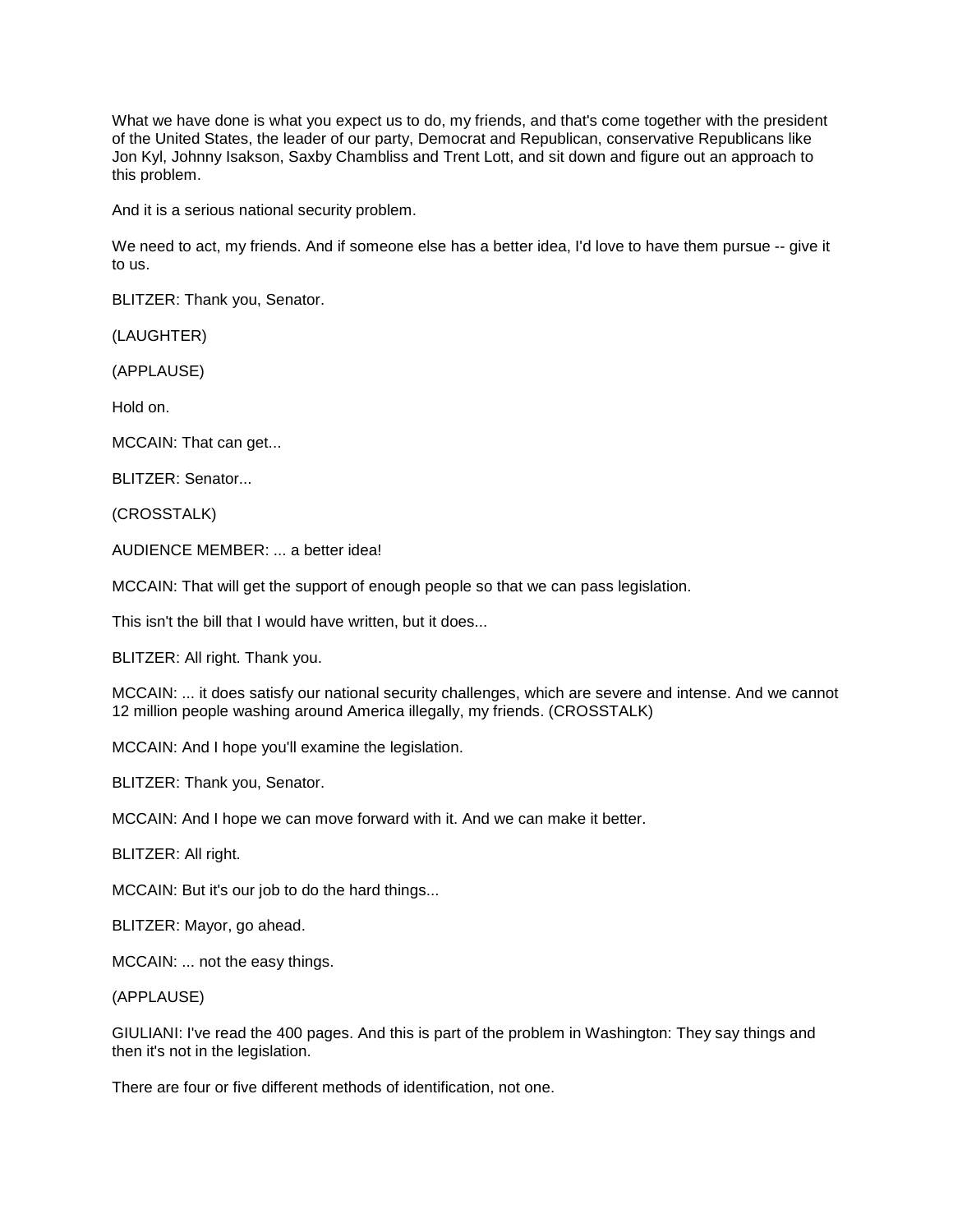It does not provide information about who exited the United States. Now, tell me how you're going to figure out who's in the United States if you can't figure out who's left the United States.

And finally, it doesn't provide for a uniform database. Many countries have this. The United States doesn't have it.

On September 11th, when we tried to figure out who was in this country, it took weeks to figure out who were the right people and who weren't, because there isn't such a database. And that is a fatal flaw in this legislation. And wishing it away doesn't make it possible.

## (APPLAUSE)

BLITZER: Governor Romney, what would you do with the 12 million or so illegal immigrants who are, right now, in this country?

ROMNEY: Well, one is to enforce the law as it exists. The law that was passed in 1986...

### (APPLAUSE)

The law passed in 1986 asked for us to secure the border and said also to put in place an employment verification system.

Neither one of those was done. So let's make sure that we enforce the law as it exists.

And if you want to improve this bill, well, one thing you could do to make it better is to take that Z visa and make it temporary instead of a permanent right to stay in America. That's simply just not fair.

# (APPLAUSE)

BLITZER: I want to stay on immigration. Everybody's going to have a chance to weigh in. But let's go back to Tom for another question on immigration.

FAHEY: Congressman Hunter, whether we like it or not, in cities across America, counties across America, including your district in San Diego, illegal immigrants are doing jobs that American citizens don't want, working on farms, in hotels, restaurants.

If you have your way and they all leave this country, who's going to fill those jobs?

HUNTER: Well, first, I disagree with that premise, because when they made the sweep on the Swift plants -- those were the meat- packaging plants in Iowa; took out some 850 people who were working there illegally several months ago -- there were American citizens lined up the next day to get their jobs back at 18 bucks an hour.

And let me tell you, this is a disastrous bill. And John McCain is right in saying that this is a national security issue. And it is: border enforcement.

Then the Hunter bill, which was signed by the president on the 26th of October, mandating 854 miles of double fence -- not that scraggly, little fence you show on CNN all the time, Wolf, that people get across so easily.

If they get across my fence, we sign them up for the Olympics immediately.

### (LAUGHTER)

We've got a big fence.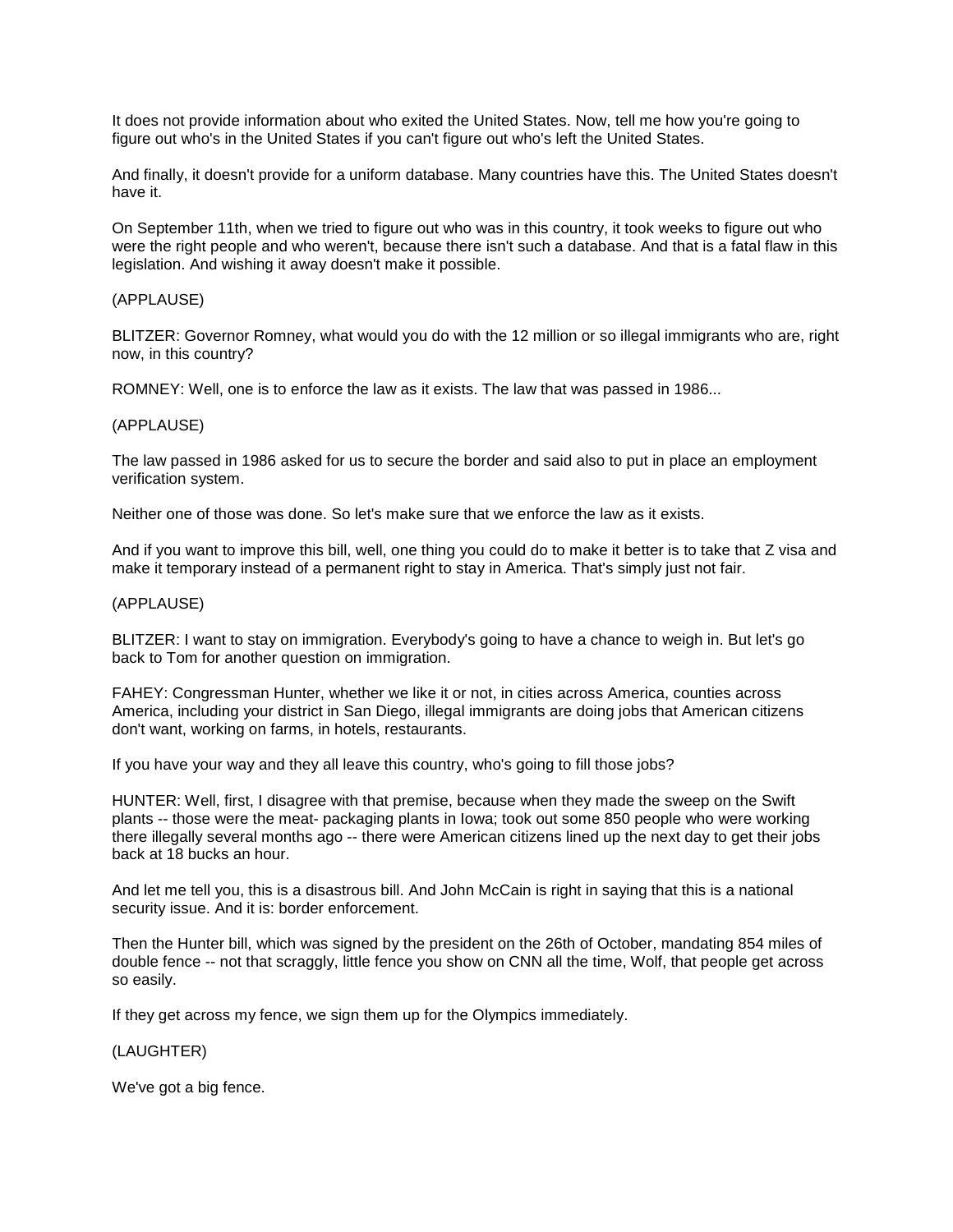But 854 miles of double border fence was mandated to be constructed. Homeland Security has a billion bucks, cash on hand. It's been six months, and they've done 11 miles.

So this administration has a case of the slows. And I think they slowed the fence down so that they could come out with the amnesty at the same time, put the two together, and the Bush-McCain-Kennedy bill would then be accepted by conservatives and liberals alike.

It's a bad bill.

BLITZER: Thank you, Congressman.

# (APPLAUSE)

Senator Brownback, what do you say about this notion of a pathway toward citizenship for these 12 million illegal immigrants who are in the country right now? Under what circumstances would you let them begin that path?

BROWNBACK: I don't think you create any new paths to citizenship. But I also think you allow them to be able to use paths that they would currently qualify for, and to be able to get in the back of the line. And that's part of leadership and getting something resolved.

I think, you know, we can go on a lot of slogans here. And I've been around this issue for a while. I was in Congress in 1994, elected then. We did the first immigration bill I was involved in then in 1996.

You know what? That was an enforcement-only bill in 1996. And we had 7 million undocumented here in the country then. We're at 12 million to 20 million now.

The point of saying that -- and my colleagues and people up here, everybody is concerned that we get something done and get something right.

I think if you do exterior enforcement, border enforcement, you do aggressive interior enforcement, and then you work on a comprehensive solution interior, that's something that a lot of people are going to be upset with but that can work and move us forward. And it's better than not doing anything.

BLITZER: Thank you. So you support this pending compromise legislation?

BROWNBACK: If we can hold together those things in it. Those things have to be in it.

BLITZER: You're with Senator McCain.

BROWNBACK: If those things are in it.

BLITZER: What about you, Governor Thompson?

THOMPSON: Wolf, the first thing you have to do is you've got to secure the border. Securing the border is going to allow everything else to follow.

But unless you secure the border, it is not right to give 12 million individuals who have illegal rights in this country status before that border is protected.

There should be no amnesty. And this bill, no matter how you cover it, is an amnesty bill.

And the people in this country do not believe in that bill. And they believe very much that the best hope for us to have a secure border, just like Congressman Hunter has been talking about and every other Republican up here.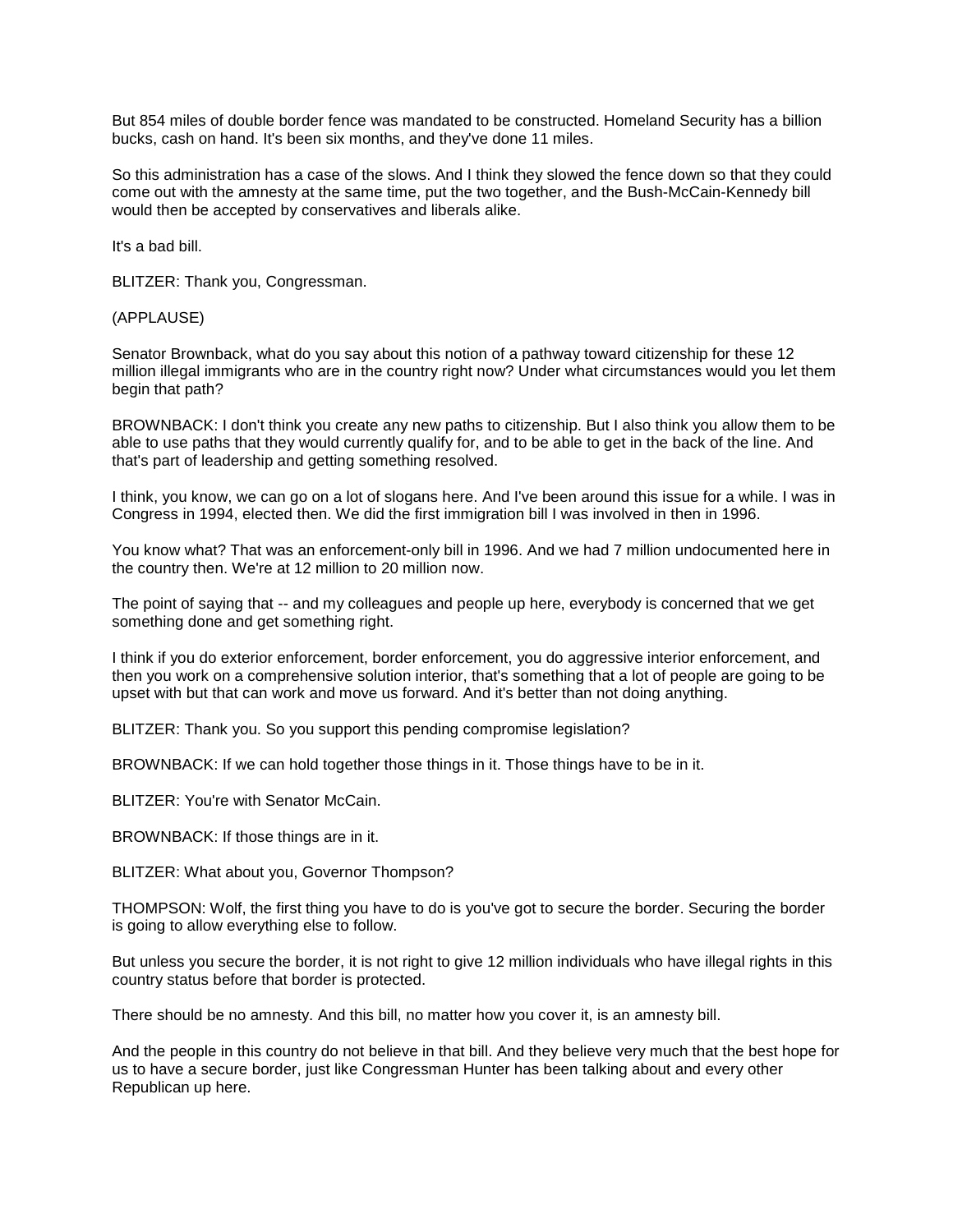Have a secure border, then move on. But don't do it the other way. BLITZER: Thank you, Governor.

Congressman Paul, I want you to weigh in on this as well. I believe -- and correct me if I'm wrong -- you voted to support that 700-mile fence along the border between the United States and Mexico. Did you?

PAUL: I did.

BLITZER: What about Canada? Is there a need for a similar fence along the border between...

PAUL: No.

BLITZER: ... the United States and Canada?

PAUL: No, because that bill -- probably the fence was my weakest reason for doing that, but for other reasons, to enforce the law was important. And border security is important.

And we talked about amnesty, which I'm positively opposed to.

But one thing that has not been mentioned here, which I think is very, very important: If you subsidize something, you get more of it. So we subsidize illegal immigration. We reward it by easy citizenship, either birthright or amnesty. But we force our states and our local communities to pay for the health care, to pay for the education. Why wouldn't they bring their families?

And because of our economic conditions, we do need workers. But if we had a truly free-market economy, the illegal immigrants would not be the scapegoat. We would probably need them, and they would be acceptable. But because of economic conditions, they have become the scapegoat.

BLITZER: Thank you, Congressman.

### (APPLAUSE)

BLITZER: The other night, Sunday night, I asked the eight Democratic presidential candidates whether or not they thought English should be the official language of the United States. Only one of them said English should be the official language of the United States.

If there's someone here who doesn't believe English should be the official language of the United States, please speak up right now.

MCCAIN: I think it's fine.

I would like to remind you that we made treaties with Native Americans such as the Navajos in my state, where we respect their sovereignty and they use their native language in their deliberations. It's not a big deal. But Native Americans are important to me in my state.

Everybody knows that English has to be learned if anyone ever wants to move up the economic ladder. That is obvious.

And part of our legislation, by the way, is a requirement to learn English.

And by the way, 30 percent of the people who are in this country illegally never came across our borders, my friends. They overstayed their visas. That's why it has to be a comprehensive approach.

And I'm proud of the support of the president and his brother, Governor Jeb Bush, who was governor of the state of Florida. People who have to deal with this issue every day understand we have to act, my friends.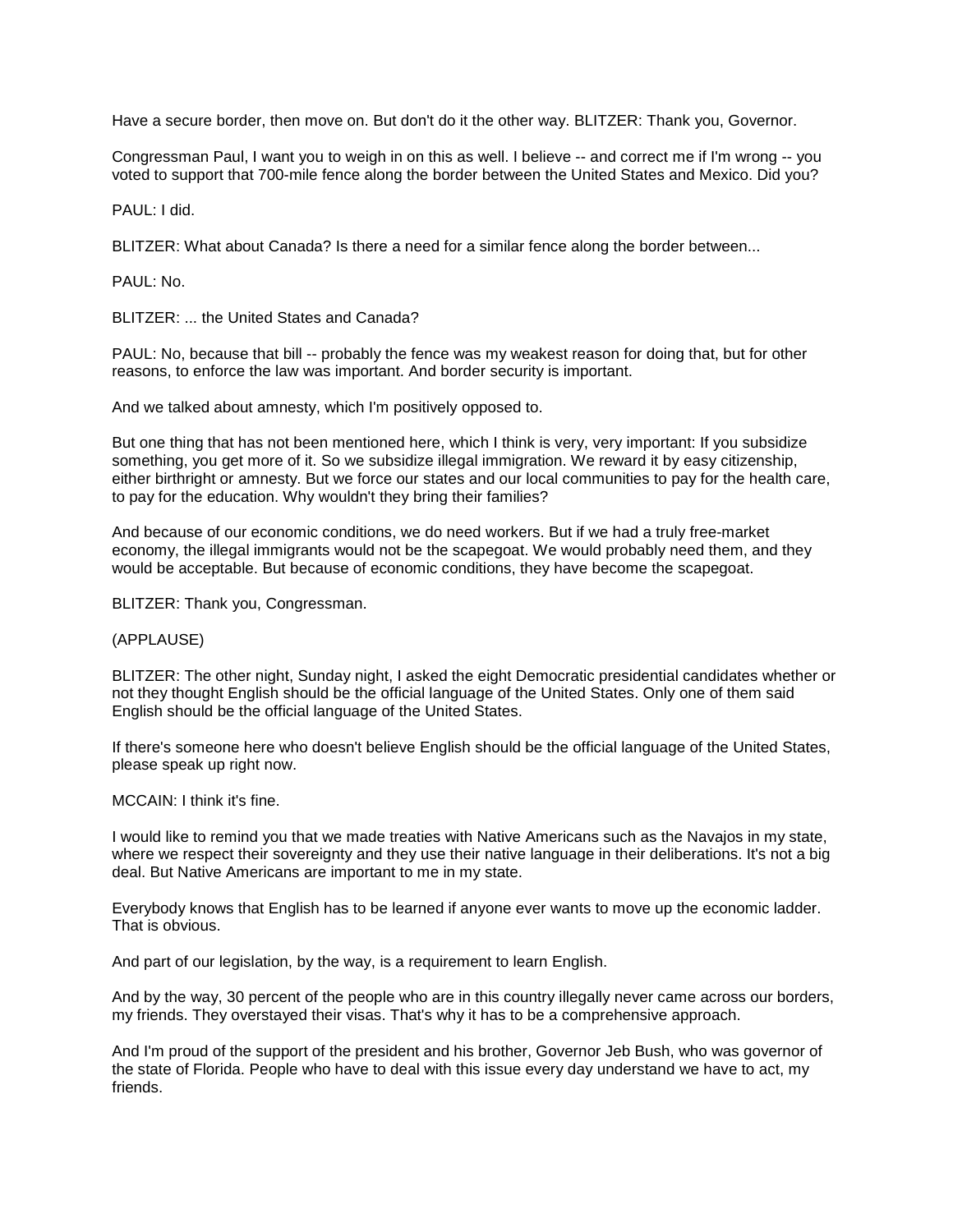And we can have our own ways to improve it. But if we don't address this issue, we are going to pay a heavy price. Because something bad could happen when 12 million people are in this country illegally, 2 million of them having committed serious crimes.

(APPLAUSE)

BLITZER: I see people raising their hands.

But the question was, I'd only like those to speak up who believe that English should not necessarily be the official language of the United States.

Is there anyone else who stands with Senator McCain specifically on that question?

All right. We're going to go back to Scott.

Go ahead, Scott.

(CROSSTALK)

BLITZER: Scott, go ahead.

HUNTER: Wolf, if I've got -- if I have reservations in my district, can I speak up also?

BLITZER: You'll have an opportunity.

Go ahead, Scott.

SPRADLING: OK. This question's for Governor Gilmore.

Conservative credentials is the topic, sir. You've gotten a lot of mileage out of lumping Messrs. Giuliani, McCain and Romney together by calling them Rudy McRomney.

## (LAUGHTER)

Now, with former Senator Fred Thompson likely to join you at the next debate, in your opinion, is he conservative enough for America or are we changing the name now to Rudy McRomneyson?

### (LAUGHTER)

GILMORE: Well, we've gotten a little mileage out of Rudy McRomney. I know the mayor one time said that it would make a good ticket, and it would. But it isn't a conservative ticket. And we don't know what Fred Thompson is either.

I think he's a fine man. He served in the Senate a term and a half. Let's see exactly what his views are.

I'm coming forward and offering my views as a 40-year battler for conservative values and conservative principles on behalf of the people of the United States.

And I have the record to back it up. I've been a prosecutor. I've been an attorney general. I've been a governor. I governed as a conservative. I cut taxes for the people of the Commonwealth of Virginia. I've stood by these principles for years and years.

The question is that when Fred Thompson comes into the race, as I believe he will -- and maybe even Speaker Gingrich may come into the race. They'll have to stand on their records and stand on their credentials and offer their ideas the same way that every person here on the stage is doing.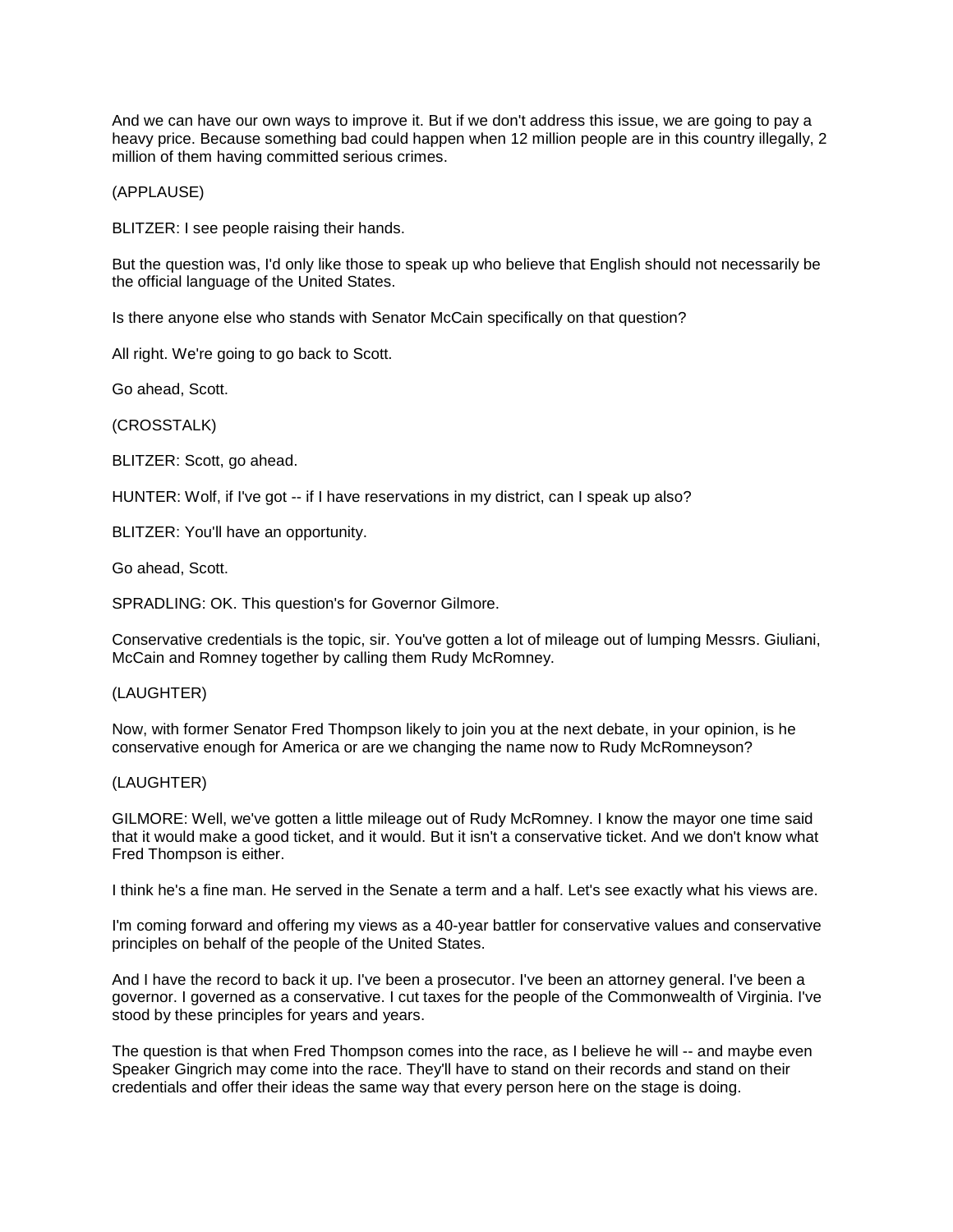I look forward to that day, and I look forward to the debate.

BLITZER: Thank you, Governor.

Governor Thompson, is there a need for another Thompson in this race?

# (LAUGHTER)

THOMPSON: I think that anybody with a Thompson name should get involved if they want to get involved. It's a great name. He's a great candidate. And I think it will help the Republican Party to have him in.

I just would like to say that if you're talking about conservatism -- and that's what you're talking about - there isn't a candidate on either side of the aisle that has had as many vetoes as I have.

Nobody has reduced taxes as much as I have.

And if you're talking about a reliable conservative, it is this Thompson, Tommy Thompson, not the other, that's the conservative.

# (LAUGHTER)

BLITZER: Thank you, Governor. Thank you, Governor.

Mayor Giuliani, there was some news here today. A Catholic bishop in Rhode Island said some words about your position on abortion, suggesting that it was similar to Pontius Pilate's personal opposition to Jesus Christ's crucifixion, but allowing it to happen anyway. How does that make you feel when you hear words like that from a Catholic bishop?

GIULIANI: Well, Catholic bishop -- any religion (inaudible).

BLITZER: That's the lightning that's having an effect on our system.

GIULIANI: I know.

# (LAUGHTER)

I guess I'm here by myself.

Look, for someone who went to parochial schools all his life, this is a very frightening thing that's happening right now.

# (LAUGHTER)

But the reality is I respect, you know, the opinion of Catholic (inaudible) and religious leaders of all kinds. Religion is very important to me. It's a very important part of my life.

But ultimately, as (inaudible) been in public life most of my life and taken oaths of office to enforce the law, I've got to make the decisions that I think are the right ones in a country like ours.

And my view on abortion is that it's wrong, but that ultimately government should not be enforcing that decision on a woman.

That is my view that I -- I consult my religion. I consult my reading of the Constitution. I consult my views of what I think are important in a pluralistic society, and the reality that we have to respect the fact that there are people that are equally as religious, equally as moral, that make a different decision about this,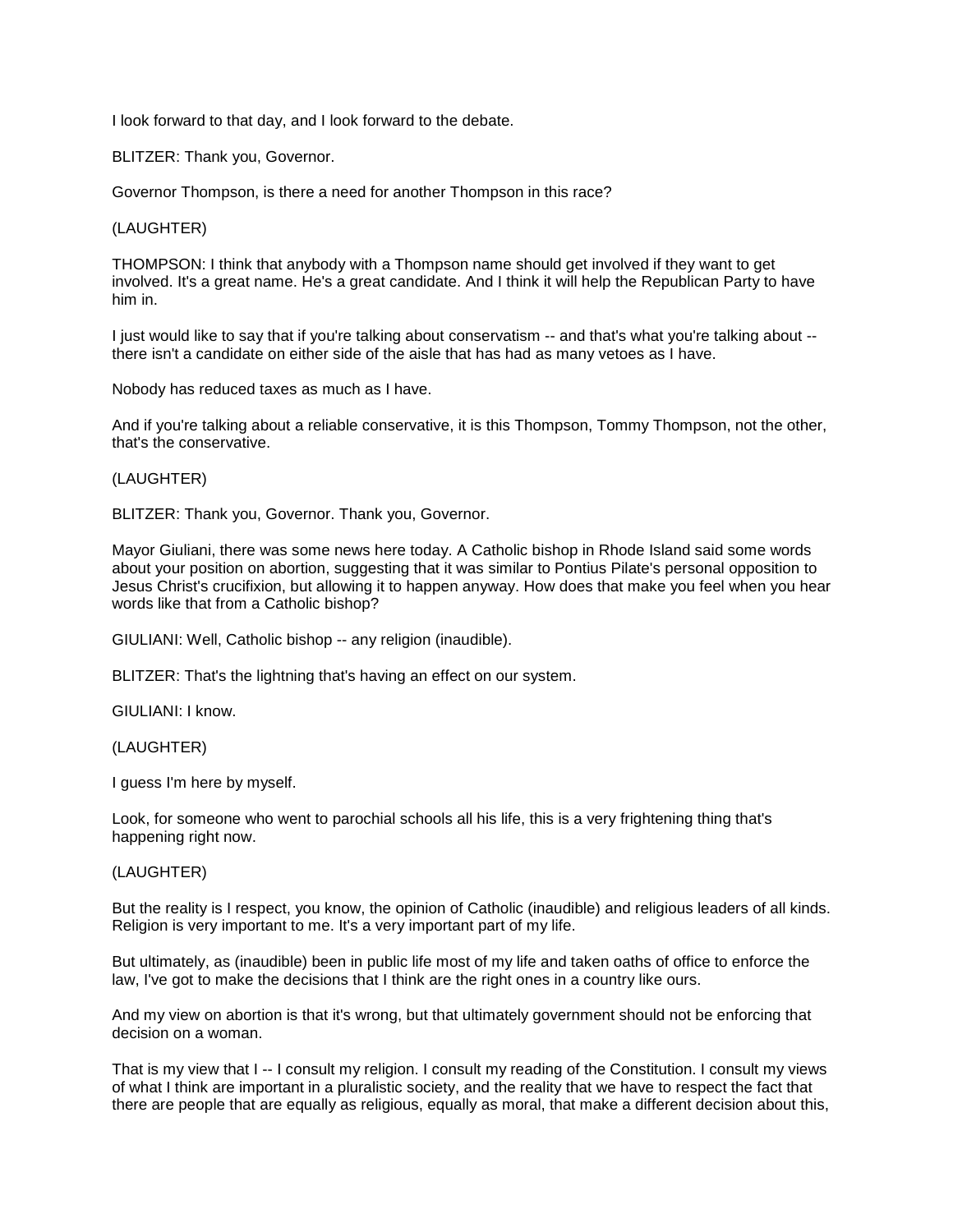and should government put them in jail?

BLITZER: You made, Governor Romney, this decision on abortion, opposing abortion, relatively recently.

Why should conservatives out there, people who oppose abortion, believe you?

ROMNEY: Well, people can look at my record. I'm not going to apologize for the fact that I became prolife. I served as governor. As I was governor, as we were debating cloning and as we were debating also embryo farming, I said Roe v. Wade has gone too far.

I want to make it very clear that I'm pro-life. People here in New Hampshire have seen that I fought for life. I fought also for traditional marriage, to keep taxes down, to have education in our schools that includes abstinence education. I've fought for English immersion in our schools.

They know that I've got conservative credentials. And that's one of the things that brings me to this race.

But there's something bigger in conservatism that I don't think we've spoken about. And that is that America is a land of opportunity. And our future is going to be far brighter than our past, not just as we overcome these challenges, but as we take advantage of the new opportunity of the 21st century.

BLITZER: Thank you very much, Governor.

Let's go back to Tom for the next question.

# (APPLAUSE)

FAHEY: (inaudible) do not believe in evolution. You're an ordained minister. What do you believe? Is it the story of creation, as it is reported in the Bible or described in the Bible?

HUCKABEE: It's interesting that that question would even be asked of somebody running for president. I'm not planning on writing the curriculum for an 8th-grade science book. I'm asking for the opportunity to be president of the United States.

But you've raised the question, so let me answer it.

In the beginning, God created the heavens and the Earth. To me, it's pretty simple. A person either believes that God created this process or believes that it was an accident and that it just happened all on its own.

And the basic question was an unfair question, because it simply asked us in a simplistic manner whether or not we believed, in my view, whether there is a God or not.

Well, let me be very clear: I believe there is a God. I believe there's a God who was active in the creation process.

Now, how did he do it and when did he do it and how long did he take, I don't honestly know. And I don't think knowing that would make me a better or a worse president.

But I'll tell you what I can tell this country: If they want a president who doesn't believe in God, there's probably plenty of choices. But if I'm selected as president of this country, they'll have one who believes in those words that God did create.

And as the words of Martin Luther, here I stand. I can do no other. And I will not take that back.

(APPLAUSE)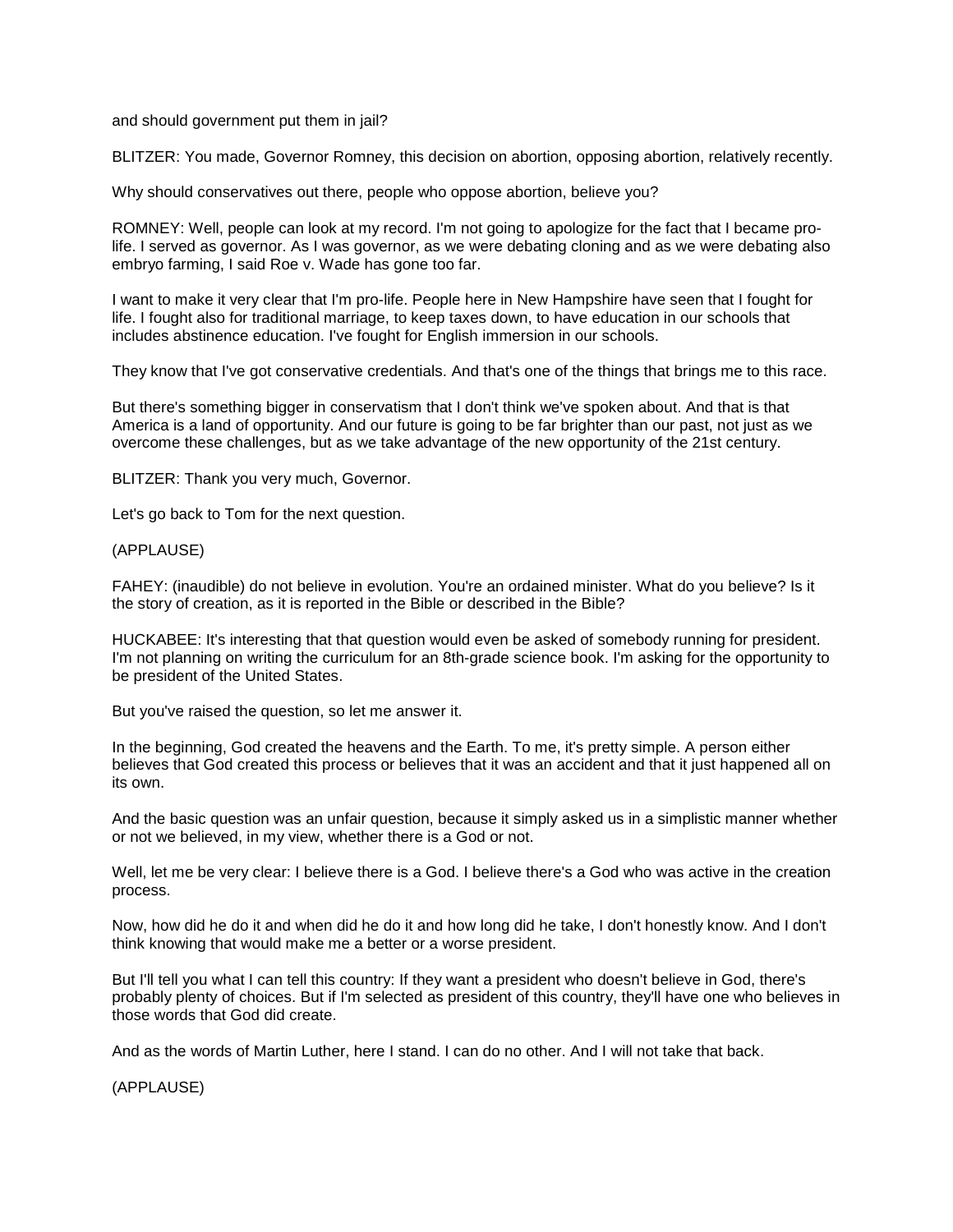BLITZER: Governor, but I think the specific question is, do you believe literally it was done in six days and it occurred 6,000 years ago?

HUCKABEE: No, I did answer that, Wolf. I said, I don't know.

My point is, I don't know. I wasn't there.

(LAUGHTER) But I believe, whether God did it in six days or whether he did it in six days that represented periods of time, he did it. And that's what's important.

But, you know, if anybody wants to believe that they are the descendants of a primate, they are certainly welcome to do it. I don't know how far they will march that back.

But I believe that all of us in this room are the unique creations of a god who knows us and loves us, and who created us for his own purpose.

(APPLAUSE)

BLITZER: Senator Brownback, you recently elaborated on your position on this, and I wonder if you'd want to spend 30 seconds and tell our audience out there where you stand on the issue of evolution.

### BROWNBACK: I'd be happy to.

And it's interesting that we're doing this here at St. Anselm's, who this -- that saint had a philosophy of faith seeking reason.

And that's the issue that's missing here, if I could highlight that point, is that I believe that we are created in the image of God for a particular purpose. And I believe that with all my heart.

And I'm somebody, I've had cancer in the past, I've had a season to really look at this and study it and think about the end of life. And I am fully convinced there's a god of the universe that loves us very much and was involved in the process.

How he did it, I don't know.

One of the problems we have with our society today is that we've put faith and science at odds with each other. They aren't at odds with each other. If they are, check your faith or check your science, and we should have a discussion.

BLITZER: Thank you.

BROWNBACK: And we should engage faith and reason like St. Anselm did.

BLITZER: Thank you.

BROWNBACK: That's something we should do.

BLITZER: Thank you, Senator Brownback.

(APPLAUSE)

Senator McCain, do you believe creationism should be taught alongside evolution in the nation's schools?

MCCAIN: No, I believe that that's up to the school districts. But I think that every American should be exposed to all theories.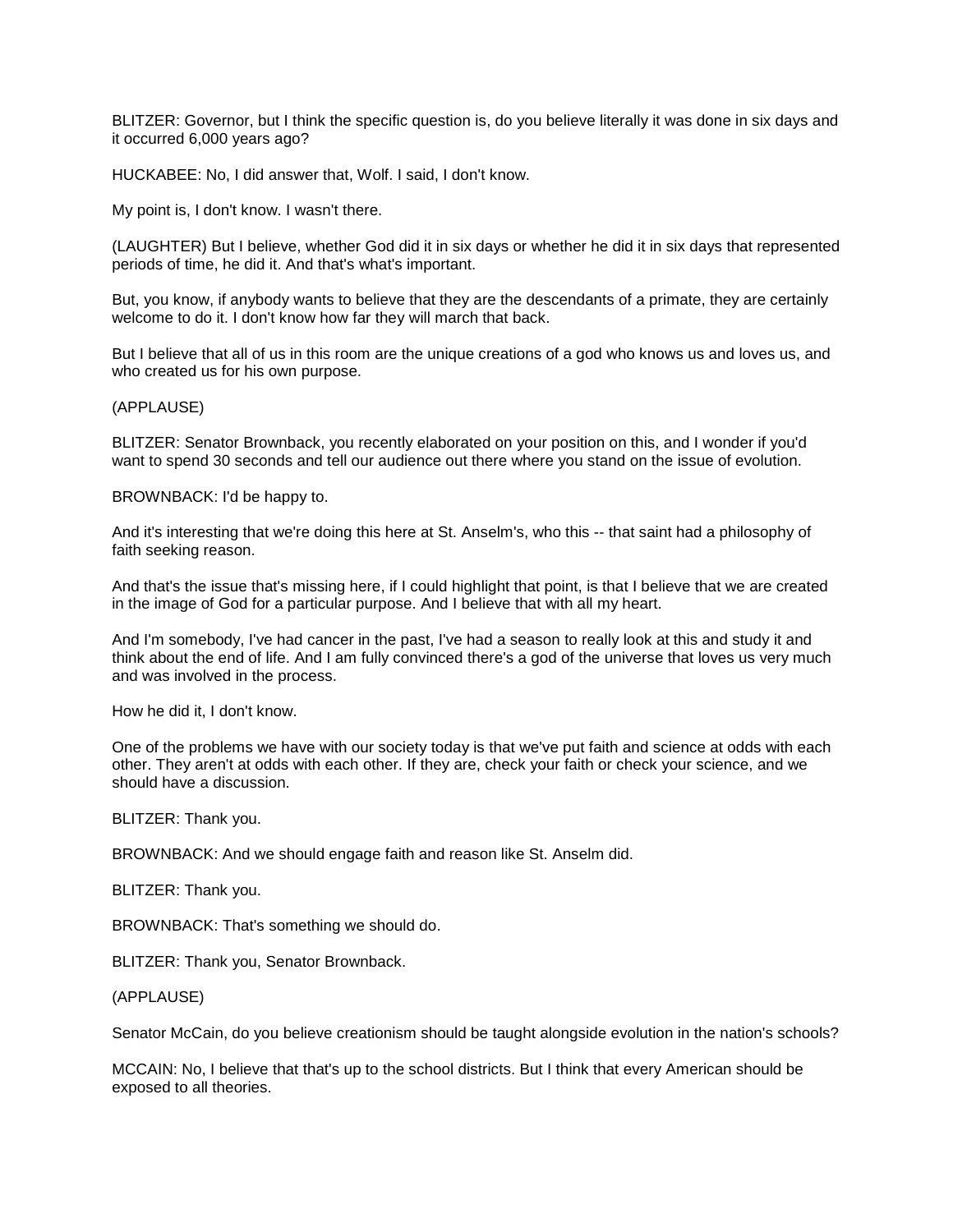But I can't say it more eloquently than Pastor Huckabee -- Governor Huckabee just did. And I admire his description because I hold that view.

The point is that the time before time, there's no doubt in my mind that the hand of God was in what we are today. And I do believe that we are unique, and I believe that God loves us. But I also believe that all of our children in school can be taught different views on different issues.

But I leave the curricula up to the school boards.

BLITZER: Thank you, Senator, for that.

Governor Romney, there was a recent poll here in New Hampshire.

Ten percent said they wouldn't vote for you because you're a Mormon. And last week, we saw that picture of that man who refused to shake your hand because you are a Mormon.

What would you like to say to the voters out there tonight about your faith, about yourself and about God?

ROMNEY: Well, President Kennedy some time ago said he was not a Catholic running for president, he was an American running for president. And I'm happy to be a proud member of my faith.

You know, I think it's a fair question for people to ask, what do you believe? And I think if you want to understand what I believe, you could recognize that the values that I have are the same values you'll find in faiths across this country.

I believe in God, believe in the Bible, believe Jesus Christ is my savior. I believe that God created man in his image. I believe that the freedoms of man derive from inalienable rights that were given to us by God.

And I also believe that there are some pundits out there that are hoping that I'll distance myself from my church so that that'll help me politically. And that's not going to happen.

(APPLAUSE)

BLITZER: Thank you, Governor, for that.

Congressman Paul, you ran for president once before as a libertarian. What do you say about this whole issue of church and state and these issues that are coming forward right now?

PAUL: Well, I think we should read the First Amendment, where it says, "Congress shall write no law," and we should write a lot less laws regarding this matter. It shouldn't be a matter of the president or the Congress. It should be local people, local officials.

The state should determine so many of these things that we just don't need more laws determining religious things or prayer in schools. We should allow people at the local level. That's what the Constitution tells us.

We don't need somebody in Washington telling us what we can do, because we don't have perfect knowledge. And that's the magnificence of our Constitution and our republic. We sort out the difficult problems at local levels, and we don't have, you know, one-case-fit- all.

Because you have a Supreme Court ruling, like on Roe v. Wade, it ruined it for the whole country. And that's why we shouldn't have it at a central level.

BLITZER: Thank you, Congressman.

(APPLAUSE)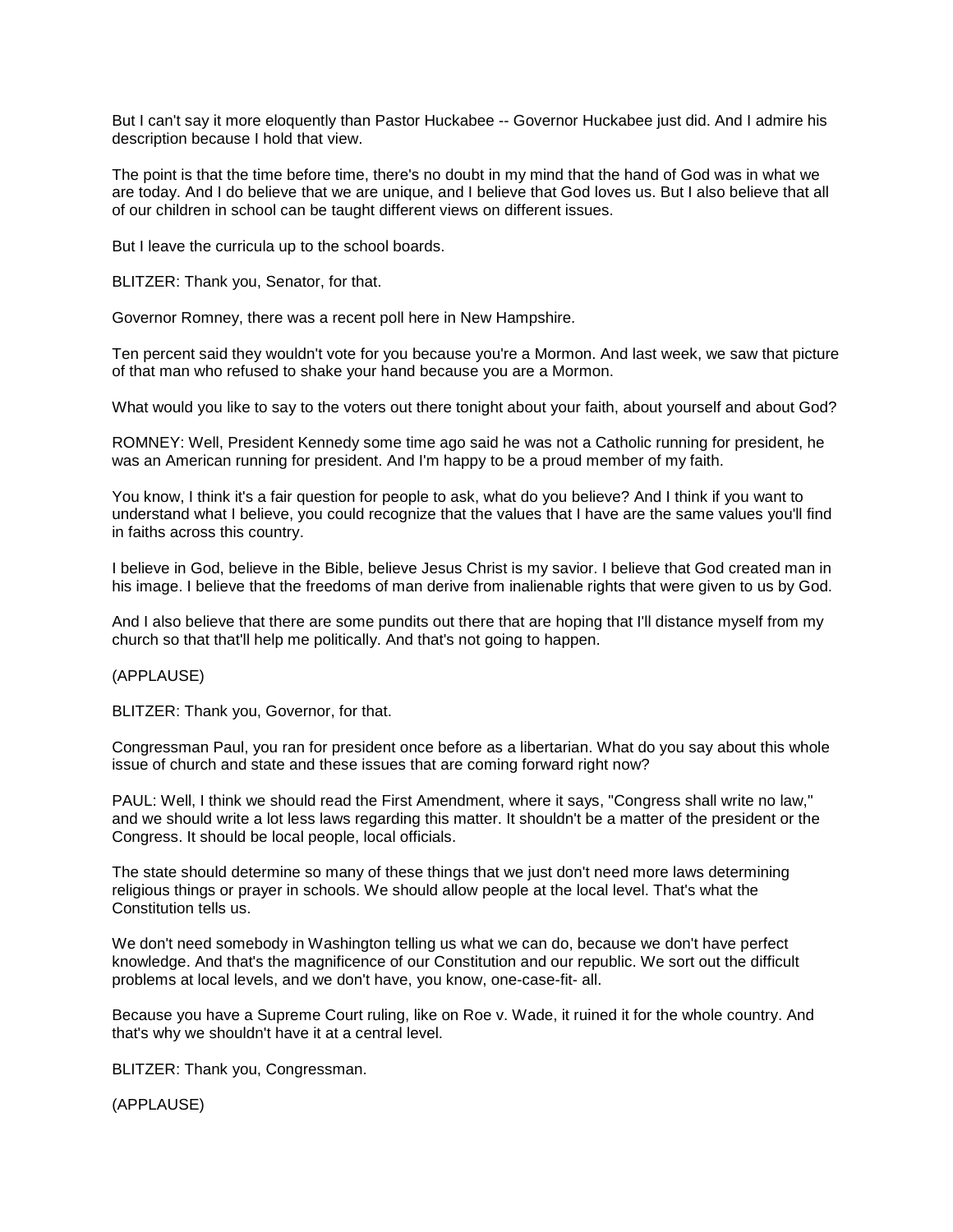Let's go back to another question from Tom.

FAHEY: This is for Mayor Giuliani.

Sea levels around the world are rising. Average temperatures are increasing. A U.N. report written by scientists from 113 countries recently said that climate change is very likely man-made and may affect us for centuries to come.

Is science wrong on global warming? And what, if any, steps would you take as president to address the issue of climate change?

GIULIANI: I think we have to accept the view that scientists have, that there is global warming, and that human operation, human condition contributes to that.

And the fact is that there is a way to deal with it and to address it in a way that we can also accomplish energy independence, which we need as a matter of national security.

It's frustrating and really dangerous for us to see money going to our enemies because we have to buy oil from certain countries. We should be supporting all the alternatives.

We need a project similar to putting a man on the moon. That project started with Eisenhower. It was carried out by Kennedy and then Johnson and then Nixon. And that was two Democrats and two Republicans working (inaudible) Democrats working in the national interest.

BLITZER: Thank you. Thank you, Mayor.

I want Governor Romney to weigh in as well.

There's a perception, at least among some, that Republicans are -- at least the Republican Party -- very close to big oil. A lot of Americans are suffering now from the price of gasoline -- high price of gasoline. What do you say to the audience out there who believes that there's too much of an alliance, if you will, between the big oil companies and Republicans?

ROMNEY: Well, first of all, Rudy Giuliani is right, in terms of an Apollo project to get us to energy independent. And the effects of that on global warming are positive. It's a no-regrets policy. It's a great idea.

Secondly, with regards to big oil, big oil is making a lot of money right now. And I'd like to see them using that money to invest in refineries.

Don't forget that when companies earn profit, that money's supposed to be reinvested in growth. And our refineries are old.

Someone said to me -- Matt Simmons, an investment banker down in Houston -- he said, "Our refineries today are rust, with paint holding them up."

And we need to see these companies, if they're making that kind of money, reinvest in capital equipment.

But let's not forget that where the money is being made this year is not just -- and throughout these years -- is not just in Exxon and Shell and the major oil companies. It's in the countries that own this oil.

Russia last year took in \$500 billion by selling oil. Ahmadinejad, Putin, Chavez -- these people are getting rich off of people buying too much oil.

And that's why we have to pursue, as a strategic imperative, energy independence for America.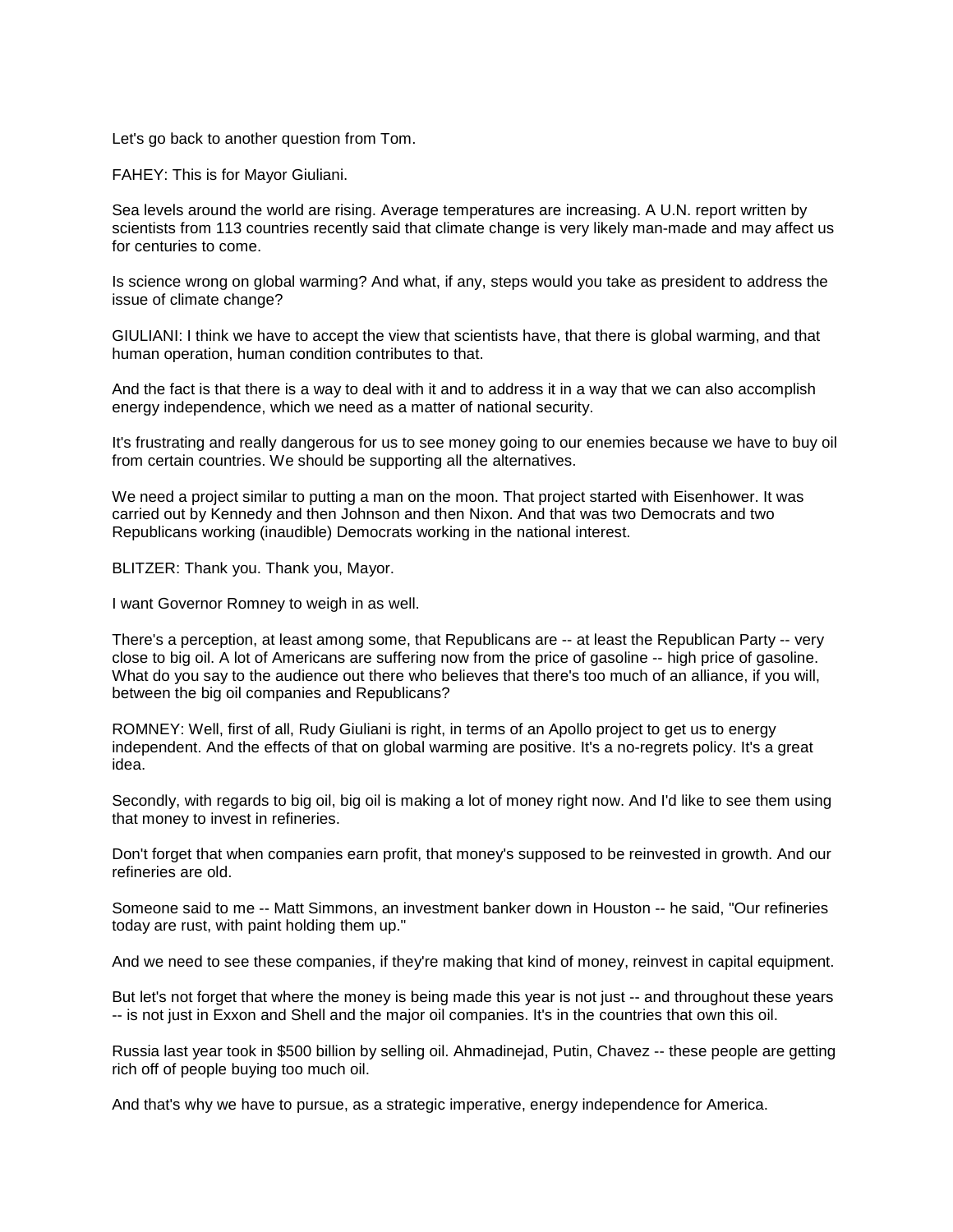And it takes that Apollo project. It also takes biodiesel, biofuel, ethanol...

BLITZER: Thank you.

ROMNEY: ... cellulosic ethanol, nuclear power, more drilling in ANWR.

We have to be serious also about efficiency.

BLITZER: Thank you, Governor.

ROMNEY: And that's going to allow us to become energy- independent.

BLITZER: Senator McCain, do you have a problem at this time with these oil companies making these huge profits?

MCCAIN: Sure. I think we all do. And they ought to be reinvesting it. And one of the areas that they ought to be involved in is nuclear power. Nuclear power is safe. Nuclear power is green, does not emit greenhouse gases. Nuclear power is used on Navy ships which have sailed around the world for 60 years without an accident.

And of course we ought to be investing in alternate energy sources.

Recently there was a group of retired military officers who said that climate change and energy independence is a national security issue. It is. We've got to reduce our dependence on imported oil.

We can do it through a wide variety of alternative fuels. But we have to be serious about it and we're going to have to go to places where we have never gone before. And nuclear power is one of the major issues, but also all kinds of ethanol as well.

BLITZER: Thank you, Senator.

Let me bring Congressman Paul back into this conversation.

In 2005, President Bush signed an energy bill that provided billions of dollars in tax break subsidies to the oil companies, with the goal of boosting domestic production. At a time of these record profits, do you believe these companies need a helping hand from the federal government?

PAUL: I don't think the profits is the issue. The profits are OK if they're legitimately earned in a free market. What I object to are subsidies to big corporations when we subsidize them and give them R&D money. I don't think that should be that way. They should take it out of the funds that they earn.

But also, you can't discuss energy without discussing our foreign policy.

Why do we go to the Middle East? We know the oil is very important about the Middle East and why we're there. Why did we, our government, help overthrow Mosaddeq in 1953? It had to do with oil.

So, our foreign policy is designed to protect our oil interests.

The profits, that's not the problem. It's the problem that we succumb to the temptation to protect oil interests by literally going out and fighting wars over oil.

BLITZER: Governor Gilmore, you agree?

GILMORE: I agree that if you make profits of the open marketplace, that that's an appropriate thing to do. I also believe that they should be going in and putting this additional money into additional drilling, into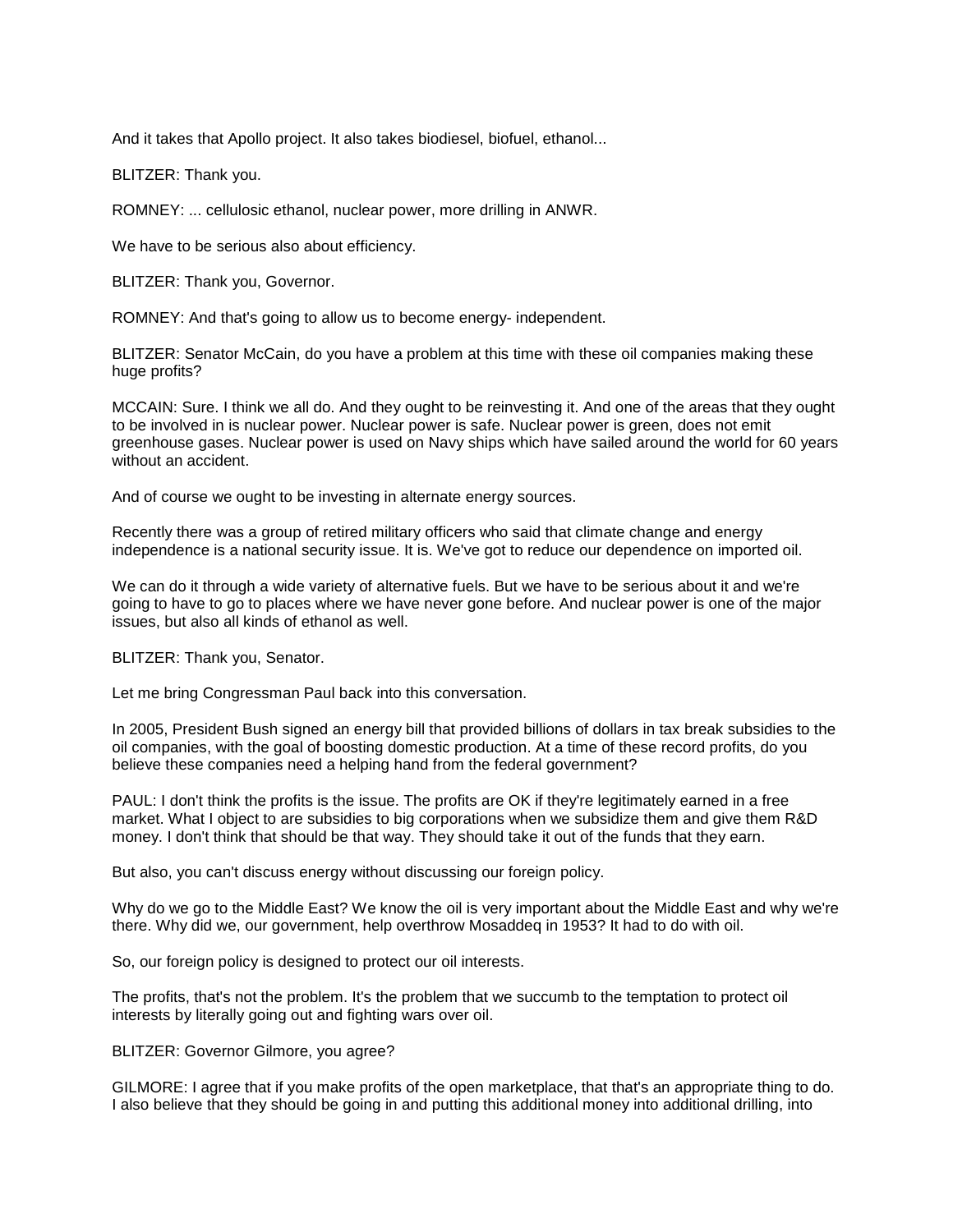additional exploration.

But it's going to have to be bigger than that. We're going to have to in fact look to all sources: ethanol, biomass, coal, clean coal, the opportunities for natural gas, and nuclear power. And by the way, nuclear power will help this whole issue of global warming.

And one more point in direct answer to your question: The Kyoto treaty was, in fact, fatally flawed. That was a treaty that in fact was going to basically just transfer our money directly to Russia for nothing, because they were going to get credits because simply that their economy had declined.

The truth is, we're going to have to get a program in place, an international diplomatic answer, that is going to include every nation of the world in this entire project. And that includes China and India.

(APPLAUSE)

BLITZER: Thank you, Governor.

Let me bring Scott back for the next question.

SPRADLING: Congressman Paul, a question for you.

Most of our closest allies, including Great Britain and Israel, allow gays and lesbians to openly serve in the military. Is it time to end don't ask/don't tell policy and allow gays and lesbians to serve openly in the U.S. military?

PAUL: I think the current policy is a decent policy.

And the problem that we have with dealing with this subject is we see people as groups, as they belong to certain groups and that they derive their rights as belonging to groups.

We don't get our rights because we're gays or women or minorities. We get our rights from our creator as individuals. So every individual should be treated the same way.

So if there is homosexual behavior in the military that is disruptive, it should be dealt with.

But if there's heterosexual sexual behavior that is disruptive, it should be dealt with.

So it isn't the issue of homosexuality. It's the concept and the understanding of individual rights. If we understood that, we would not be dealing with this very important problem.

### (APPLAUSE)

BLITZER: Governor Huckabee, I want you to weigh in as well.

Do you believe it's time to allow homosexuals to serve openly in the United States military?

HUCKABEE: Wolf, I think it's already covered by the Uniform Code of Military Conduct. I think that's what Congressman Paul was saying: It's about conduct; it's not about attitude.

But I'd like to ask you. You said a moment ago that you were going to all give us a chance to deal with the issue of immigration.

BLITZER: We're going to come back to that.

HUCKABEE: And I hope you'll do that.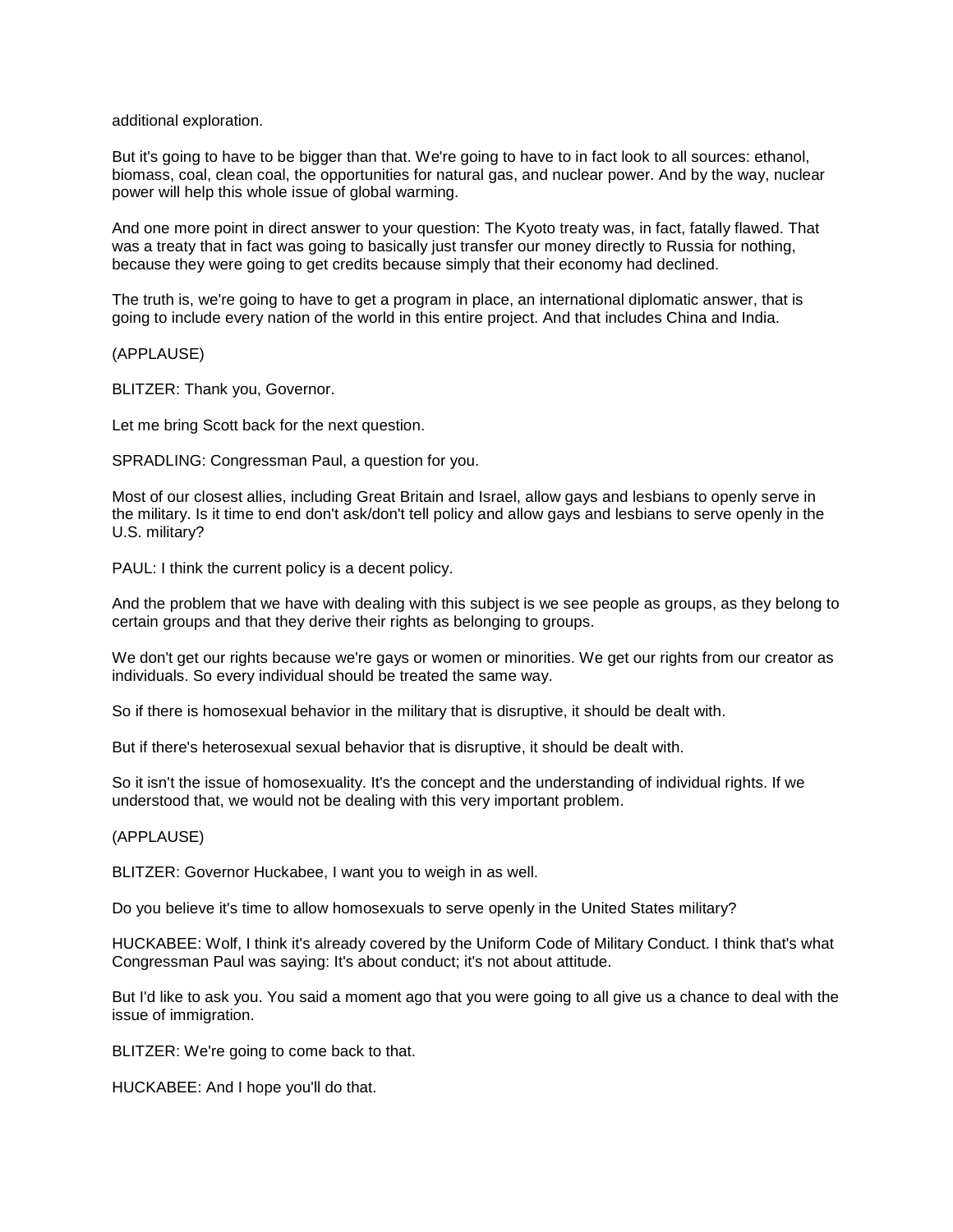BLITZER: We will. We'll come back to immigration.

HUCKABEE: You held us to it, and now I want to hold you to it, so...

BLITZER: We're going to come back...

HUCKABEE: ... if you could give us that opportunity.

BLITZER: We're going to come back to immigration.

But right now, we're talking about allowing gays to serve openly in the military. But you're opposed to that?

HUCKABEE: I just said I think it's a matter -- it's not -- you don't punish people for their attitudes; you punish them if their behavior creates a problem. And it's already covered by the Uniform Code of Military Conduct.

BLITZER: So you wouldn't change existing policy.

HUCKABEE: What?

BLITZER: You wouldn't change existing policy.

HUCKABEE: I don't think that I would. I think it's already covered by the existing policy that we do have, in fact.

BLITZER: Mayor Giuliani, recently we've learned that several talented trained linguists -- Arabic speakers, Farsi speakers, Urdu speakers -- trained by the U.S. government to learn those languages to help us in the war on terrorism, were dismissed from the military because they announced they were gays or lesbians.

Is that, in your mind, appropriate?

GIULIANI: This is not the time to deal with disruptive issues like this.

Back in 1994 we went through this. And it created a tremendous amount of disruption. Colin Powell, I think, was still the head of the Joint Chiefs of Staff before he left at the beginning of the Clinton administration.

He came to the view that this was a good policy.

And I think in time of war, in a time where we're trying to deal with this transition to a new kind of warfare that we have to be fighting -- and we haven't gotten all the way there yet. We need a hybrid army, we need to look at nation-building as part of what we have to teach our military. I don't think this would be the right time to raise these issues.

BLITZER: Thank you.

GIULIANI: And I think we should rely on the judgment of our commanders in a situation like this. They know what's disruptive and what's not. And at a time of war, you don't make fundamental changes like this.

BLITZER: Thank you, Mayor.

Governor Romney, the mayor referred to the don't ask/don't tell policy, which was implemented during the Clinton administration, after Bill Clinton became president.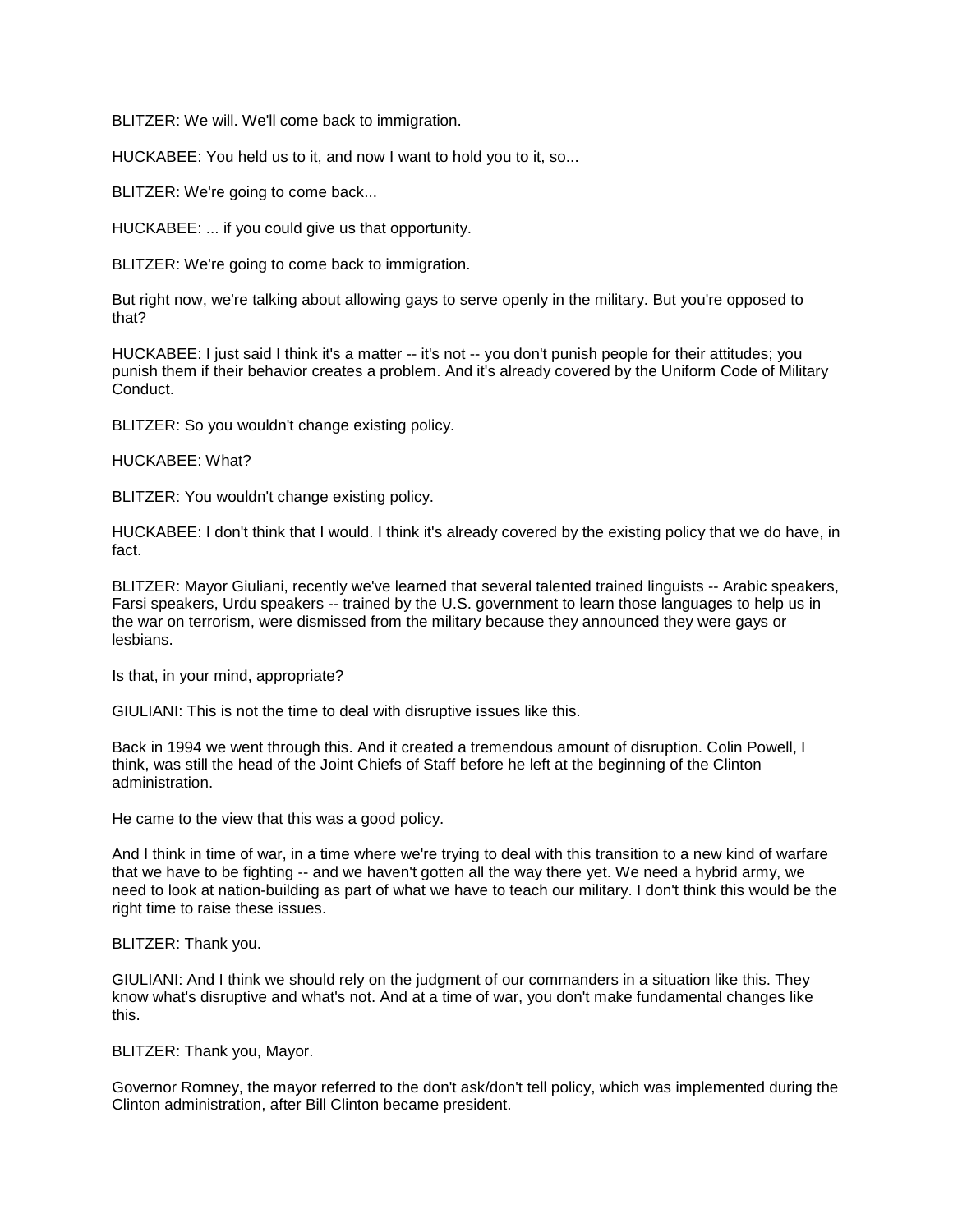In 1994, you were quoted as saying that you advocated gays being able to serve openly and honestly in our nation's military.

The question to you is, do you still feel that way?

ROMNEY: No, actually when I first heard of the don't ask/don't tell policy I thought it sounded awfully silly and didn't think that'd be very effective, and I turned out to be wrong.

It's been the policy now in the military for, what, 10, 15 years? And it seems to be working.

And I agree with what Mayor Giuliani said, that this is not the time to put in place a major change, a social experiment, in the middle of a war going on.

I wouldn't change it at this point. We can look at it down the road. But it does seem to me that we have much bigger issues as a nation that we ought to be talking about than that policy right now.

BLITZER: Senator McCain, you've been involved in military matters virtually your whole life. What do you say?

MCCAIN: We have the best-trained, most professional, best- equipped, most efficient, most wonderful military in the history of this country. And I'm proud of every one of them.

#### (APPLAUSE)

There just aren't enough of them. So I have to rely on our military leadership, in whom we place the responsibility to lead these brave young Americans in combat as we speak.

So I think it would be a terrific mistake to even reopen the issue. It is working, my friends. The policy is working.

And I am convinced that that's the way we can maintain this greatest military. As much as I revere the greatest generation, as much as I love my own generation, this is the very best. Let's not tamper with them.

BLITZER: Is there anyone here who believes gays and lesbians should be allowed to serve openly in the United States military?

If you do, speak up now.

Scott, go ahead with your question.

SPRADLING: Gentlemen, last night, we asked Democrats, if they were elected, what role would they use former President Clinton? I'm not going to ask you that.

# (LAUGHTER)

But, Governor Thompson, I'd like to know, seeing as how you were a member of President Bush's Cabinet as health and human services secretary, how would you use George W. Bush in your administration?

THOMPSON: I certainly would not send him to the United Nations.

# (LAUGHTER)

I believe George W. Bush has tremendous characteristics. He's very honest. He's very straightforward.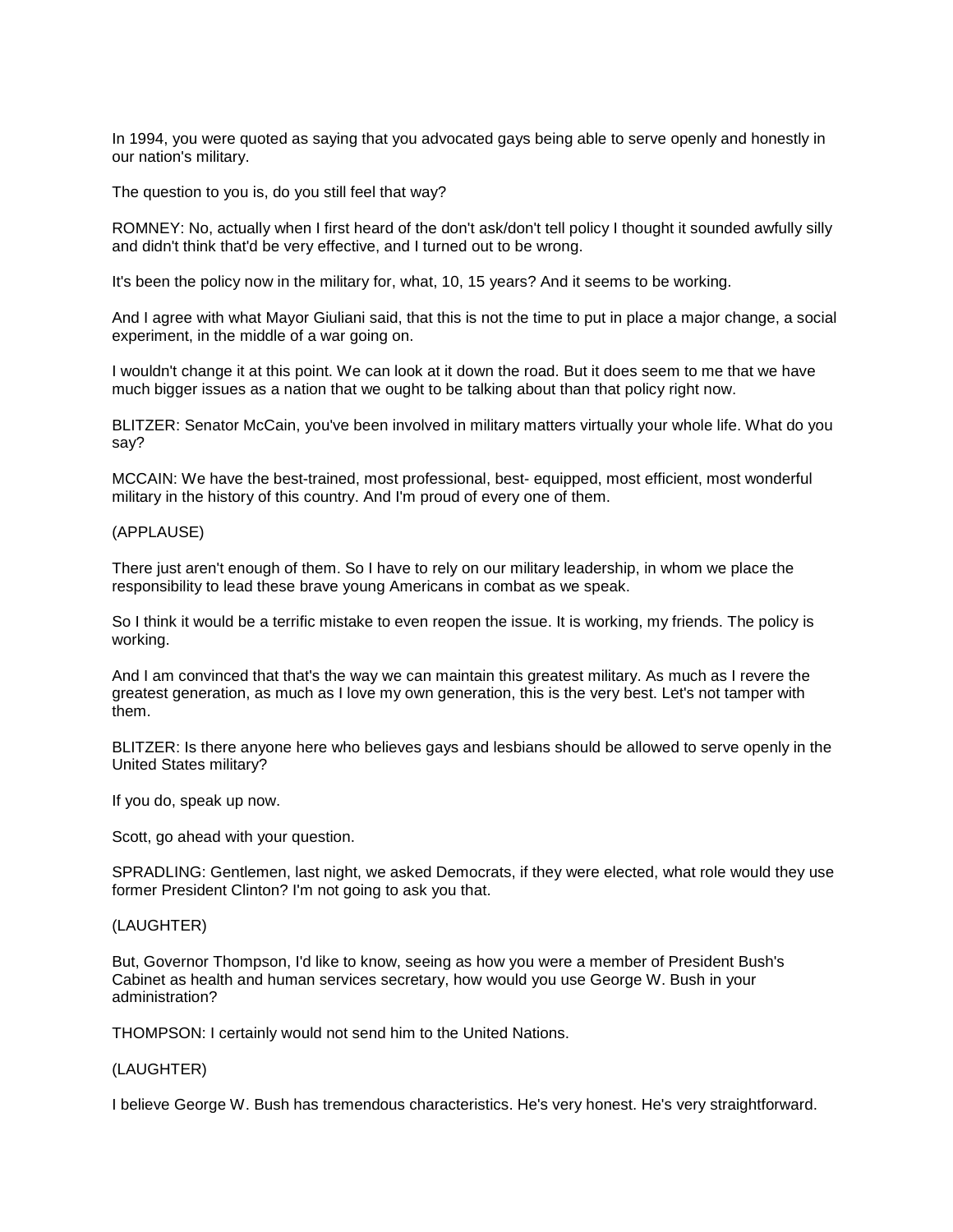I would put him out on a lecture series, talking to the youth of America about honesty, integrity, perseverance, passion, and serving the public.

George W. Bush believes very much in public service, as does his father, as does his brothers, as does his mother.

I think he could be a wonderful spokesperson, making sure that young people realize that public service is a very noble cause and something that young people should aspire to, like all the young people here on this campus should also have the opportunity to serve in public life.

# (APPLAUSE)

BLITZER: Senator Brownback, same question to you: If you're elected president, what would you ask your predecessor to do?

BROWNBACK: Well, I would talk with him about it first, and I would ask him about it. I think he would probably take a position the way his dad did, saying, "You know, I think you need to have your time in the limelight. And I will be willing to help out if you have a tragedy overseas."

His father has been excellent, in the tsunami that hit Sri Lanka and other places, in helping fund-raising.

He's been a wonderful ambassador in those sorts of situations.

And frankly, I think that's the right role for an ex-president. And I really think, in many respects, President Clinton has not assumed the right role of an ex-president, where he's injected himself a lot more on policy issues that haven't been appropriate, and he really should defer more to the person that's in the job.

There's one person that's president at a time, and that's the way it should be.

BLITZER: Congressman Tancredo, I see you anxious to weigh in.

TANCREDO: Thank you.

Some time ago, in 2003 I think it was, that I got a call from Karl Rove, who told me that, because of my criticism of the president, I should never darken the doorstep of the White House.

I have been so disappointed in the president in so many ways since his -- actually for the last several years, not just the immigration issue, but several other things, including the No Child Left Behind and the massive increase in government that we call prescription drug -- Medicare prescription drug, that I'm afraid I would have to tell the president of the United States -- I mean, as president, I would have to tell George Bush exactly the same thing Karl Rove told me.

BLITZER: Thank you, Congressman.

Governor Huckabee...

(APPLAUSE)

... you served, as you reminded us, a long time as a governor, Republican governor of Arkansas. Your old job is now in Democratic hands. Here in New Hampshire, the GOP has suffered some significant losses as well. And the Republicans lost the majority in the House and the Senate, as you well know.

Simple question: What's happened to the GOP?

HUCKABEE: Lost credibility, because we didn't do what we were hired to do.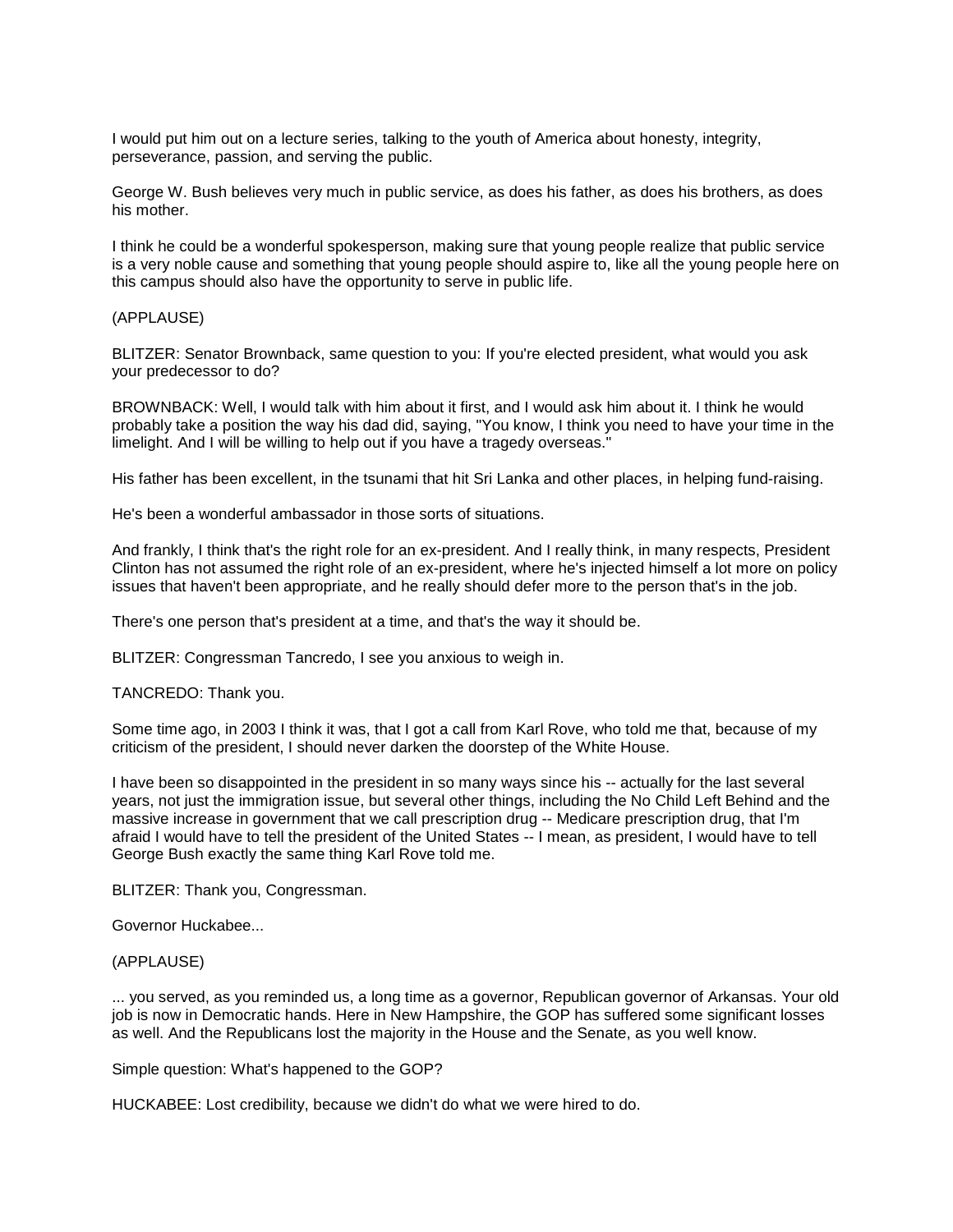When you're elected, you're hired to do a job. You're hired to cut spending, lower taxes, bring more government back to the local people. We did the polar opposite. And the people fired us.

And I think, in many ways, though there were some good people that got caught up in the tsunami of the 2006 elections, the Republican Party, as a whole, deserved to get beat.

We've lost credibility, the way we bungled Katrina, the fact that there was corruption that was unchecked in Washington, and the fact that there was a feeling that there was not a proper handling of the Iraqi war in all of its details, and the indifference to people pouring over our borders.

And let me just add this, Wolf. There are a lot of people for whom the immigration issue is like a lot of them. They see Washington not taking the kind of positions to build a fence, and they know that when they go to the airport to get on an airplane, they have to show photo I.D., they have to go through layers of security, and they don't understand why someone across an international border doesn't have to do the same thing.

BLITZER: Thank you. Thank you, Governor.

### (APPLAUSE)

Congressman Hunter, I want to just -- because he raised the issue -- he raised the issue of corruption.

Do you think it would be appropriate for President Bush to pardon Lewis "Scooter" Libby, who was sentenced today to 30 months in prison for his role in the CIA leak case?

HUNTER: You know, I think, Wolf, to make a determination on that, you'd have to look at the transcript.

I'll tell you a couple of transcripts I have looked at, and that's the agents, Compean and Ramos, who were given 11 and 12 years respectively for stopping a drug dealer bringing 750 pounds of drugs across the border.

I've looked at their transcript; I would pardon Compean and Ramos right now.

### (APPLAUSE)

And let me say, with respect to what Mike said, we've got to bring back the Reagan Democrats to this party, because we need the Reagan Democrats for Republican leadership to work.

And we're going to have to get a good trade bill that brings jobs back to this country. We're going to have to stop China from cheating on trade, build the middle class, build jobs, Wolf. That's what strengthens the Republican Party.

# (APPLAUSE)

BLITZER: I just want to do a quick "yes" or "no." And I'm going to go down the rest of the group and let everybody just tell me "yes" or "no": Would you pardon Scooter Libby?

### (UNKNOWN): No.

GILMORE: No. I'm steeped in the law. I wouldn't do that.

BROWNBACK: No, not without reading the transcript.

HUCKABEE: Not without reading the transcript.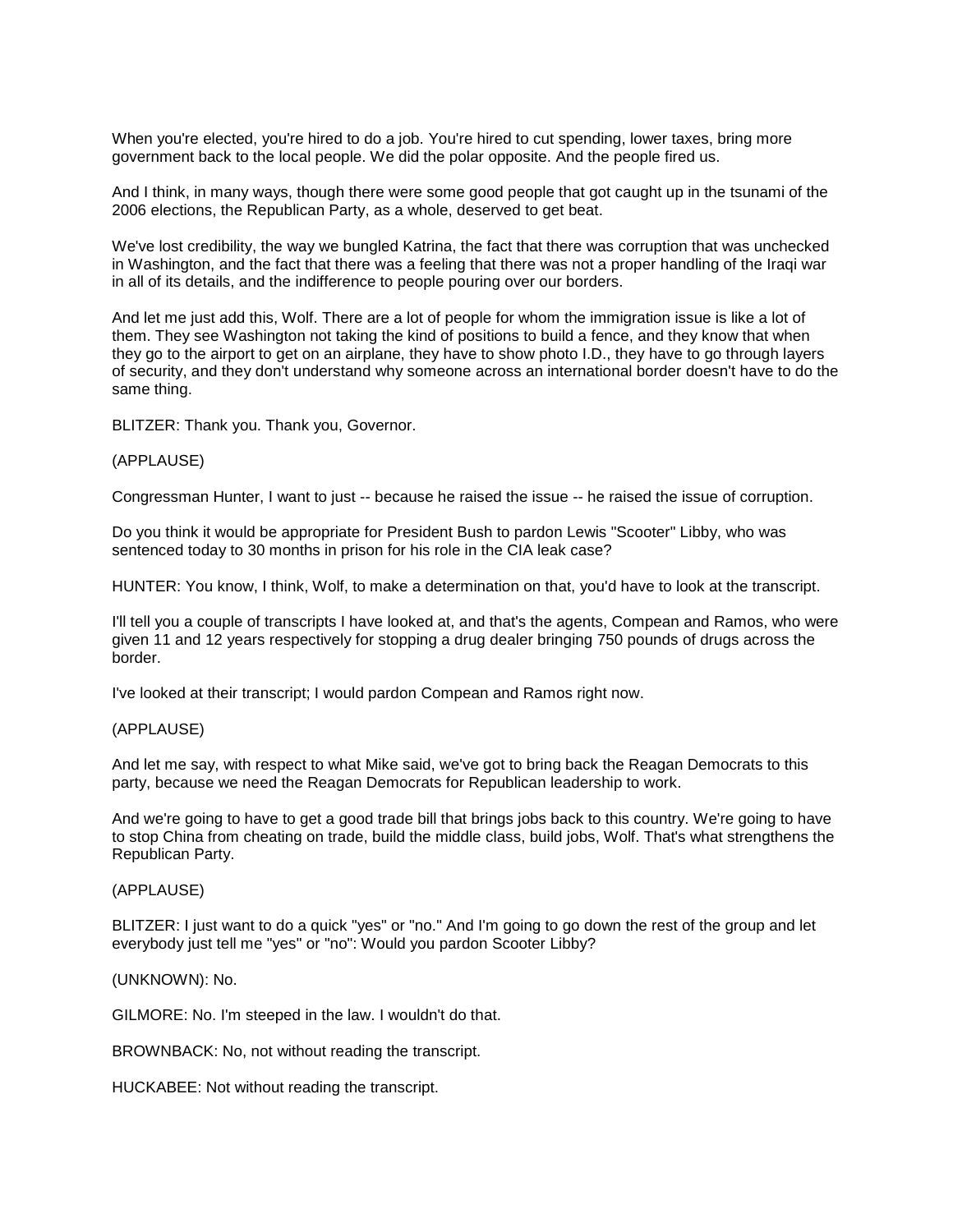MCCAIN: He's going through an appeal process. We've got to see what happens here.

GIULIANI: I think the sentence was way out of line. I mean, the sentence was grossly excessive in a situation in which, at the beginning, the prosecutor knew who the leak was...

BLITZER: So, yes or no, would you pardon him?

GIULIANI: ... and he knew a crime wasn't committed. I recommended over a thousand pardons to President Reagan when I was associate attorney general. I would see if it fit the criteria for pardon. I'd wait for the appeal.

I think what the judge did today argues more in favor of a pardon because...

BLITZER: Thank you.

GIULIANI: ... this is excessive punishment.

BLITZER: All right.

GIULIANI: When you consider -- I've prosecuted 5,000 cases.

BLITZER: I'm trying to get a yes or no.

# (LAUGHTER)

GIULIANI: Well, this is a very important issue. This is a very, very important -- a man's life is at stake. And the reality is, this is an incomprehensible situation.

They knew who the leak was.

ROMNEY: Hey, Wolf, can I explain...

GIULIANI: And ultimately, there was no underlying crime involved.

BLITZER: All right.

ROMNEY: This is one of those situations where I go back to my record as governor. I didn't pardon anybody as governor, because I didn't want to overturn a jury.

But in this case, you have a prosecutor who clearly abused prosecutorial discretion by going after somebody when he already knew that the source of the leak was Richard Armitage.

He'd been told that. So he went on a political vendetta.

BLITZER: Was that a yes?

ROMNEY: It's worth looking at that. I will study it very closely if I'm lucky enough to be president. And I'd keep that option open.

# BLITZER: Senator?

BROWNBACK: Yes. The basic crime here didn't happen. What they were saying was that the identity of an agent... BLITZER: All right.

Governor?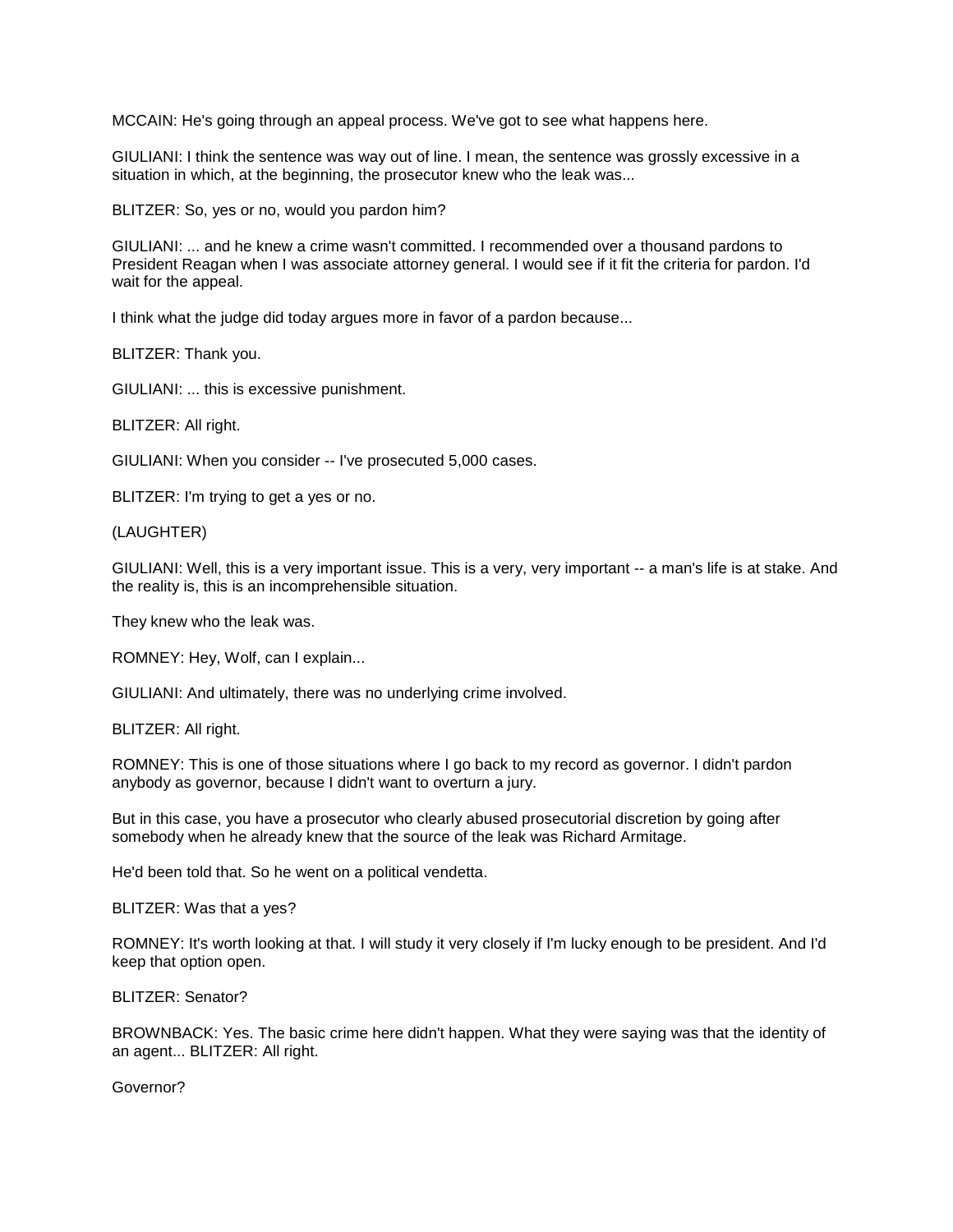BROWNBACK: ... was revealed, but that agent has to be in the field for that to be a crime. That didn't occur.

# BLITZER: Governor?

THOMPSON: Bill Clinton committed perjury at a grand jury, lost his law license. Scooter Libby got 30 months. To me, it's not fair at all.

But I would make sure the appeal was done properly, and then I would examine the record.

BLITZER: Congressman?

TANCREDO: Yes.

BLITZER: Yes.

All right. We heard from all of them.

### (APPLAUSE)

We're ready to take -- go into part two of tonight's debate right now, where voters from New Hampshire will have an opportunity to ask their questions. We have some work to do here on the stage.

While we move some chairs around, move out the podiums, while we do all that, and you'll be able to see it, viewers of WMUR are going to go back to their studios. For the rest of you, I'm going to bring in my colleagues, Larry King and Anderson Cooper, part of the best political team on television, to give us a sense of this debate so far.

Our debate here will resume in about three minutes.

## (BREAK)

BLITZER: We're now set for our voters here to ask questions. Our pool of voters here are either registered Republicans or independents, but they're likely -- likely to vote Republican in New Hampshire's first-in-the-nation primary.

We brought them together with the help from the New Hampshire Political Library and the New Hampshire Institute of Politics. CNN producers have interviewed all of them. Working with me in this half of the debate is Jennifer Vaughn from our partner WMUR-TV.

Jennifer, who has the first question?

JENNIFER VAUGHN, WMUR-TV: Thank you, Wolf.

And good evening to you all tonight. I have Erin Flanagan with me tonight.

Hi, Erin.

QUESTION: Hi, Jennifer.

VAUGHN: You live in Bedford, New Hampshire.

QUESTION: I do.

VAUGHN: You have a question about the war in Iraq, which is something that is deeply personal to you.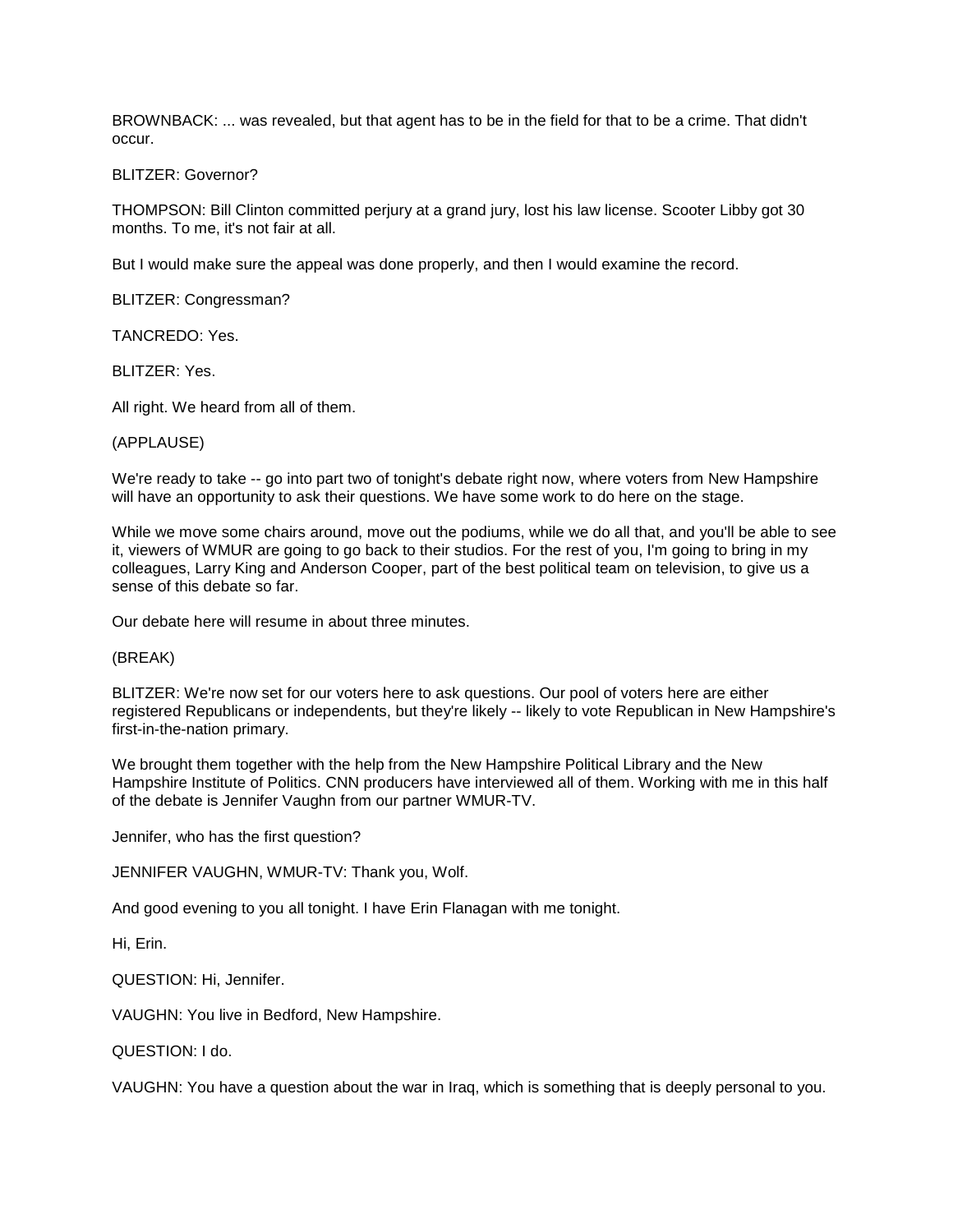QUESTION: It is. Unfortunately, my beloved little brother, 1st Lieutenant Michael Joseph Cleary, was killed in action in Taji, Iraq, eight days before he was to return home on December 20th of 2005.

He was the best of the best and answered the call to serve our country.

My family has been devastated by the loss.

As a member of an American family who has suffered so greatly at the choices made by the current administration, I desperately would like to know what you as commander in chief would do, both in the halls of the American government, to bring the parties together, as well as on the desert sands of the Middle East to bring this conflict to a point in which we can safely bring our troops home.

VAUGHN: Erin, thank you.

Congressman Hunter, let's begin with you on that.

HUNTER: OK. Absolutely.

The key to leaving -- and, incidentally, thank you for his service.

And I want to let you know, my son...

### (APPLAUSE)

I want to let you know that my son Duncan, the day after 9/11, joined the Marine Corps, quit his job, did two tours in Iraq. He's in Afghanistan right now.

First, I want you to know that it's worth it.

# (APPLAUSE)

What he did was worth it.

And if we can achieve a country in Iraq that will not be an state sponsor of terrorism for the next 5 to 10 to 20 years, that will be a friend, not an enemy, of the United States, and will have a modicum of freedom, that is in the national interest of the United States, just like establishing a free Japan on the other side of the Pacific was in our interest after World War II, just like providing freedom and a protective shield for Salvador in Central America was in our interest.

So what I would do, and what we need to do right now, and we are doing, is standing up the Iraqi army. There is 129 battalions of Iraqis that we've trained and equipped.

We need to start moving them into the combat zones where they displace the heavy American combat forces. Then we can pull our forces out. We can bring them home or send them wherever Uncle Sam needs them again.

BLITZER: Thank you.

HUNTER: That's how we leave Iraq the right way.

BLITZER: Thank you, Congressman.

Senator Brownback, I'd like you to weigh in.

BROWNBACK: If I could.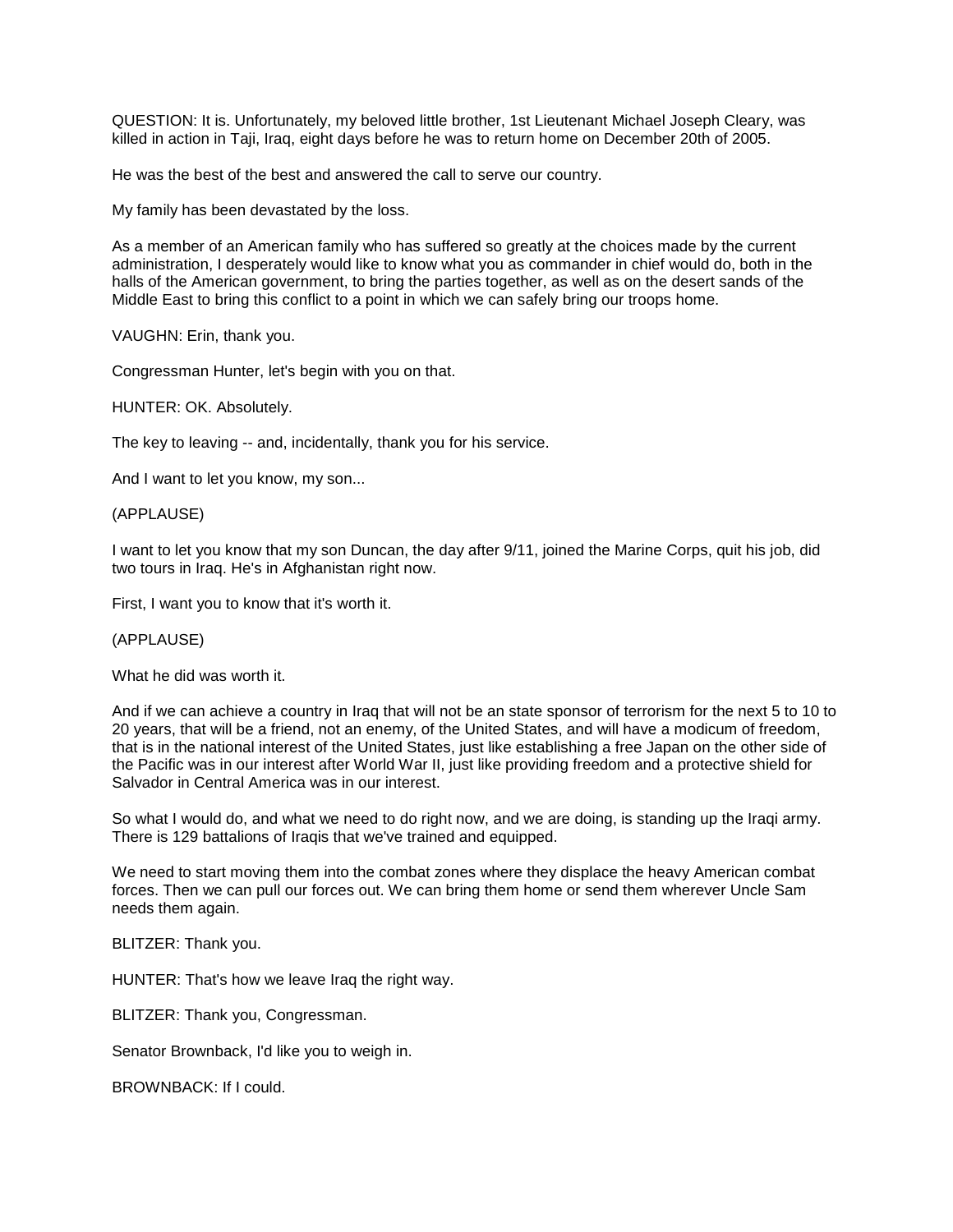And thank you for your family's service and what your brother did. That's incredible and an incredible gift that he and your family have given us.

And I think you've identified the right thing. It's not about leaving, and it's not about being defeated. It's about getting the situation to a point that we can turn it over to Iraqis, and then us pull back from the front of the line.

That's why I'm putting forward tomorrow a bill, and this would be about a three-state solution in Iraq -- a Kurdish state, a Sunni state, a Shia state -- with Baghdad as the federal city, in a loose, weak, federated system; oil revenues equally divided.

And it's a bipartisan bill. We will have bipartisan support.

We've got to pull together here to win over there.

BLITZER: Senator...

BROWNBACK: And we can do this together, but we haven't put yet forward, this administration, a political solution that will be long- term and durable.

BLITZER: Thank you. Thank you, Senator.

BROWNBACK: That's what we've got to do.

BLITZER: Senator McCain, is that a good idea, to divide up Iraq into three separate...

BROWNBACK: It's not divided. It's three states, one country.

MCCAIN: It's not -- ma'am, I want to tell you thank you for your brother's service and sacrifice to our country. We are proud of you and your endurance, and we're proud of your sacrifice.

This war -- I'm going to give you a little straight talk. This war was very badly mismanaged for a long time. And Americans have made great sacrifices, some of which were unnecessary because of this management of the war -- mismanagement of this conflict.

I believe we have a fine general. I believe we have a strategy which can succeed, so that the sacrifice of your brother would not be in vain, that a whole 20 million or 30 million people would have a chance to live a free life in an open society, and practice their religion, no matter what those differences are.

And I believe that if we fail, it will become a center of terrorism, and we will ask more young Americans to sacrifice, as your brother did.

This is long and hard and tough. But I think we can succeed.

And God bless you.

(APPLAUSE)

BLITZER: Thank you, Senator.

Jennifer, go ahead with your next question.

VAUGHN: Cynthia Kiernan is here with us tonight.

Cynthia, you live in Merrimack, New Hampshire.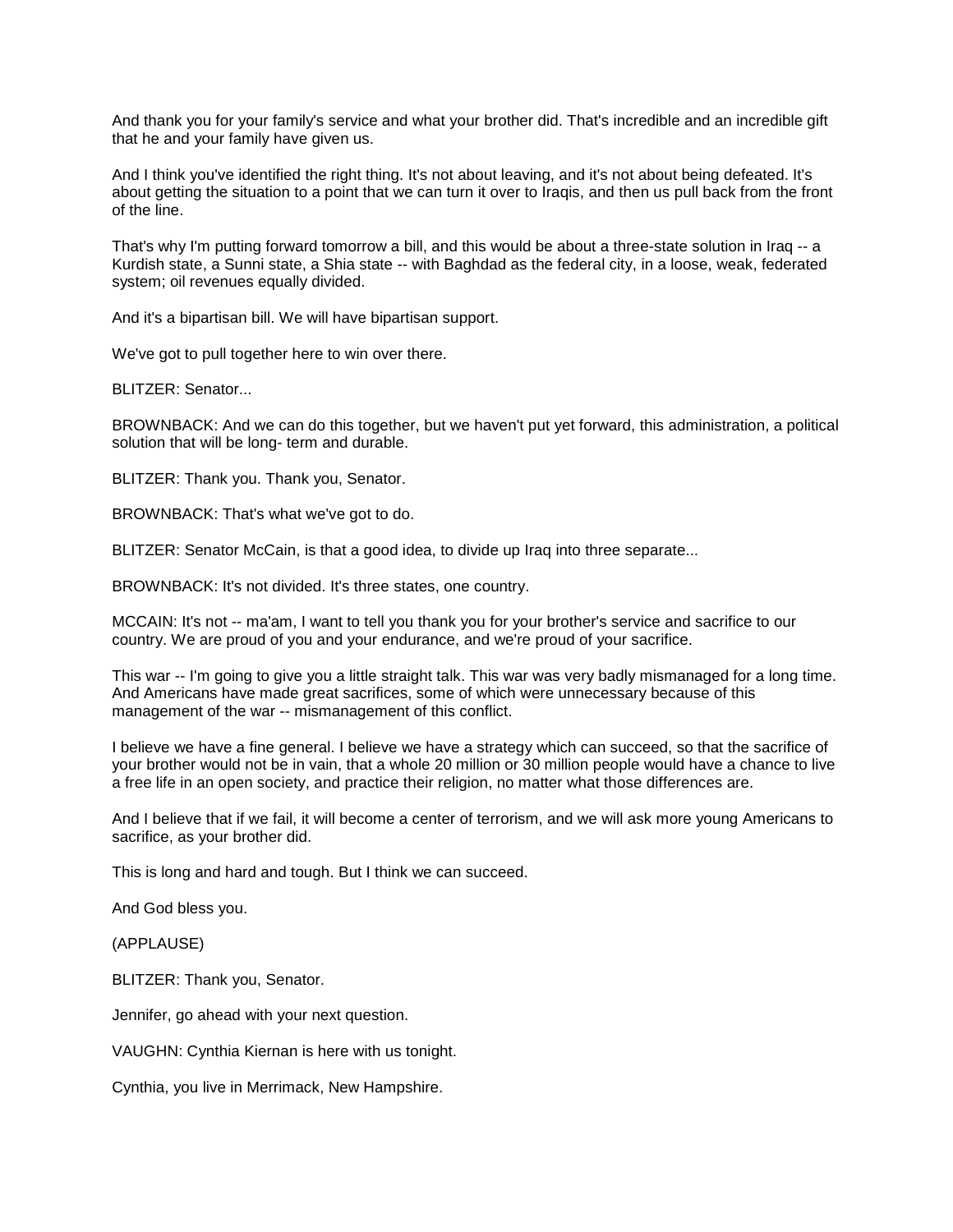QUESTION: Yes.

VAUGHN: You can go ahead and stand up.

And you brought your husband with you?

QUESTION: Yes. Michael served in Iraq.

And we have a question regarding the government in Iraq. Everyone's talking about, "Pull our troops out; pull our troops out." Well, considering they've lived under a dictatorship for the last 30 years or so, what are we going to do to make sure they have a government in place before we do pull our troops out and they're able to help themselves? Otherwise, we're just putting them in a position to accept another terrorist leader.

(APPLAUSE)

VAUGHN: Congressman Paul?

PAUL: Well, we've had four years to do this and it hasn't worked.

The biggest incentive for them to take upon themselves the responsibility is just for us to leave.

PAUL: We don't need to lose 100 men and women every month, more than a thousand per year.

And so, if you want it done, you want them to take over, you've got to give them an incentive.

So I think we should immediately stop patrolling the streets. That's a policeman's job. It's not the work of the Army. We're not fighting a military battle. We're in a different type of warfare right now.

So the sooner we recognize that, the sooner we can make sure that no more Americans will die.

We have a lot of goodness in this country. And we should promote it, but never through the barrel of a gun. We should do it by setting good standards, motivating people and have them want to emulate us.

But you can't enforce our goodness, like the necons preach, with an armed force. It doesn't work.

Woodrow Wilson was telling us about that, in promoting democracy a long time ago.

BLITZER: Thank you.

PAUL: It doesn't work and we have to admit it.

BLITZER: Thank you, Congressman.

(APPLAUSE)

Let me bring Mayor Giuliani in.

I don't know if you consider yourself a neocon, but go ahead and respond to what Congressman Paul said.

# (LAUGHTER)

GIULIANI: Michael, thank you very much for serving us, and thank your family for their tremendous sacrifice.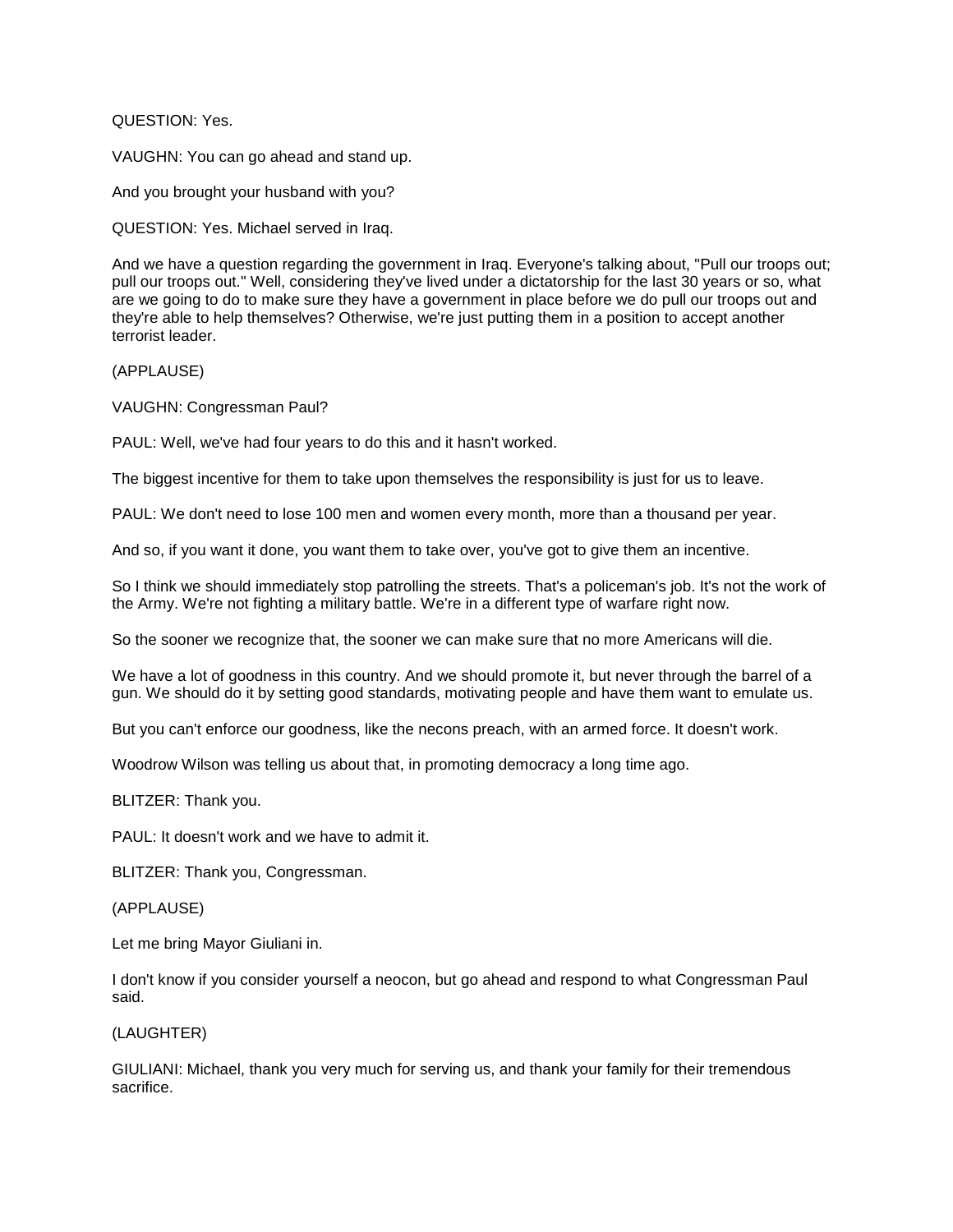I'd like to put it in a slightly different context. I believe that your service for us and your brother's sacrifice is one of the reasons we're safe now in the United States.

I believe that this terrorist war began way back in the 1970s. They attacked us in 1993 in New York. They attacked us again in 2001 in a horrible way.

And I believe that what we're doing in Iraq, if we can get it right, is going to help reduce the risk for this country. And if we get it wrong, this is going to be much, much worse for us.

And part of what we have to do and we haven't done right is take on that responsibility of nation-building. We created that responsibility for ourselves when we overthrew Saddam Hussein, which we did very effectively. It was one of the greatest military actions in American history, overthrowing Saddam Hussein.

But we didn't accomplish the second step. People can only embrace democracy when they have an orderly existence. And we have to help provide that. We didn't want that role, but it is our role.

And we have to train our military to do it.

We should probably have an IraqStat program, in which we measure how many people are going to school, how many factories are open, how many people are going back to work.

We had to get into the nitty-gritty of putting an orderly society together in Iraq. It is not too late to do it.

And I'd just like to ask, I'd just like to ask one question I didn't get to ask before, when you said, if General Petraeus comes back in September and reports that things aren't going well, what are we going to do?

But suppose General Petraeus comes back in September and reports that things are going pretty well. Are we going to report that with the same amount of attention that we would report the negative news?

(APPLAUSE)

BLITZER: Jennifer, go ahead.

VAUGHN: Kysa Crusco is here with us tonight.

Hi, Kysa.

QUESTION: Hi.

VAUGHN: You live in Manchester, New Hampshire. You are an attorney.

QUESTION: I am.

VAUGHN: OK. What's your question tonight?

QUESTION: My question is whether you believe that a conservative platform can also include a conservationist agenda. And, if so, how?

VAUGHN: Governor Gilmore?

GILMORE: The question was whether or not a conservative agenda can also have a conservation agenda. And I think that it can.

Certainly, when I was governor of the state of Virginia, we worked very hard in order to make Virginia a beautiful place and a place where we could in fact be welcoming to people, and that it would be a nice community for people to visit.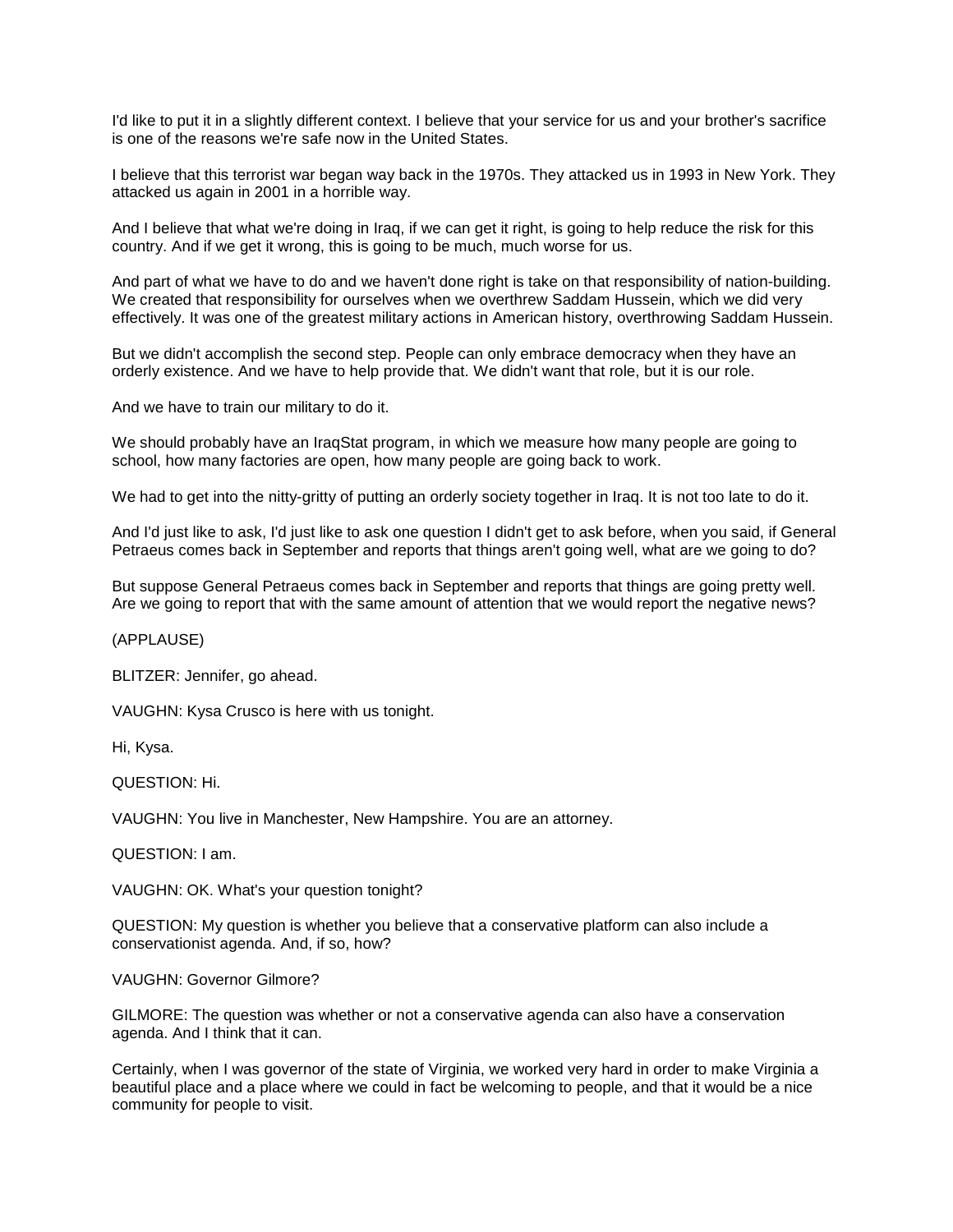But at the end of the day, this is going to come down to the question of whether or not conservatism can match up with energy independence, which is a national security issue and it is a fundamental part of conservatism.

Conservatism means empowering people. It means cutting taxes and controlling government spending. It also means national security. And national security means a lot of different elements right at this time. And we're discussing some of them tonight.

And I can assure the people who are families here tonight, their young people, young men and women who are on the battle lines, and people who are committing their lives, they are in fact serving the national interests of this country in a time of major crisis.

The other two issues, however, would also go to the issue of the immigration issue, which I want to come back to at some point, but also energy independence.

And energy independence also can serve the interests of conservation...

BLITZER: All right.

GILMORE: ... particularly if we use nuclear power and other clean forms of energy so that we can in fact make this a clean society that is also safe and secure for the nation.

BLITZER: Thank you very much, Governor.

Congressman Tancredo, do you believe true conservatives should be doing more to protect the environment?

TANCREDO: Yes.

I think that that's absolutely imperative, and I think so because, frankly, you've got a conservative model to pick from. I mean, you know, Teddy Roosevelt, after all, put this stamp on that -- the whole issue of conserving the environment, creating the national parks system.

There's nothing anti-conservative about doing anything like that.

And you know what else you can do in order to foster that? You do it through conservative principles. You make it profitable for people to do exactly that, to put -- to make conservation an issue that hits people in the pocketbook, or they can profit by getting involved in conservation.

That's one way the free market really works perfectly. We've seen it happen all over the world. We can see and we will put conservation to work -- conservation practices to work in the United States through conservative principles. We have a lock on that.

BLITZER: Thank you, Congressman.

Jennifer, go ahead.

VAUGHN: Good evening, sir. You are Doug Hall.

QUESTION: Yes.

VAUGHN: I understand that you're the town moderator for Chichester, New Hampshire.

QUESTION: I am.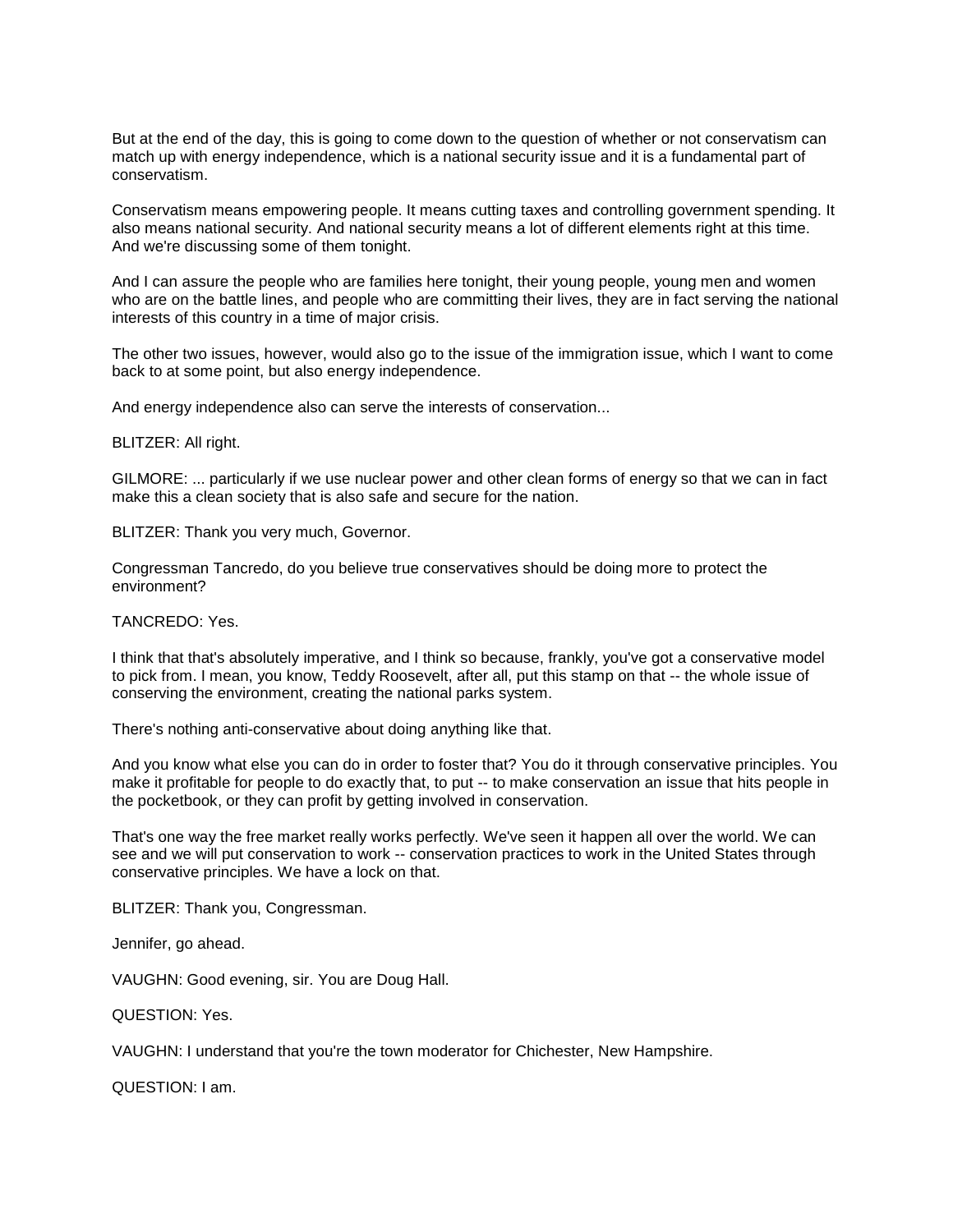# VAUGHN: What's your question tonight?

QUESTION: I know a business owner in northern New Hampshire who was on vacation in Spain last year for about three weeks. While he was there, he had to buy refills for prescription drugs, brand name drugs, and he discovered in buying those drugs that he could buy his refills there for \$600 less than he could buy them here in New Hampshire. So since then, he said he is going to take a trip over to Spain and get his vacation paid for to buy his drugs.

My question to you is, why is this? And if you are elected president, is there anything you would do to address it?

# VAUGHN: Mayor Giuliani?

GIULIANI: What I would do is change the whole model that we have for health insurance in this country.

The problem with our health insurance is, it's government and employer-dominated. People don't make individual choices. It's your health. You should own your health insurance.

We should be giving you a major tax deduction, \$15,000 for a family, so you can buy your own health insurance. If you buy health insurance for \$8,000 or \$9,000, you'll save \$5,000 or \$6,000 in tax- free money.

Then we should have a health savings account, in which you can put some money aside to pay for your ordinary medical expenses.

Health insurance should become like homeowners insurance or like car insurance. You don't cover everything on your homeowners policy. If you have a slight accident in your house, if you need to refill your oil with your car, you don't cover that with insurance. But that is covered in many of the insurance policies, because they're government-dominated and they're employer-dominated.

What the Democrats suggested on this stage two nights ago was socialized medicine. There was a man in California who said to me, "When we make health insurance free, just wait and see how expensive it will become."

And the reality is that we need a free market. We need 100 million Americans making different decisions. It will bring down the cost of health insurance. It will bring down the cost of prescription medicines.

Free-market principles are the only things that reduce costs and improve quality. Socialized medicine will ruin medicine in the United States. BLITZER: Thank you, Mayor.

### (APPLAUSE)

Congressman Hunter, you live on the border, San Diego, not far from Mexico. A lot of Americans go to Mexico to buy cheaper prescription drugs. A lot of Americans in this part of the country go to Canada to buy cheaper prescription drugs.

What should we here in the United States be doing to bring down the price of prescription drugs?

HUNTER: And, Wolf, the fabulous Grampy, my father-in-law, who lives with us, is one of those people that trots down and goes through the border at Yuma and does that. So lots of Americans do that.

But here's what happens. Eighty percent of the new drugs and new inventions that save our lives, that help preserve the lives of the relatives of everyone who's in this particular room right now, 80 percent of those inventions are made in the United States because we have free enterprise, where people can go out, invest. And maybe they drill three dry holes in trying to produce a good drug that will save somebody's lives. Then maybe they hit the jackpot and they produce something that will save people and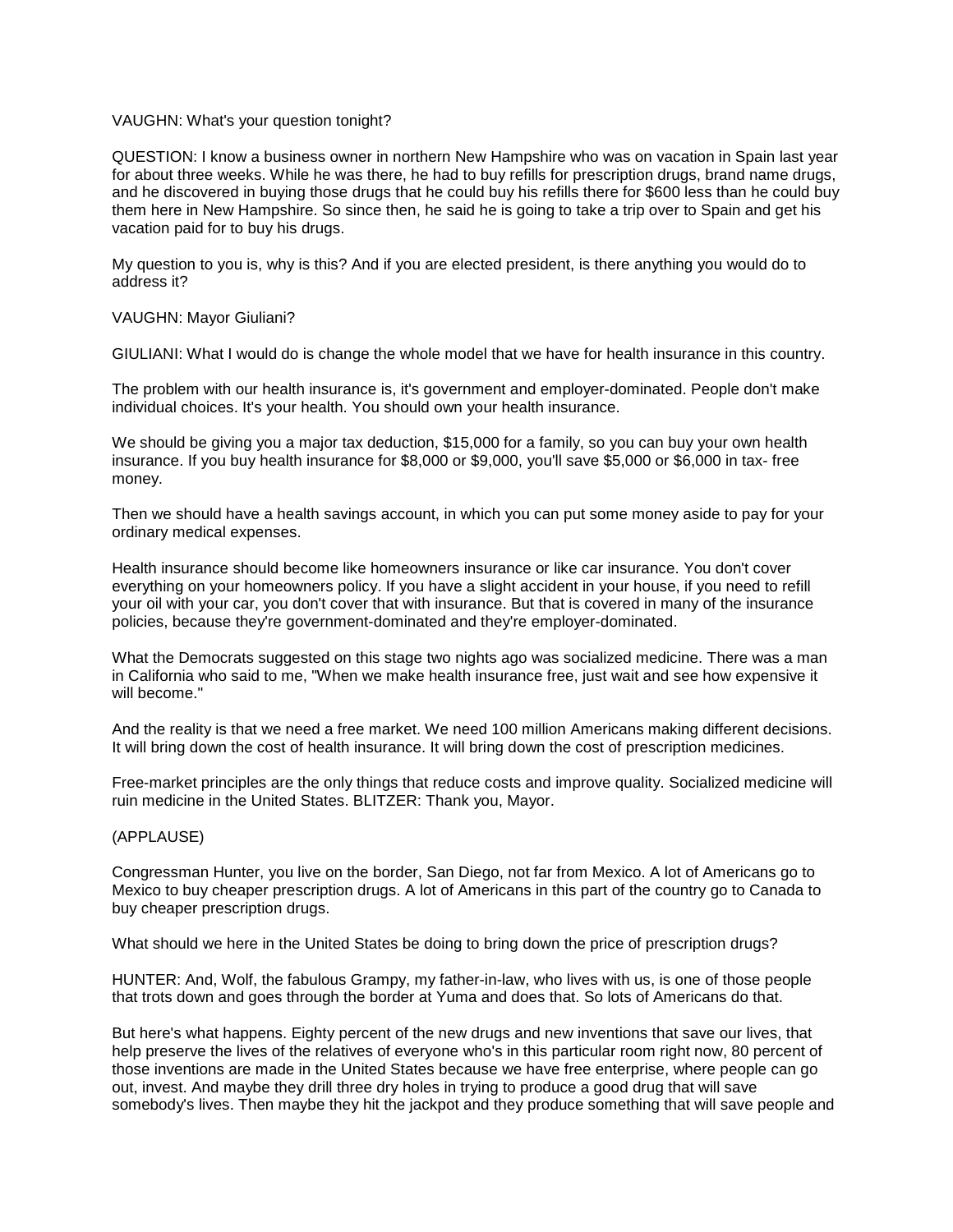help their health.

They then recover their money in the United States. And what they have left over, in terms of market, they put into the Third World. But Third World countries like Mexico could never provide the amount of money that it takes to make those inventions. Otherwise, they would.

Here's what we have to do: We need to be able to buy our health care insurance across state lines, Wolf. Right now the same single policy that can be purchased in Long Beach for \$73 costs \$334 in New Jersey.

The states lock up the insurance industry. They won't let Americans buy across state lines, just like they do everything else. If we're able to do that...

BLITZER: Thank you.

HUNTER: ... we're going to bring down the cost of health insurance.

BLITZER: Thank you, Congressman.

Jennifer, let's go back to another question.

VAUGHN: Also on the topic of health care tonight, this is a question from our wmur.gather.com blogger, who is Joshua Williamson.

Joshua asks, "Millions of Americans are dissatisfied with the current state of our health-care system, and U.S. employers are at a disadvantage due to the high cost of health insurance. What would you do to fix the health-care system? And would you support implementing a single-payer system, in which the government acts as the insurer in order to save enough money to cover the millions of uninsured and to lower premiums for the rest of the U.S. population?"

Governor Thompson, let's have you weigh in on that.

THOMPSON: You know, I've been here for two debates. We never had one question on health care. Thank that person for talking about health care.

Number one, we spend \$2 trillion on health care. That's 16 percent of the gross national product. Ninetythree percent of the cost of health care goes into waiting until after you become sick. Only 7 percent of the money is used to keep you well in the first place.

We got to completely transform the health care system, make it a wellness system and make it a prevention system.

Secondly, we have 125 million Americans that have one or more chronic illnesses. In order to change this, we have to educate the American people about tobacco, about diabetes, about cardiovascular and about obesity.

You do that, you'll be able to change health care.

The third thing, 25 percent of Americans use two-thirds of the cost of health care. If you manage those diseases, you can reduce that down to 50 percent and save lots of money.

Fourth, information technology, electronic medical record, a patient bill of rights and be able to have eprescribing. And if you do that, you're going to be able to save billions of dollars.

If you just go paperless, ladies and gentlemen, you will save 10 percent of the cost of health care.

(APPLAUSE)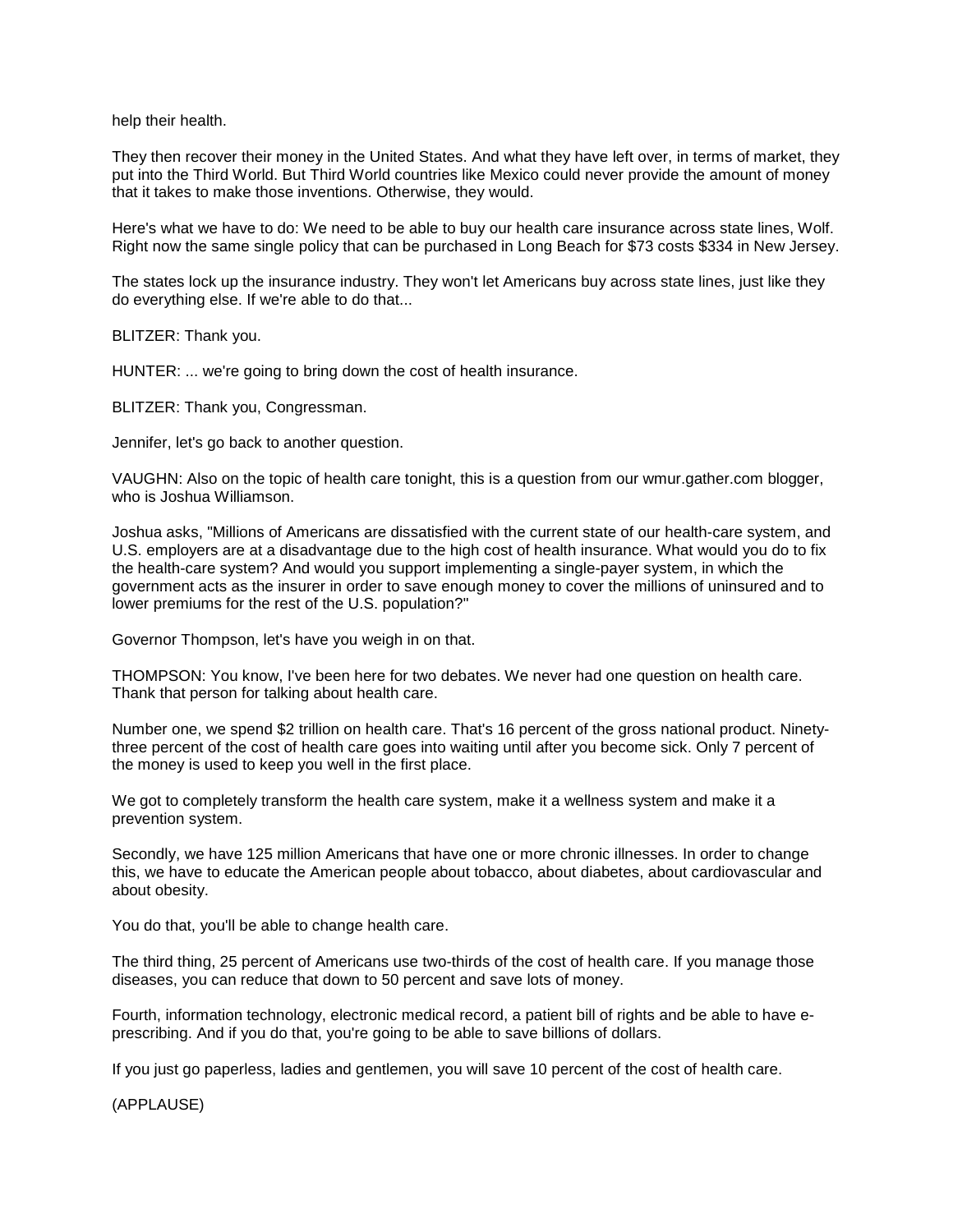BLITZER: Thank you, Governor, very much.

Governor Romney, you worked with the Democrats in the state legislature in your home state, the Commonwealth of Massachusetts. You worked with Ted Kennedy to come up with a program that provides some -- mandates, in effect, the individual health insurance coverage.

Some conservatives say this is simply big government, more liberal involvement in people's lives.

What do you say to those conservatives who are critical of the way you handled this issue in Massachusetts?

ROMNEY: Well, I want to talk to the people, not just to those conservatives who are critical. And the people of this country recognize they've got some real concerns in health care. And I learned after I was governor a short bit of time -- I talked to people and they say, "If I lose my job, I'm going to lose my insurance. And my insurance premiums are getting higher and higher and higher."

And I talked to small-business people, and they said, "I can't afford the policies anymore."

And we said, "You know, we've got to find a way to get everybody insured. And the last thing we want is to have the government take over health care, because anything they take over gets worse, not better.

"We're going to turn to Washington, because Washington makes a mess. Washington is all talk.

And we said, "We need to find a way to get everybody in our state insured with private insurance."

The half a million who didn't have insurance, all the people worried that if they lost their job, they'd lose insurance, we said, "We've got to find a way to get them insured without raising taxes, without a government takeover."

And that's what we did. It relies on personal responsibility.

This is a big issue for this country. Every Democrat up there is talking about a form of socialized medicine, government takeover, massive tax increase.

We have to stand up and not just talk about it. I'm the guy who actually tackled this issue. We get all of our citizens insured. We get people that were uninsured with private health insurance.

We have to stand up and say, "The market works. Personal responsibility works."

We're going to have insurance for all of our citizens they can afford, that's theirs, that's portable. They never have to worry about losing it. That's the answer.

Thank you.

BLITZER: Thank you, Governor.

(APPLAUSE)

Jennifer, go ahead.

VAUGHN: Thank you, Wolf.

Next question comes from you, sir. Your name is Max Latona.

QUESTION: Yes, it is.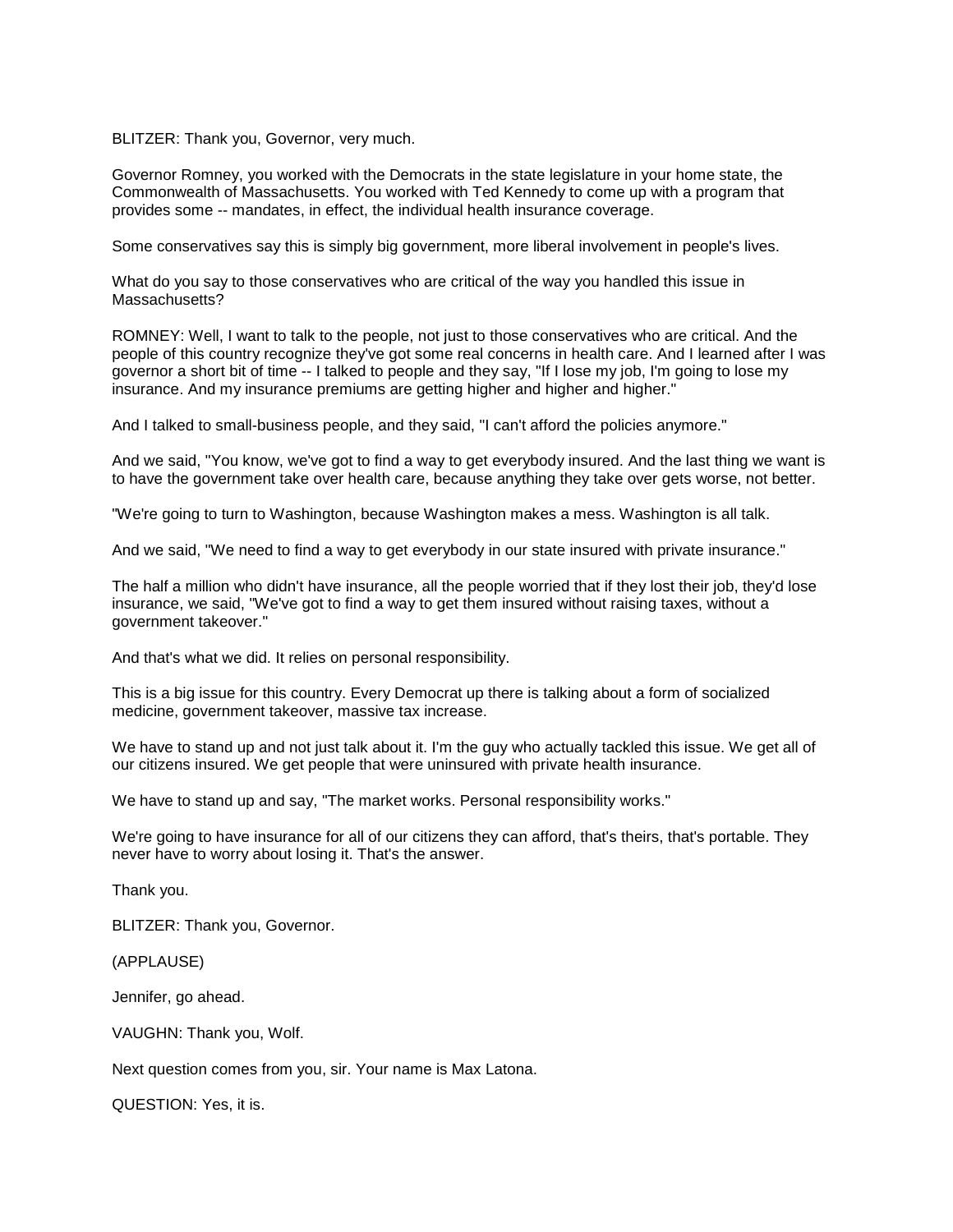VAUGHN: You live in Manchester, New Hampshire. What do you do for a living, sir?

QUESTION: I teach philosophy here at Saint Anselm College.

VAUGHN: And what's your question tonight?

QUESTION: My question is a simple one: In your opinion, what is the most pressing moral issue facing this country today? And, if you're elected president, how would you address that issue?

VAUGHN: Governor Huckabee, you are an ordained minister. What is the most pressing moral issue in this country?

HUCKABEE: Well, it looks like I'm getting all the moral questions tonight, and I guess that's a good thing.

# (LAUGHTER)

That's better than getting the immoral questions. So I'm happy to get those.

# (LAUGHTER)

HUCKABEE: I really believe that, if you define it a moral issue, it is our respect, our sanctity and our understanding of the value of every single human life.

Because that is what makes America a unique place on this planet: We value every life of an individual as if it represents the life of us all.

Many of us who are pro-life, quite frankly, I think, have made the mistake of giving people the impression that pro-life means we care intensely about people as long as that child is in the womb. But beyond the gestation period, we've not demonstrated as demonstrably as we should that we respect life at all levels, not just during pregnancy.

We shouldn't allow a child to live under a bridge or in the backseat of a car. We shouldn't be satisfied that elderly people are being abused and neglected in nursing homes. It should never be acceptable to us that people are treated as expendable -- any people.

But the unique part of our country is that we elevate and we celebrate human life. And if you look at us with a contrast to the Islamic jihadists, who would strap a bomb to the belly of their own child, march him into a crowded room, set the detonator and kill innocent people, they celebrate death; we celebrate life.

It's the fundamental thing that makes us unique, and it keeps us free. I pray we never, ever abandon that basic principle.

BLITZER: Thank you, Governor.

# (APPLAUSE)

BLITZER: Mayor Giuliani, what is the most pressing moral issue in America today?

GIULIANI: I think the governor is correct. I would put it in maybe a slightly different way. We have great gifts in this country that come to us from God. We have a country in which we have freedom of religion, freedom of press, freedom for the individual, the right to elect our own officials. And the reality is that in some of the world, much of the world, that doesn't exist.

And I think the challenge for our generation is going to be, are we able to share those gifts in an appropriate way with the rest of the world?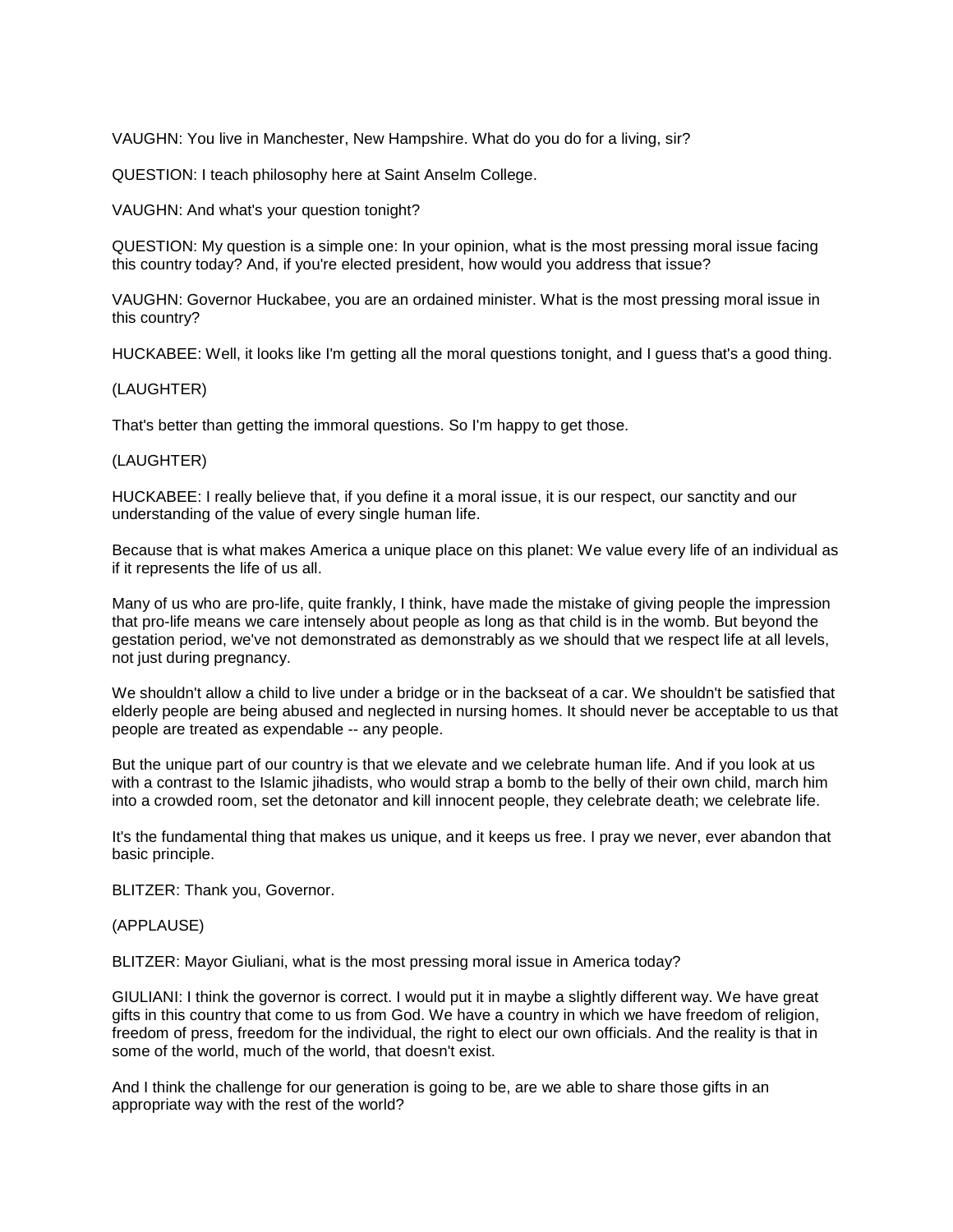If we can bring along the Middle East, if we can bring along those countries that are presently our enemies, and get them to see the values of these ideals, if we have the moral strength to be able to explain it to them in the way Ronald Reagan was able to do with communism, then we can end up having the peace that we want.

And we should not -- we should never become pessimistic about this. Remember, this is the country that was at war with Vietnam just a short while ago. We're friends now.

### BLITZER: All right.

GIULIANI: This was a country that was at war with Japan, Italy and Germany a generation ago. They're some of our best friends today.

We have great resources in this country. And watching the strength of America when we believe in the essential ideals that we have -- they're not just American ideals; they come from God. And I think it's our moral obligation to find the right way to share that with the rest of the world.

BLITZER: Thank you, Mayor.

### (APPLAUSE)

Congressman Paul, what is the most pressing moral issue in the United States right now?

PAUL: I think it is the acceptance just recently that we now promote preemptive war. I do not believe that's part of the American tradition.

We, in the past, have always declared war in defense of our liberties or go to aid somebody. But now we have accepted the principle of preemptive war. We have rejected the just war theory of Christianity.

And now, tonight, we hear that we're not even willing to remove from the table a preemptive nuclear strike against a country that has done no harm to us directly and is no threat to our national security.

I mean, we have to come to our senses about this issue of war and preemption and go back to traditions and our Constitution and defend our liberties and defend our rights, but not to think that we can change the world by force of arms and to start wars.

(APPLAUSE)

BLITZER: Thank you, Congressman.

Senator Brownback really wants to weigh in, as well.

BROWNBACK: Thank you.

And thank you for the question from a philosopher.

I think it's the life issue clearly, and I'm pro-life and I'm whole life.

And one of the things I'm the most -- the proudest about our party about is that we've stood for life. We've been a party that has stood for a culture of life. And it was in our platform in 1980, and it continues today.

And with that respect -- and I have respect for my other colleagues -- that's why I don't think we can nominate somebody that's not pro-life in this party, because it is at our core.

We believe that every life is beautiful, is sacred, is a child of a loving God from natural -- from conception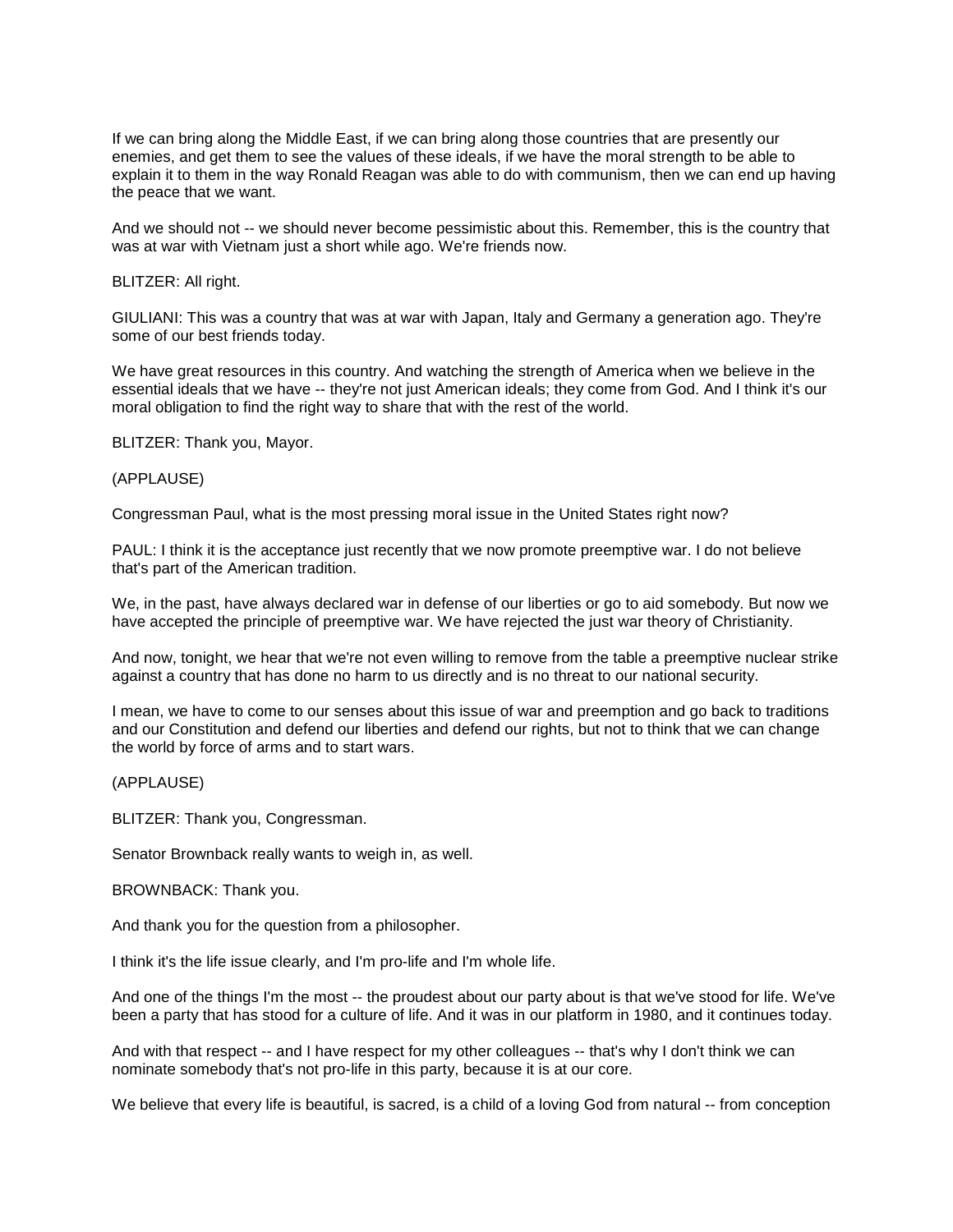to natural death.

And that applies not only here and in the womb, it applies to somebody that's in poverty, it applies to the child in Darfur.

And that philosophy, being pro-life and whole life, is something I think can really help move us forward as a country and as a party.

(APPLAUSE)

BLITZER: Senator, if Rudy Giuliani got the Republican presidential nomination, would you be able to support him?

BROWNBACK: That question came up at the first debate, and I stated that this is something that we as a party have struggled with. I have great respect for the mayor. I don't think we're going to nominate somebody that's not pro-life.

BLITZER: Would you be able to support him?

BROWNBACK: I can support and will support the nominee of our party. But our party has stood on principles. It's a party of principles. It's not a party of personalities. We lose when we walk away from our principles.

That's when we have trouble. And that's the country wants us to do...

BLITZER: Thank you, Senator.

BROWNBACK: ... is to stand for principles.

(APPLAUSE)

BLITZER: Jennifer, go ahead.

VAUGHN: Next question tonight from Neil Capano.

Neil, you are an airline agent.

QUESTION: Yes, I am.

VAUGHN: You live in Manchester, New Hampshire.

You have a question tonight for Governor Romney.

QUESTION: Yes, I do.

First of all, I would like to thank all of you for joining us tonight in beautiful Manchester, New Hampshire. However, my question is for Governor Romney exclusively.

You've been accused of -- you've been accused of flip-flopping on immigration.

Just earlier tonight you indicated that you said that you want the national language of the United States to be English. However, why are you airing ads in Spanish?

VAUGHN: Governor, let me also add something on this.

Your campaign also provides a Spanish-speaking version of your Web site, with your son also speaking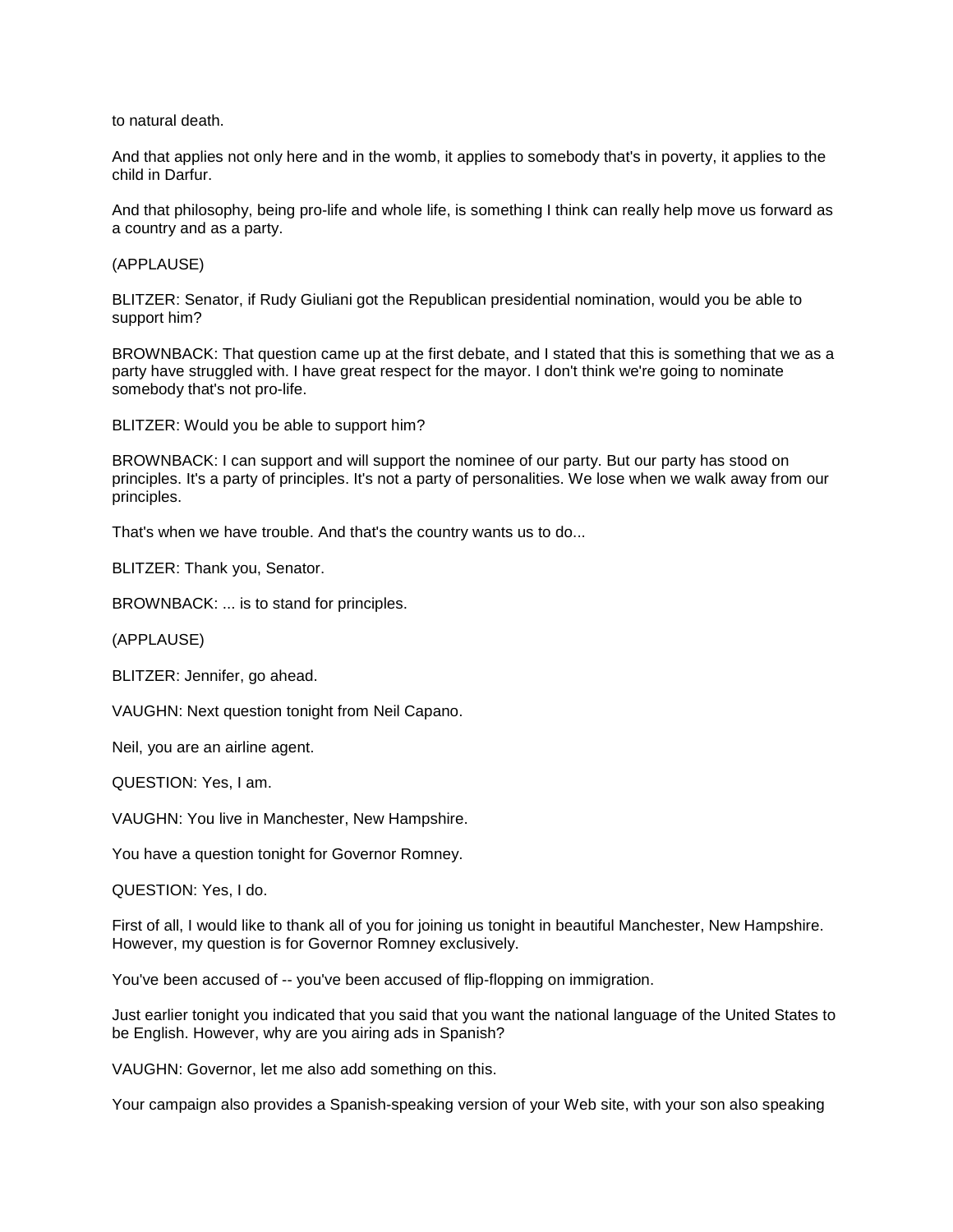in Spanish.

ROMNEY: Let me make it real clear: I'm not anti-immigrant. I love immigrants. I love legal immigrants coming to our country. I'm happy to communicate to them. And I hope they vote for me.

And I'm happy to have people all over the country, and I'm going to reach out to them in any language I can to have them vote for me and understand why I'm going to support making this a great land.

I'll tell you as well, I very firmly believe that we have to make sure that we enforce our borders, that we have an employment verification system, and that those people who've come here illegally do not get an advantage to become permanent residents. They do not get a special pathway. That's a mistake.

That's the problem I have with the bill -- the Kennedy-McCain bill. That's a mistake in my view.

Now, let me tell you what I think about the broader issue.

We talked tonight about all of the issues as they relate to the problems that we have, and I understand that. But we have extraordinary opportunities.

What the Republican Party has to stand for is more than solving problems. In the 19th century, the new frontier for us was the American West. In the 20th century, it was Europe -- selling products to Europe and North America. Now, Asia has come out of poverty. A billion people who are steeped in poverty are coming out of poverty. They're consumers. We can sell products to them: medicines, technology, energy.

We are the party of the future, and we have to stop worrying about the problems and thinking we can't deal with those. We have to focus on the future and our opportunity to make America a great place for our kids and grandkids.

Thank you.

BLITZER: Thank you, Governor.

Congressman Tancredo, would you advertise for your campaign in Spanish? Specifically, I am referring to the highly publicized comment you recently made that Miami was like a third world country.

TANCREDO: Right. Yes, exactly.

No, I would not advertise in Spanish.

Believe me when I tell you this: The preservation of the English language is important for us for a lot of reasons, not the least of which is because it is what holds us together. It is the glue that keeps a country together -- any country. Bilingual countries don't work, and we should not encourage it.

And even in the bill that Senator McCain is pushing he says that it supports English-only or official English.

He doesn't go on to tell you that, of course, he says that we're going to codify President Clinton's original plan, original executive order signed, that said all papers produced by the government have to be in various languages.

No, it is absolutely wrong. English is the language of this country. And you know what? We should not be ashamed of that. It's a good thing.

And it holds us all together, regardless of where we come from, regardless of our backgrounds, our histories. It doesn't matter. We need that thing to hold us together.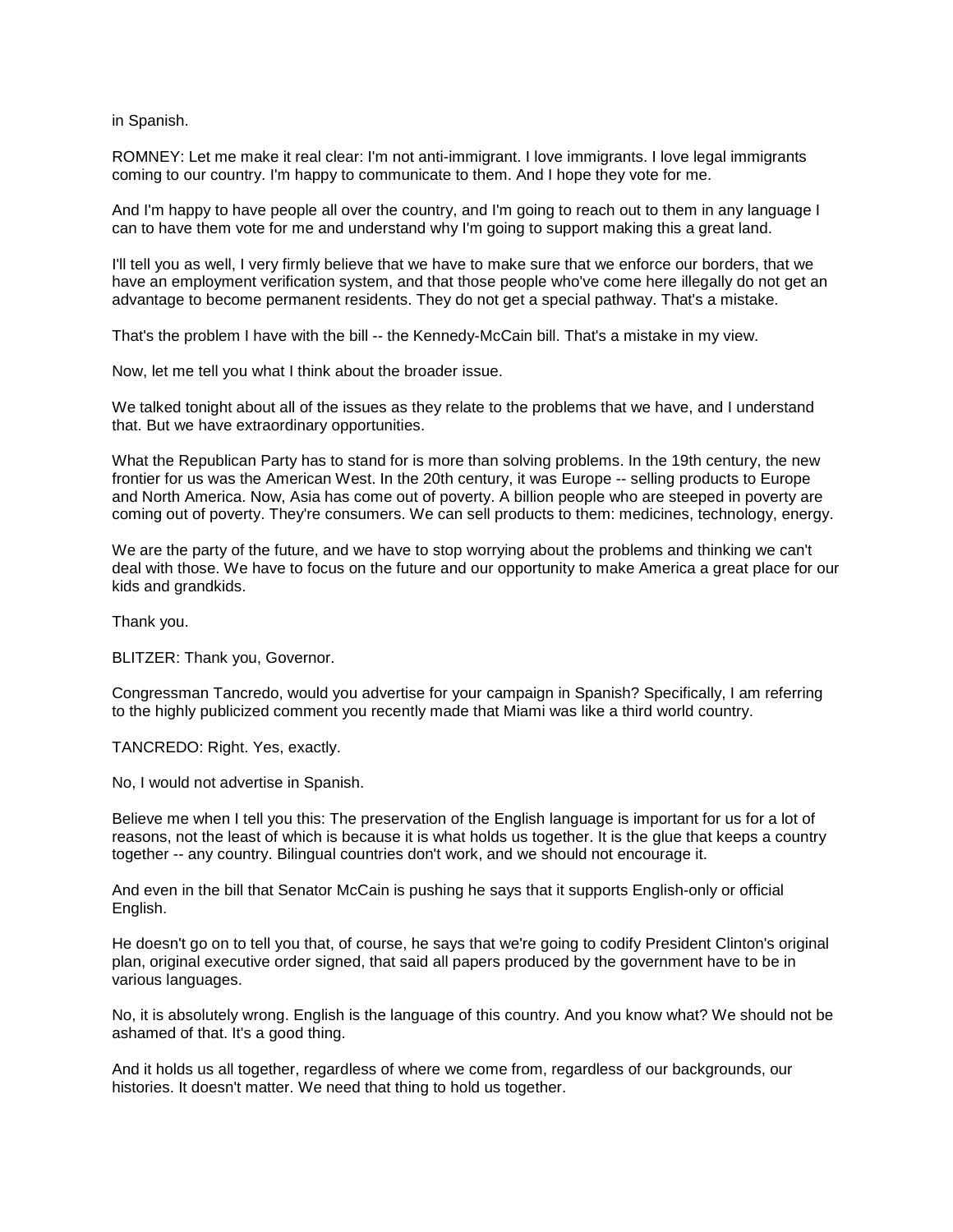BLITZER: All right. Thank you, Congressman.

(APPLAUSE)

Senator McCain, I'd like you to respond.

MCCAIN: Well, first of all, Governor, muchos gracias.

# (LAUGHTER)

We need to enforce our borders. There is indeed a special path. It's especially hard. It's eight to 13 years. My friends, we know what we're talking about is the latest wave of migrants into this country. We have to stop the illegal immigration. But we've had waves throughout our history.

Hispanics is what we're talking about, a different culture, a different language, which has enriched my state, where Spanish was spoken before English was.

My friends, I want you the next time you're down in Washington, D.C., to go to the Vietnam War Memorial and look at the names engraved in black granite. You'll find a whole lot of Hispanic names.

When you go to Iraq or Afghanistan today, you're going to see a whole lot of people who are of Hispanic background. You're even going to meet some of the few thousand that are still green card holders who are not even citizens of this country, who love this country so much that they're willing to risk their lives in its service in order to accelerate their path to citizenship and enjoy the bountiful, blessed nation.

So let's, from time to time, remember that these are God's children. They must come into our country legally. But they have enriched our culture and our nation, as every generation of immigrants before them.

Thank you.

BLITZER: Thank you.

(APPLAUSE)

Jennifer, go ahead.

VAUGHN: John Lewicke, good evening to you, sir.

QUESTION: Good evening.

VAUGHN: You live in Mason, New Hampshire. What do you do?

QUESTION: I work self-employed as an electrical engineer.

VAUGHN: What's your question tonight?

QUESTION: In 2006, we saw the worst Republican defeat in living memory. If we do more of the same, why do we expect anything different?

And I'd like to ask each of the candidates how their position differs from the present administration's so that we won't see a repeat of 2006 in 2008.

VAUGHN: Senator McCain, do you want to begin with this one?

MCCAIN: Spending. Spending, spending, spending, which led to corruption.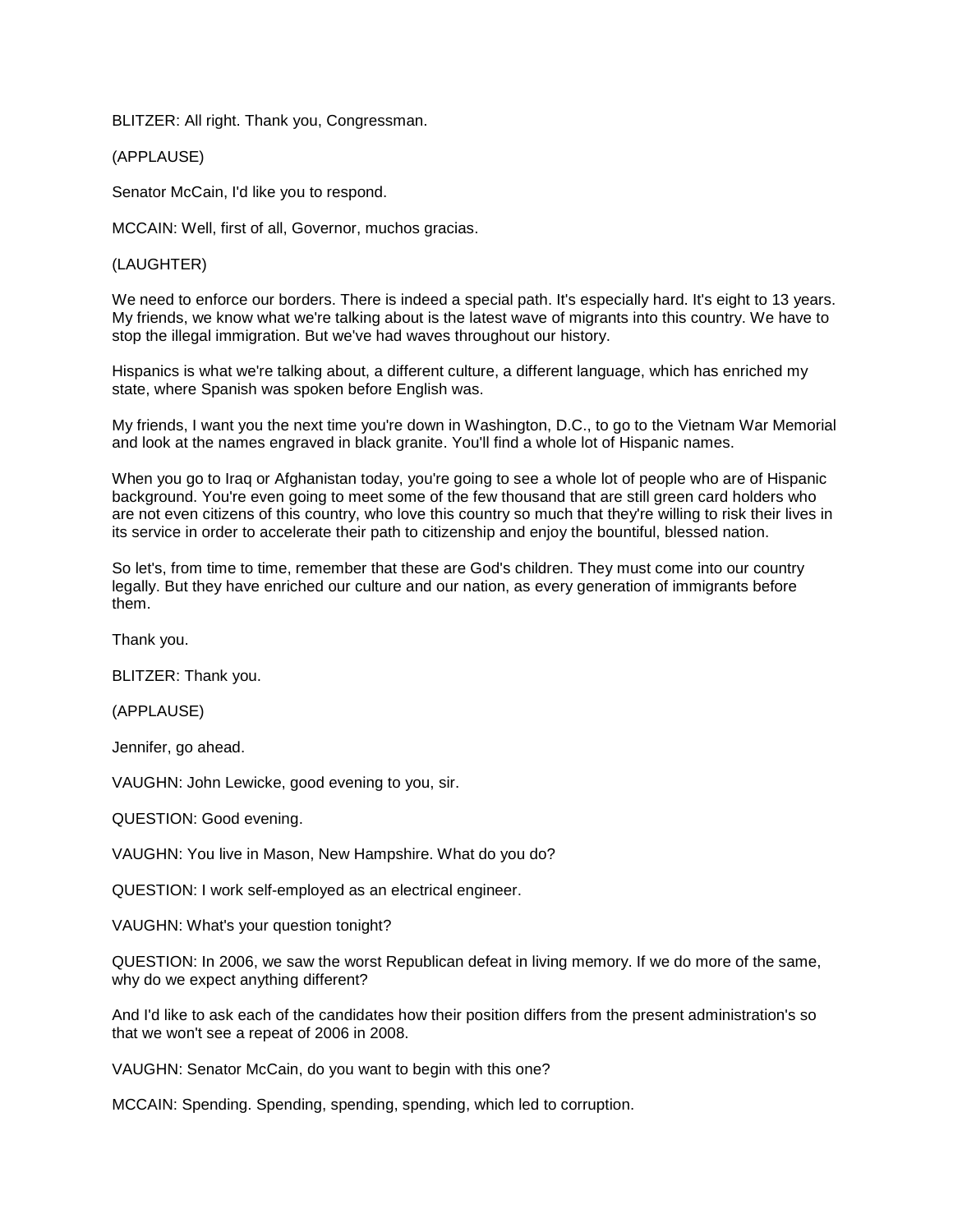We have former members of Congress in jail as we speak because of this earmarking.

We let spending get out of control. We presided over the largest increase in the size of government since the Great Society.

And our constituents and our Republicans became dispirited and disenchanted.

We've got to stop the earmarking. The bridge to nowhere, with 233 miles -- a \$233 million bridge to an island in Alaska with 50 people on it was the tipping point.

I want to promise you, as president of the United States, I'll veto every bill that has a pork-barrel project on it. And I'll make the authors of it famous, and we'll get spending under control, and we'll stop the corruption in Washington.

(APPLAUSE)

BLITZER: If all of you will limit your answer to about 10 or 15 seconds, we'll go down the line, starting with Mayor Giuliani.

What has been President Bush's biggest mistake since taking office?

GIULIANI: I would like to add to what John is saying. The thing that I would do different is, I would establish accountability in Washington. Washington is a mess, and that's one of the reasons Republicans lost. Republicans became Democrats.

I would establish programs like I did in New York City, where I had to deal with a heavily Democratic city: FedStat program to measure accountability. You get what you measure; if you don't measure success, you have failure.

And I turned around New York City; I can turn around Washington.

(APPLAUSE)

BLITZER: Governor.

Go ahead, Governor.

ROMNEY: It's going from small bore to large bore.

Yes, of course, it's spending and yes, we're going to have to deal with all the issues and the problems we have. But the Republican Party is a party of the future and with a vision.

Ronald Reagan had a vision for where he was going to take America. We have to once again take people forward.

And that vision is the new frontier of the 21st century. Our products and services can lead the world.

BLITZER: Senator? BROWNBACK: Spending, but it's bigger than that. It's hope and ideas, and I want one -- I have one I want to put on the line here. Taking on cancer and deaths by cancer, and ending deaths by cancer in 10 years.

The leading cause of fear in America today is that you'll get cancer. And this is one that's actually within our reach, and it is something I think we can go at and we should go at, and it touches a lot of Americans.

BLITZER: The question is, what's President Bush's biggest mistake over these past several years?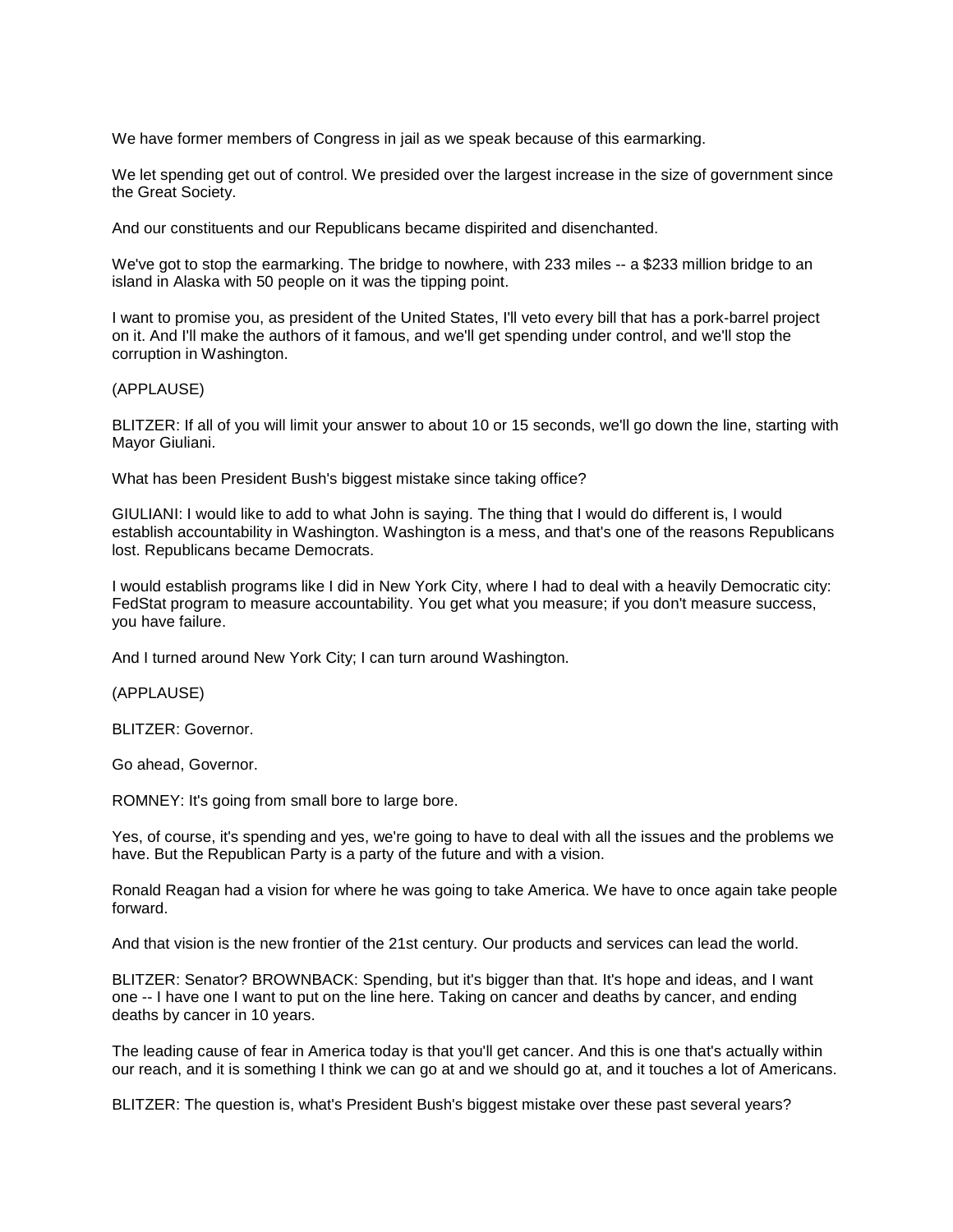THOMPSON: Because we went to Washington to change Washington, Washington changed us. We didn't come up with new ideas. We got to transform health care. We got to wind down the war in Iraq. We got to make sure that we really are conservatives.

If we're going to spend money like as foolishly and as stupidly as the Democrats, the voters are going to vote for the professional spender, the Democrat, not the amateur spender, the Republican.

### (APPLAUSE)

BLITZER: Congressman?

TANCREDO: The biggest problem, I think, in this administration has been the fact that he ran -- the president ran as a conservative and governed as a liberal. That is what has really been the basis, I think, of the distrust that has developed among the Republican base. It's well founded. We have to do something about that.

BLITZER: Thank you.

#### Congressman Paul?

PAUL: The president ran on a program of a humble foreign policy, no nation-building and no policing of the world, and he changed his tune.

And now we are fighting a war. And our foreign operations around the world to maintain our empire is now approaching \$1 trillion a year. That's where the money is going and that's where it has to be cut so we can take care of education and medical cares that are needed here in this country.

#### (APPLAUSE)

BLITZER: Governor Gilmore?

GILMORE: Let me answer the question. Principle is the difference. The Republicans have always been a part of principle, and when we deviate from that, the people of the United States remember it.

Let me say this. Number one, on the issue of immigration, it violates the principle of the rule of law, and if we pass this bill and support it as Republicans, we will lose again.

Spending, if we continue to earmark and spend and spend, we will be violating our principles.

And finally on taxes, the president has a pretty good tax program, as a matter of fact. It's not only helped the economy, but helped regular people. And Hillary Clinton is wrong when she says that we should eliminate those tax cuts.

(APPLAUSE)

BLITZER: Thank you.

Congressman?

HUNTER: You know, Wolf, when my son returned from Fallujah, he wrote these words.

He said, "Families lift our nation up. They provide us with fidelity, morality, faith in God and raising the next generation of Americans."

The Republican Party has to reunite with the American family and pass policies that are constant with the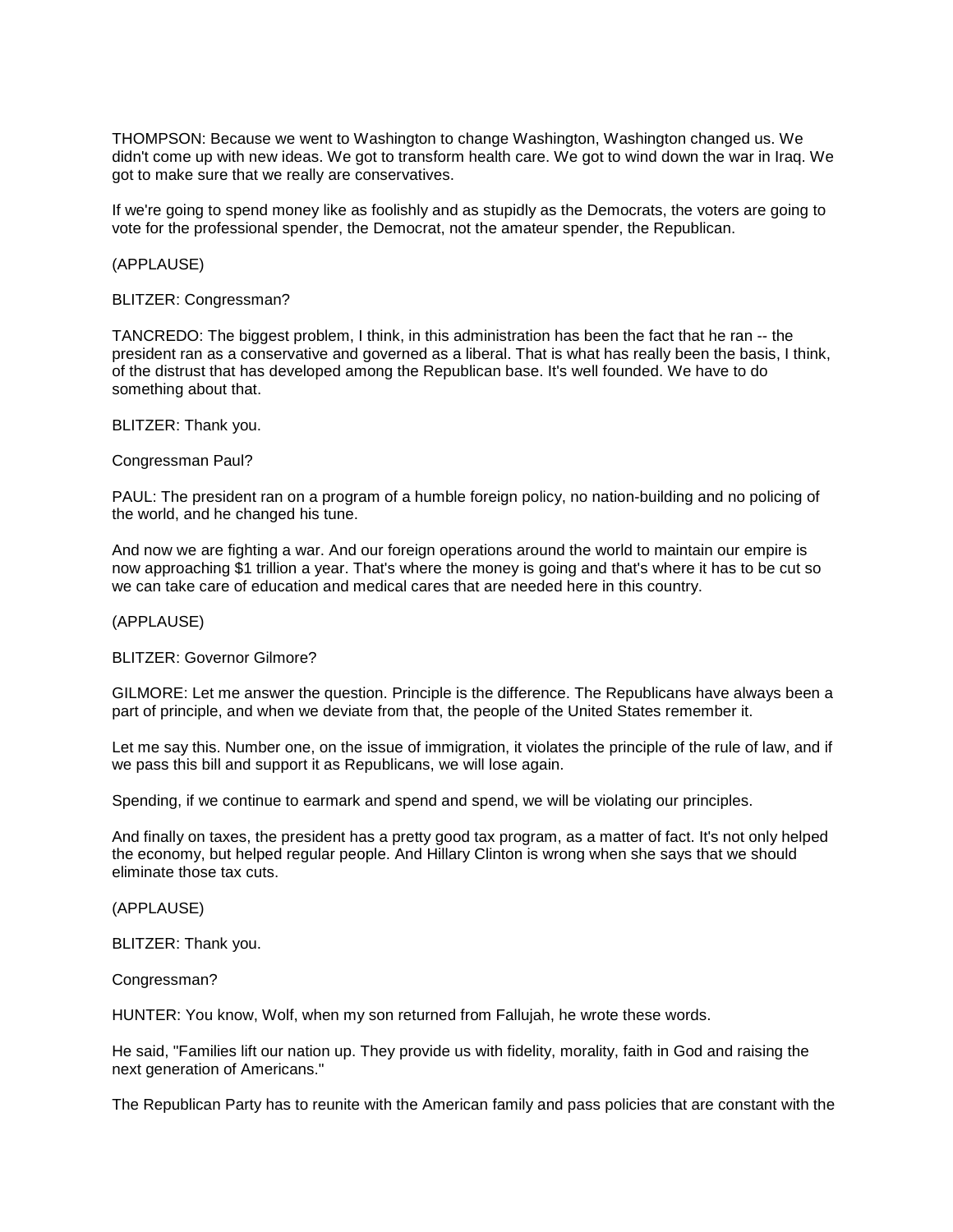American family. Then we'll be a great party again.

BLITZER: Governor?

HUCKABEE: I think the people of America are pretty smart. And the fact is, they know that if they have excessive taxation and a tax system that literally steps on their head, and they have a regulation system that makes it very difficult for our businesses to compete, and then we've got a system of immigration that we don't have confidence in, and in addition to that we have litigation that makes it very difficult for our businesses to be able to operate in the free- enterprise system, the result is a job migration.

And if you ask what the president's problem was, it's a lack of communication to be able to really help us understand what those problems were and how we needed to solve them.

BLITZER: Thank you.

HUCKABEE: That's what we need to do.

BLITZER: Thank you.

Let's go back to Jennifer.

VAUGHN: Erin Gardner's here with us tonight.

Erin, you live in the Gate City -- Nashua, New Hampshire.

QUESTION: Yes, I do.

VAUGHN: What is your question tonight? QUESTION: With regards to illegal and legal immigration, in your opinion, what does it mean to be an American? What are the tangible and intangible attributes of an American?

VAUGHN: Congressman Tancredo?

TANCREDO: It means, number one, cut from the past. If you come here as an immigrant, great, welcome. If you come here legally, welcome. It means you've cut your ties with the past, familial, especially political ties with the country from which you came.

But let's be serious about this, you guys. We can talk about all the immigration reform we want and what it's got to get down to is this: Are we ready for a time-out? Are we actually ready to say, enough is enough, we have to stop all legal immigration except for people coming into this country as family members, immediate family members, and/or refugees.

Are we willing to actually say that and say, enough is -- we have got to actually begin the process of assimilating people who have come in this great wave of immigration.

The process of assimilation is not going on. And how long -- how long will it take us -- for us to catch up with the millions of people who have come here, both legally and illegally, and assimilate them? I'll tell you this: It will take this long: Until we no longer have to press one for English and two for any other language.

### (APPLAUSE)

BLITZER: I promised, Governor Huckabee, you'd have a chance to weigh in on this immigration issue. Do you agree with Congressman Tancredo that the U.S. should effectively end most legal immigration into the country?

HUCKABEE: No, I disagree with that.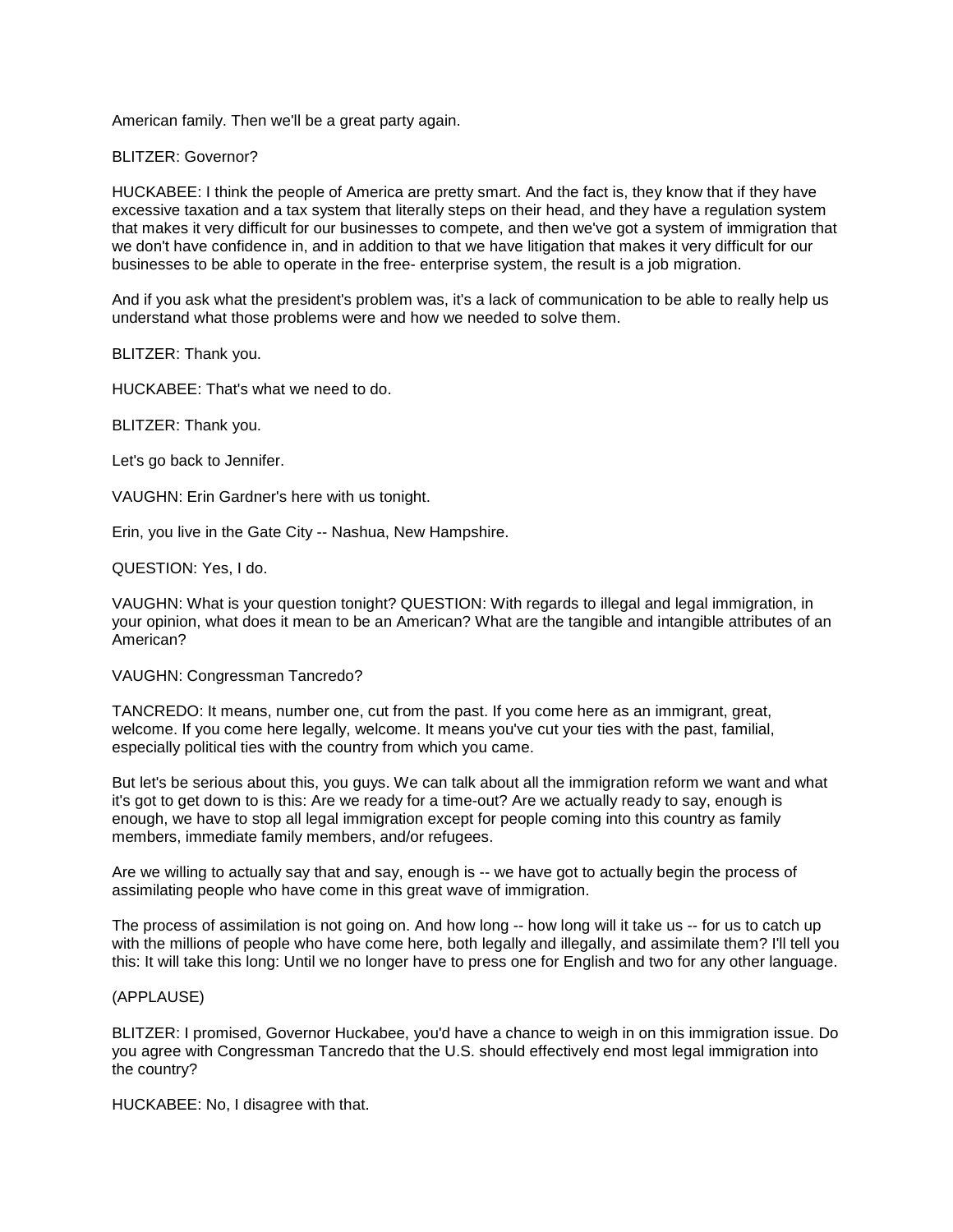I think that there are a number of people that we should welcome into this country; certainly engineers and doctors and scientists that we may need legally coming here.

What we need to do is to have a border that is sealed and the same kind of process that we have to go through if we go into a stadium: We go in one at a time and we have a ticket.

That's the only thing I think Americans really are asking us for, is a sane, sensible system that's based on the idea that if you come here, that you come here through the same process that we would be expected to go through if we went to another country, which is not happening today.

BLITZER: Mayor Giuliani, are you comfortable with what Congressman Tancredo says about immigration to this country?

GIULIANI: No. I'm very uncomfortable with it. I mean, the reality is, it's one thing to be debating illegal immigration. It's a very complex subject. I think we've had a very good debate about it. And I think the bill needs to be fixed in the way that I've indicated.

But we shouldn't be having a debate about legal immigration.

Abraham Lincoln defined what an American is better than I'm going to be able to do it or Congressman Tancredo or anyone on this stage. Abraham Lincoln, who fought the Know-Nothing movement, said, "Being an American is not whether you came over on the Mayflower or you came here yesterday.

"How much do you believe in freedom? How much do you believe in freedom of religion? How much do you believe in freedom for women? How much do you believe in the right to vote? How much do you believe in the rule of law?

"The person who believes in that the most is the best American. And the person who doesn't isn't an American."

BLITZER: Thank you.

GIULIANI: And that's Abraham Lincoln's words.

We should always be open to legal immigration. It reforms us. It makes us better. It brings us people who want to make a better live for themselves...

BLITZER: Thank you.

GIULIANI: ... and their families. If we lose that, we lose the genius that has made America what it is.

(APPLAUSE)

BLITZER: I'm going to go back to Jennifer in a second, but I want Senator McCain to respond as well.

When you hear what Congressman Tancredo says, what goes through your mind?

MCCAIN: It's beyond my realm of thinking.

Look, America is a land of opportunity. The question was just asked, what is it to be an American? It's to share a common goal that all of us -- a principle -- are created equal and endowed by our creator with certain inalienable rights.

That means we go as far as our ambition will take us. That means we have a better life for ourselves and our children. And the lady that holds her lamp beside the golden door is still the ideal and the dream.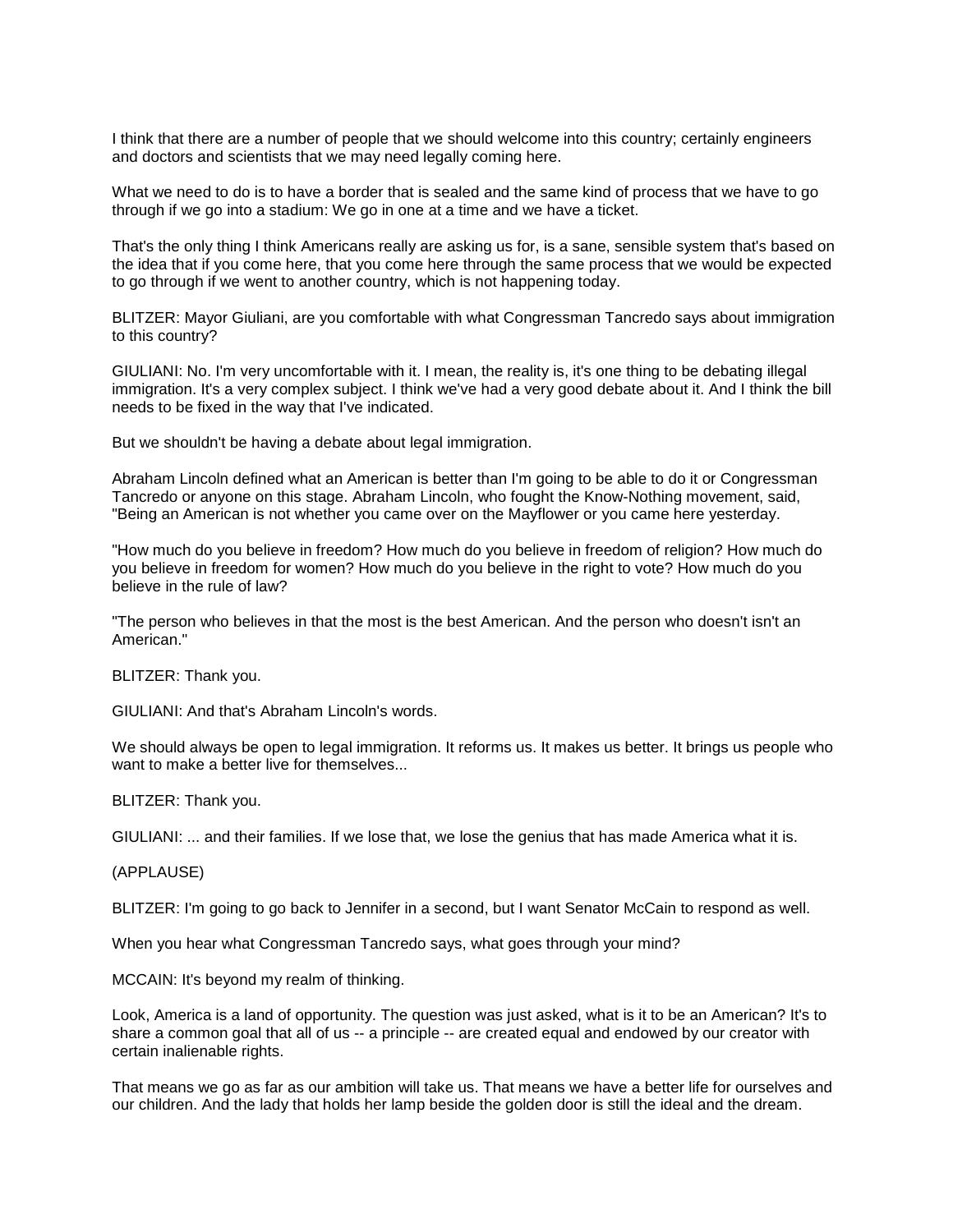Of course it has to be legal. Of course that it has to be regulated. And 18 months, by the way, will go by while we fix the border before we do anything else on this issue.

But America is still the land of opportunity, and it is a beacon of hope and liberty and, as Ronald Reagan said, a shining city on the hill.

BLITZER: Thank you.

MCCAIN: And we're not going to erect barriers and fences.

BLITZER: Thank you, Senator.

(APPLAUSE)

Let me go back to Jennifer.

Go ahead, Jennifer.

VAUGHN: Carolyn Gargasz, you're here with us tonight.

You're a state legislator. What is your hometown?

QUESTION: Hollis.

VAUGHN: And what's your question?

QUESTION: What would you do to include moderate Republicans and to bring back to the party those independents who were formerly registered Republicans?

VAUGHN: Governor Gilmore, speaking with you.

GILMORE: Glad to.

When I was a candidate for governor, I was told that a conservative couldn't appeal to moderate areas in the state of Virginia.

And I rejected that because I believe that conservatism still stands for all people. It stands for everyone.

It goes to this question that my colleagues were talking about, what's an American? An American is someone who is noble, someone who is greater than just themselves and their own personal interest, and someone the rest of the world can look up to, and someone who believes in liberty and freedom.

And when I ran for governor, I went to the moderate communities and said, listen, we're going to talk about empowering people. We're going to talk about giving back more tax money. We're going to talk about the value that is yours around the kitchen table to decide where your child is going to go to school or whether or not you can pay the tuitions or whether you can pay the mortgages. And you earned this money.

We understand very well that you have to pay taxes, but we also understand the value of every single person as a taxpayer.

BLITZER: Thank you, Governor.

Hold on one second.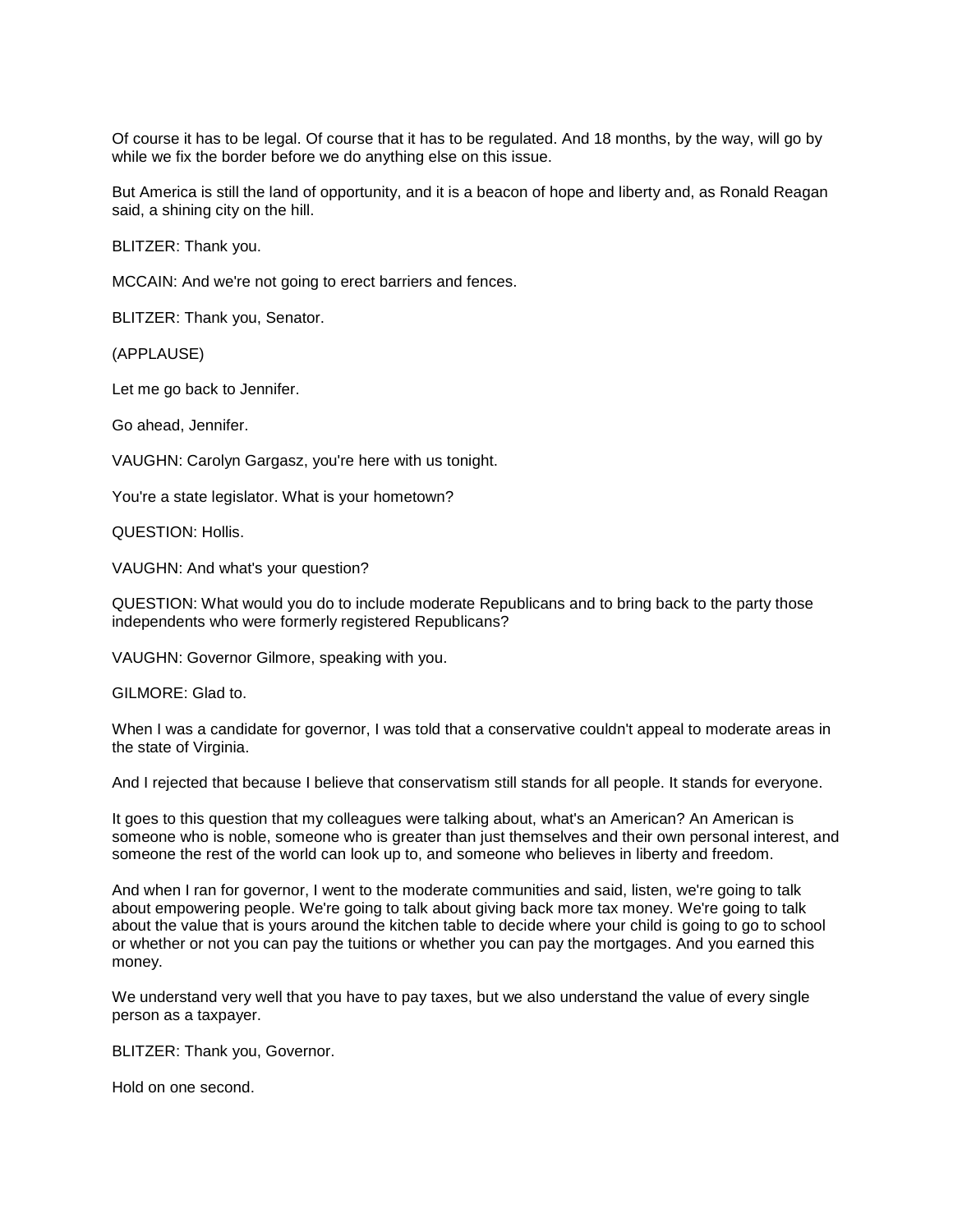Congressman Hunter, I want you to weigh in, because Arnold Schwarzenegger, your governor in California, has become very popular out there by bringing in independents and moderates, and trying to forge a consensus among Republicans and Democrats in your state.

Shouldn't the GOP nationally be following that Arnold Schwarzenegger example in California?

### HUNTER: No.

And let me just say, you know, I look at Governor Romney, Mayor Giuliani, my good friend John McCain - - Governor Romney joined with Bill Clinton for the 1994 gun ban when I was fighting that. Mayor Giuliani stood with him at the White House on that. Governor Romney has passed what I consider to be a major step toward socialism with respect to his mandated health care bill. John McCain is standing strong with Ted Kennedy on this Kennedy-McCain-Bush border enforcement bill.

I think the guy who's got the most influence right here with these three gentlemen is Ted Kennedy. And I think we need to move away from the Kennedy wing of the Republican Party.

### (APPLAUSE)

BLITZER: All right. I've got to let all three of them respond.

Governor Romney, go ahead first. But do it very briefly.

ROMNEY: The model for how the Republican Party wins, and wins moderates, Democrats, independents, conservatives, is who? Ronald Reagan. He did it.

Ronald Reagan won in Massachusetts, both times he ran. How'd he do that?

He had a stool he sat on that had three legs.

One was a strong military, and today a strong military means more troops, more funding to make sure that our troops are cared for on the battlefield with the equipment they need and our veterans receive the care they need when they get home.

BLITZER: Thanks, Governor.

ROMNEY: Strong military, strong economy, keeping our taxes down, and strong families and strong family values.

BLITZER: Thank you.

ROMNEY: That's the stool with all three legs. BLITZER: Mayor?

ROMNEY: And one more thing: optimism and a vision for the future.

(APPLAUSE)

BLITZER: Thank you.

Mayor, I want you to respond specifically to what we've heard from Congressman Hunter.

GIULIANI: I think, ma'am, the way to accomplish what you want is to nominate me.

(LAUGHTER)

That would be the way to do it.